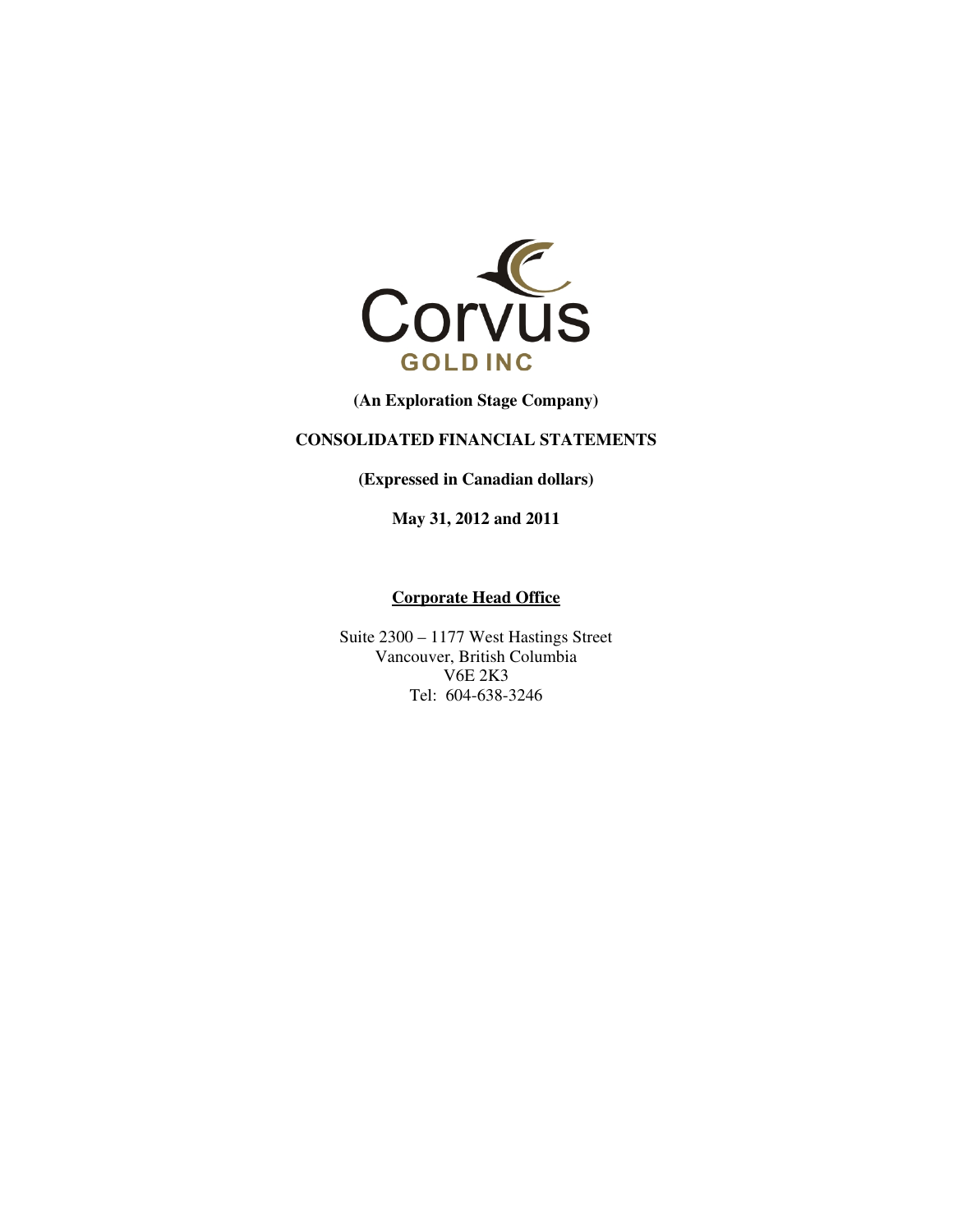#### **CORVUS GOLD INC.**  (An Exploration Stage Company) **CONSOLIDATED FINANCIAL STATEMENTS**  (Expressed in Canadian dollars)

## **May 31, 2012 Page**

### **Audited Consolidated Financial Statements**

| Management's Responsibility for Financial Reporting  |                |
|------------------------------------------------------|----------------|
| Independent Auditor's Report                         |                |
| <b>Consolidated Statements of Financial Position</b> | $\mathbf{1}$   |
| <b>Consolidated Statements of Comprehensive Loss</b> | 2              |
| <b>Consolidated Statements of Cash Flows</b>         | 3              |
| Consolidated Statement of Changes in Equity          | $\overline{4}$ |
| Notes to the Consolidated Financial Statements       | 5-45           |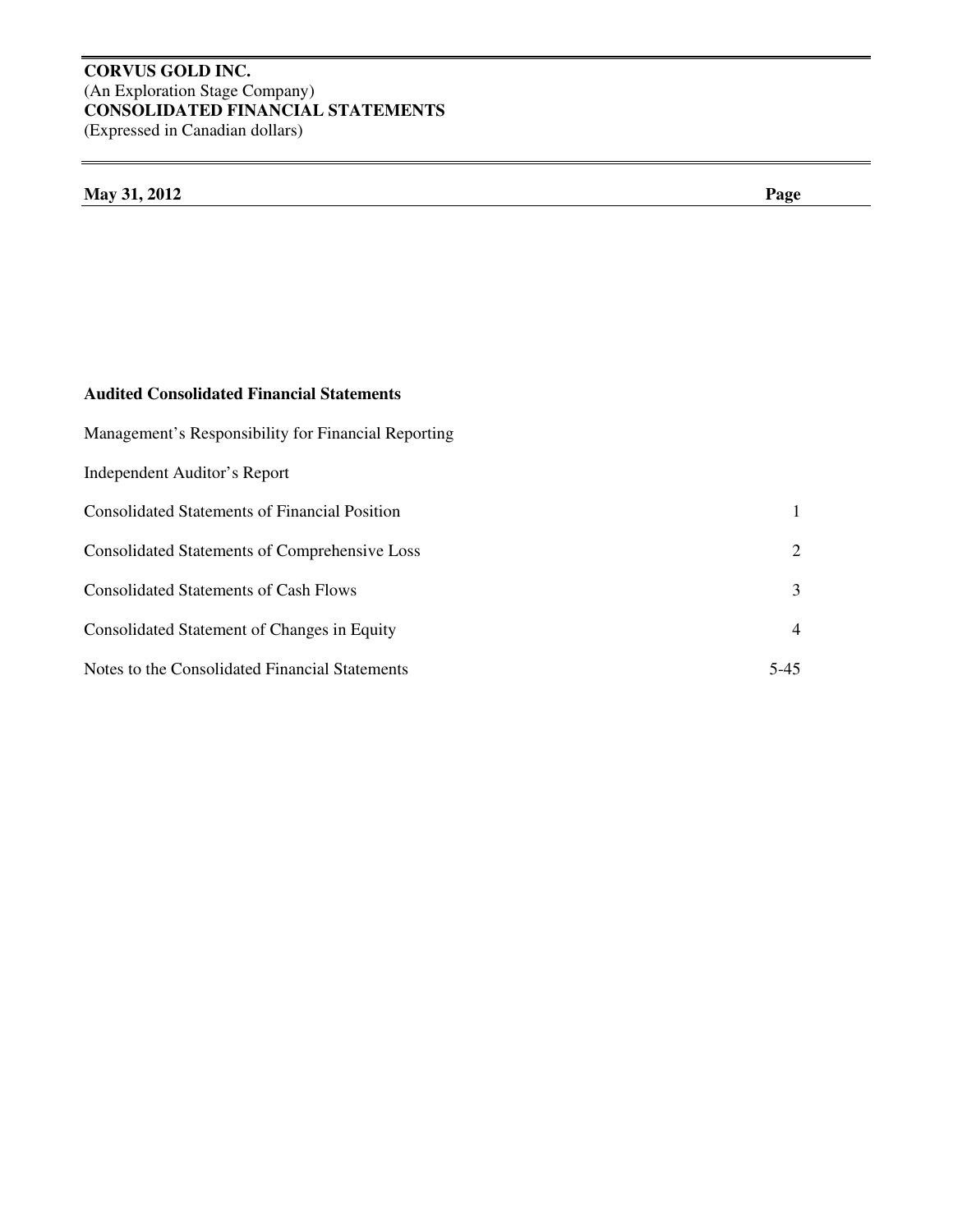#### **MANAGEMENT'S RESPONSIBILITY FOR FINANCIAL STATEMENTS**

The consolidated financial statements and all information in the annual report are the responsibility of the Board of Directors and management. The consolidated financial statements have been prepared by management in accordance with International Financial Reporting Standards. Management maintains the necessary systems of internal controls, policies and procedures to provide assurance that assets are safeguarded and that the financial records are reliable and form a proper basis for the preparation of financial statements.

The Board of Directors ensures that management fulfills its responsibilities for financial reporting and internal control through an Audit Committee. This committee, which reports to the Board of Directors, meets with the independent auditors and reviews the consolidated financial statements.

The consolidated financial statements have been audited by MacKay LLP, Chartered Accountants, who were appointed by the shareholders. The independent auditor's report outlines the scope of their examination and their opinion on the consolidated financial statements.

*"Jeffrey Pontius" "Peggy Wu"*  Jeffrey Pontius, Peggy Wu, Chief Executive Officer Chief Financial Officer

August 24, 2012 Vancouver, Canada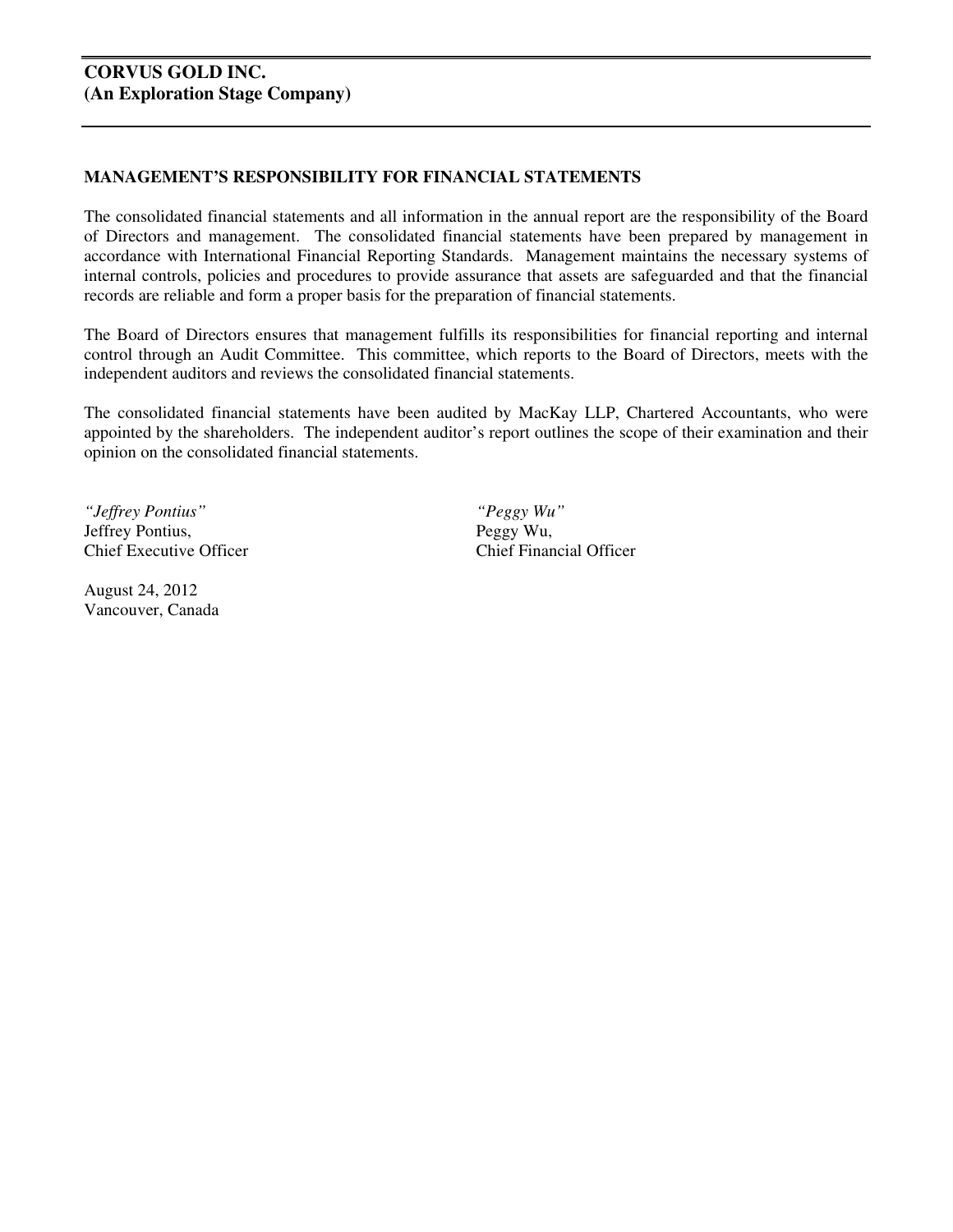**CHARTERED ACCOUNTANTS**  MacKay LLP

1100 – 1177 West Hastings Street Vancouver, BC V6E 4T5 Tel: 604-687-4511 Fax: 604-687-5805 Toll Free: 1-800-351-0426 www.MacKay.ca

# mackay.ca

#### **Independent Auditor's Report**

 **To the Shareholders of Corvus Gold Inc.** 

 We have audited the accompanying consolidated financial statements of Corvus Gold Inc. and its subsidiaries, which comprise the consolidated statements of financial position as at May 31, 2012, May 31, 2011, and June 1, 2010, and the consolidated statements of comprehensive loss, changes in equity and cash flows for the years ended May 31, 2012 and May 31, 2011, and a summary of significant accounting policies and other explanatory information.

#### Management's Responsibility for the Consolidated Financial Statements

 Management is responsible for the preparation and fair presentation of these consolidated financial statements in accordance with International Financial Reporting Standards, and for such internal control as management determines is necessary to enable the preparation of consolidated financial statements that are free from material misstatement, whether due to fraud or error.

#### Auditor's Responsibility

 Our responsibility is to express an opinion on these consolidated financial statements based on our audits. We conducted our audits in accordance with Canadian generally accepted auditing standards. Those standards require that we comply with ethical requirements and plan and perform the audits to obtain reasonable assurance about whether the consolidated financial statements are free from material misstatement.

 An audit involves performing procedures to obtain audit evidence about the amounts and disclosures in the consolidated financial statements. The procedures selected depend on the auditor's judgment, including the assessment of the risks of material misstatement of the consolidated financial statements, whether due to fraud or error. In making those risk assessments, the auditor considers internal control relevant to the entity's preparation and fair presentation of the consolidated financial statements in order to design audit procedures that are appropriate in the circumstances, but not for the purpose of expressing an opinion on the effectiveness of the entity's internal control. An audit also includes evaluating the appropriateness of accounting policies used and the reasonableness of accounting estimates made by management, as well as evaluating the overall presentation of the consolidated financial statements.

We believe that the audit evidence we have obtained in our audits is sufficient and appropriate to provide a basis for our audit opinion.

#### Opinion

 In our opinion, the consolidated financial statements present fairly, in all material respects, the financial position of Corvus Gold Inc. and its subsidiaries as at May 31, 2012, May 31, 2011, and June 1, 2010 and its financial performance and its cash flows for the years ended May 31, 2012 and May 31, 2011 in accordance with International Financial Reporting Standards.

#### Emphasis of matter

Without modifying our opinion, we draw attention to Note 2 to the consolidated financial statements which describes the material uncertainty that may cast significant doubt about the ability of Corvus Gold Inc. to continue as a going concern.

**"MacKay LLP"**

 **Chartered Accountants Vancouver, British Columbia August 24, 2012**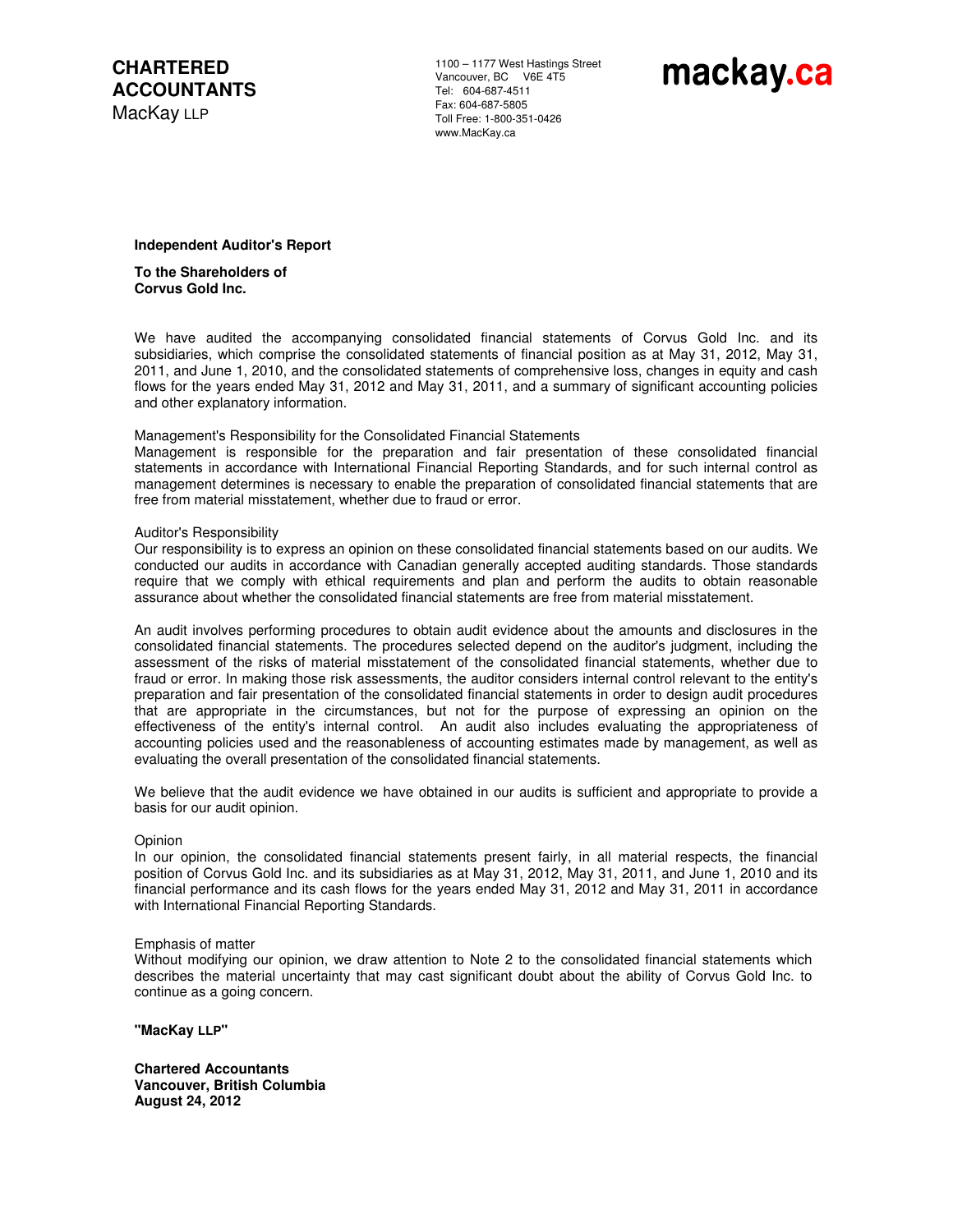# **CORVUS GOLD INC.**  (An Exploration Stage Company) **CONSOLIDATED STATEMENTS OF FINANCIAL POSITION**

(Expressed in Canadian dollars)

|                                                                                                                                                                                                                                                                                                                                                         |              | May 31,<br>2012 | May 31,<br>2011  | June 1,<br>2010  |
|---------------------------------------------------------------------------------------------------------------------------------------------------------------------------------------------------------------------------------------------------------------------------------------------------------------------------------------------------------|--------------|-----------------|------------------|------------------|
| <b>ASSETS</b>                                                                                                                                                                                                                                                                                                                                           |              |                 | (note 14)        | (note 14)        |
|                                                                                                                                                                                                                                                                                                                                                         |              |                 |                  |                  |
| <b>Current assets</b>                                                                                                                                                                                                                                                                                                                                   |              |                 |                  |                  |
| Cash and cash equivalents (note 4)                                                                                                                                                                                                                                                                                                                      | \$           | 6,800,377       | \$<br>7,355,406  | \$               |
| Accounts receivable                                                                                                                                                                                                                                                                                                                                     |              | 32,581          | 191,660          | 97               |
| Prepaid expenses                                                                                                                                                                                                                                                                                                                                        |              | 115,018         | 61,271           | 13,566           |
|                                                                                                                                                                                                                                                                                                                                                         |              | 6,947,976       | 7,608,337        | 13,663           |
| <b>Property and equipment</b> (note 5)                                                                                                                                                                                                                                                                                                                  |              | 38,375          | 44,302           |                  |
| <b>Exploration and evaluation assets (note 6)</b>                                                                                                                                                                                                                                                                                                       |              | 18,701,812      | 13,553,597       | 11,672,706       |
|                                                                                                                                                                                                                                                                                                                                                         | \$           | 25,688,163      | \$<br>21,206,236 | \$<br>11,686,369 |
|                                                                                                                                                                                                                                                                                                                                                         |              |                 |                  |                  |
| <b>LIABILITIES AND SHAREHOLDERS' EQUITY</b>                                                                                                                                                                                                                                                                                                             |              |                 |                  |                  |
| <b>Current liabilities</b>                                                                                                                                                                                                                                                                                                                              |              |                 |                  |                  |
| Accounts payable and accrued liabilities (note 8)                                                                                                                                                                                                                                                                                                       | $\mathbb{S}$ | 516,817         | \$<br>393,315    | \$<br>85,094     |
| <b>Shareholders' equity</b>                                                                                                                                                                                                                                                                                                                             |              |                 |                  |                  |
| Share capital (note 7)                                                                                                                                                                                                                                                                                                                                  |              | 33,278,504      | 27,751,004       | $\mathbf{1}$     |
| Contributed surplus                                                                                                                                                                                                                                                                                                                                     |              | 8,591,140       | 8,262,735        | 23,013,646       |
| Accumulated other comprehensive income - cumulative                                                                                                                                                                                                                                                                                                     |              |                 |                  |                  |
| translation differences                                                                                                                                                                                                                                                                                                                                 |              | 32,084          | (1,001,823)      |                  |
| Deficit                                                                                                                                                                                                                                                                                                                                                 |              | (16,730,382)    | (14, 198, 995)   | (11, 412, 372)   |
|                                                                                                                                                                                                                                                                                                                                                         |              |                 |                  |                  |
|                                                                                                                                                                                                                                                                                                                                                         |              | 25,171,346      | 20,812,921       | 11,601,275       |
|                                                                                                                                                                                                                                                                                                                                                         | $\mathbb{S}$ | 25,688,163      | \$<br>21,206,236 | \$<br>11,686,369 |
|                                                                                                                                                                                                                                                                                                                                                         |              |                 |                  |                  |
| Plan of arrangement and transfer of assets (note 1)<br>$\mathbf{M}$ and $\mathbf{M}$ and $\mathbf{M}$ and $\mathbf{M}$ and $\mathbf{M}$ and $\mathbf{M}$ and $\mathbf{M}$ and $\mathbf{M}$ and $\mathbf{M}$ and $\mathbf{M}$ and $\mathbf{M}$ and $\mathbf{M}$ and $\mathbf{M}$ and $\mathbf{M}$ and $\mathbf{M}$ and $\mathbf{M}$ and $\mathbf{M}$ and |              |                 |                  |                  |

**Nature and continuance of operations** (note 2) **Subsequent event** (note 15)

#### **Approved on behalf of the Directors:**

*"Jeffrey Pontius"* Director

*"Anton Drescher"* Director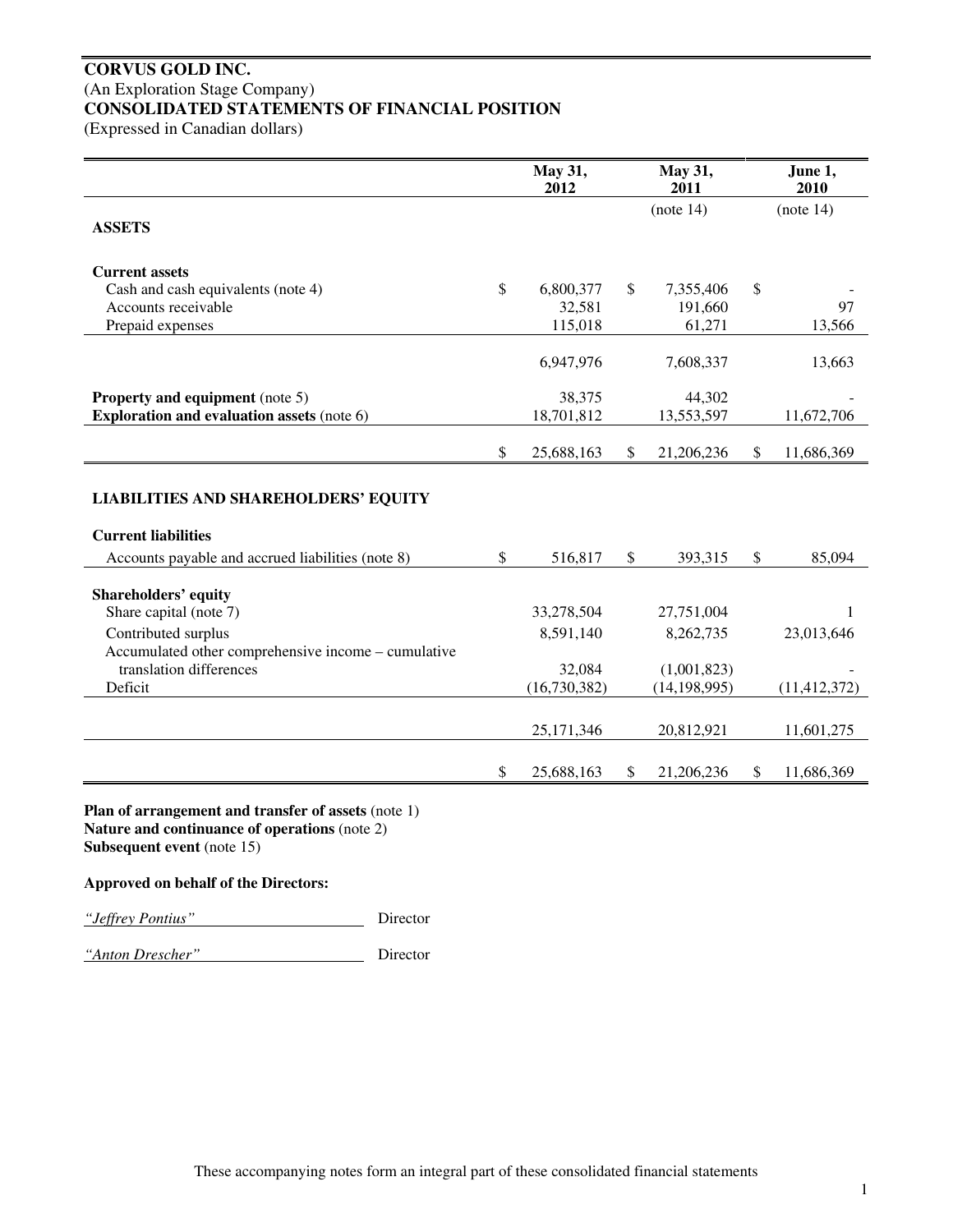#### **CORVUS GOLD INC.**  (An Exploration Stage Company) **CONSOLIDATED STATEMENTS OF COMPREHENSIVE LOSS**  (Expressed in Canadian dollars) YEARS ENDED MAY 31,

|                                                       | 2012              | 2011              |
|-------------------------------------------------------|-------------------|-------------------|
|                                                       |                   | (note 14)         |
| <b>Expenses</b>                                       |                   |                   |
| Administration (note 8)                               | \$<br>7,046       | \$<br>4,587       |
| Charitable donations                                  | 23,475            | 6,413             |
| Consulting fees (notes 7 and 8)                       | 341,494           | 1,653,417         |
| Depreciation                                          | 14,630            | 7,849             |
| Insurance                                             | 52,904            | 28,001            |
| Investor relations (note 7)                           | 435,071           | 464,824           |
| Office and miscellaneous                              | 175,895           | 41,148            |
| Professional fees (notes 7 and 8)                     | 343,026           | 314,820           |
| Property investigation expenditures                   | 11,125            | 6,473             |
| Regulatory                                            | 56,672            | 129,048           |
| Rent (note 8)                                         | 59,653            | 10,177            |
| Travel                                                | 160,412           | 22,877            |
| Wages and benefits (notes 7 and 8)                    | 885,870           | 485,531           |
| Loss before other items                               | (2,567,273)       | (3,175,165)       |
| <b>Other items</b>                                    |                   |                   |
| Interest income                                       | 19,667            | 23                |
| Operator fee income                                   |                   | 380,602           |
| Foreign exchange gain                                 | 16,219            | 7,917             |
|                                                       |                   |                   |
|                                                       | 35,886            | 388,542           |
|                                                       |                   |                   |
| Net loss for the year                                 | (2,531,387)       | (2,786,623)       |
| Other comprehensive income                            |                   |                   |
| Exchange difference on translating foreign operations | 1,033,907         | (1,001,823)       |
|                                                       |                   |                   |
| Comprehensive loss for the year                       | \$<br>(1,497,480) | \$<br>(3,788,446) |
| Basic and diluted loss per share                      | \$<br>(0.06)      | \$<br>(0.07)      |
|                                                       |                   |                   |
| Weighted average number of shares outstanding         | 41,998,376        | 37,647,905        |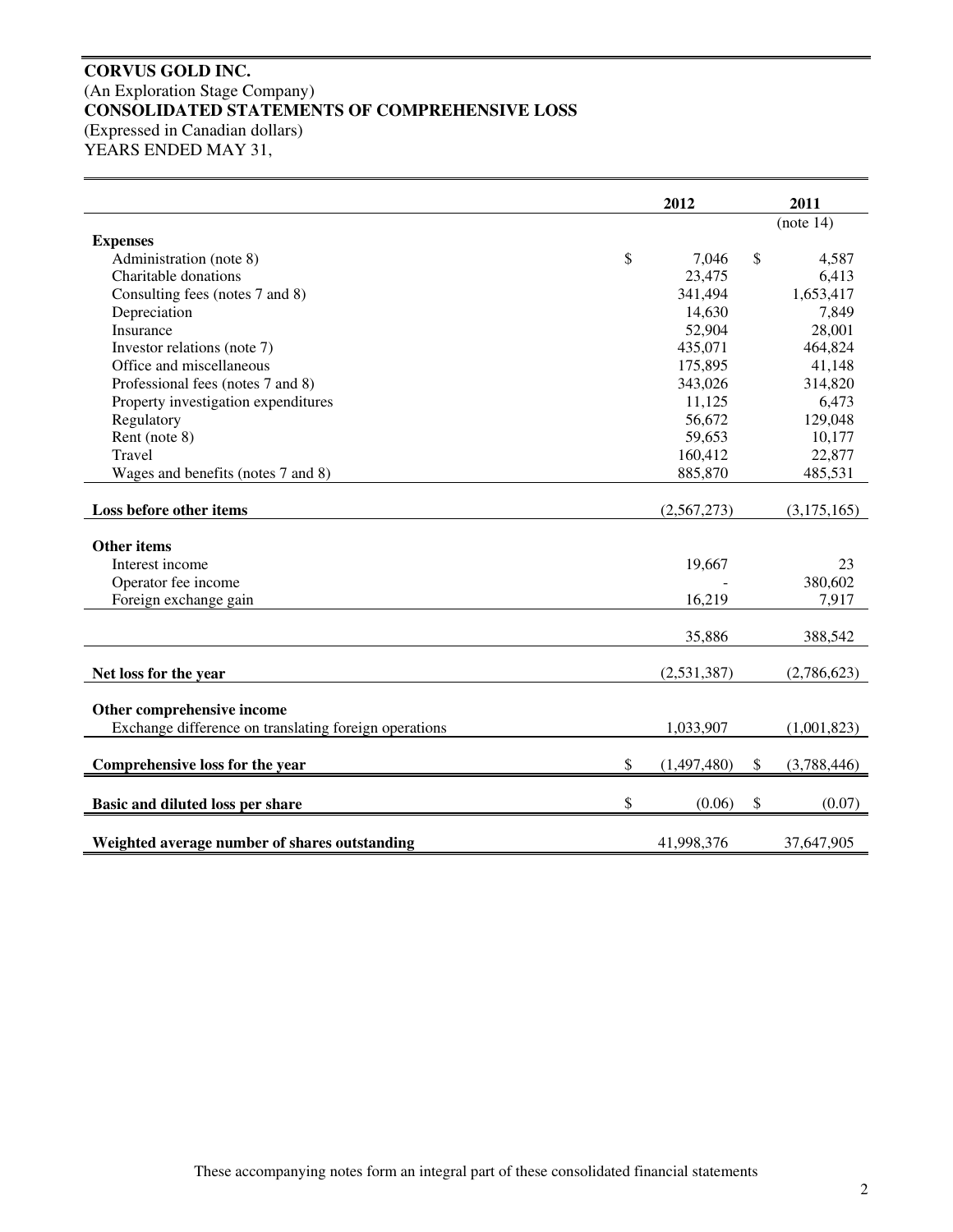#### **CORVUS GOLD INC.**  (An Exploration Stage Company) **CONSOLIDATED STATEMENTS OF CASH FLOWS**  (Expressed in Canadian dollars) YEARS ENDED MAY 31,

**2012 2011**  (note 14) **Operating activities**  Net loss for the year  $\frac{(2,531,387)}{8}$  (2,786,623) Add items not affecting cash: Depreciation 14,630 7,849 Share-based payment charges (note 7) 313,777 2,202,759 Gain on foreign exchange (16,219) (7,917) Changes in non-cash items: Accounts receivable (4,520) (18,301) Accrued interest (1,511) Prepaid expenses (56,958) (55,542) Accounts payable and accrued liabilities 1.897 86,464 **Cash used in operating activities** (2,274,291) (571,311) **Financing activities**  Additional funding by ITH  $\frac{764,512}{2}$ Funding provided by ITH under Plan of Arrangement (note 1)  $\qquad \qquad$  - 3,300,000 Cash received from issuance of shares 5,527,500 7,040,000 Share issuance costs  $(424,140)$ **Cash provided by financing activities**  $5,527,500$  10,680,372 **Investing activities**  Expenditures on property and equipment (6,047) (52,721) Expenditures on exploration and evaluation assets (4,224,715) (6,500,265) Recovery on exploration and evaluation assets 383,285 3,808,889 **Cash used in investing activities** (3,847,477) (2,744,097) **Effect of foreign exchange on cash** 39,239 (9,558) **Increase (decrease) in cash and cash equivalents** (555,029) 7,355,406 **Cash and cash equivalents, beginning of the year**  $7,355,406$ **Cash and cash equivalents, end of the year** \$ 6,800,377 \$ 7,355,406

**Supplemental cash flow information** (note 11)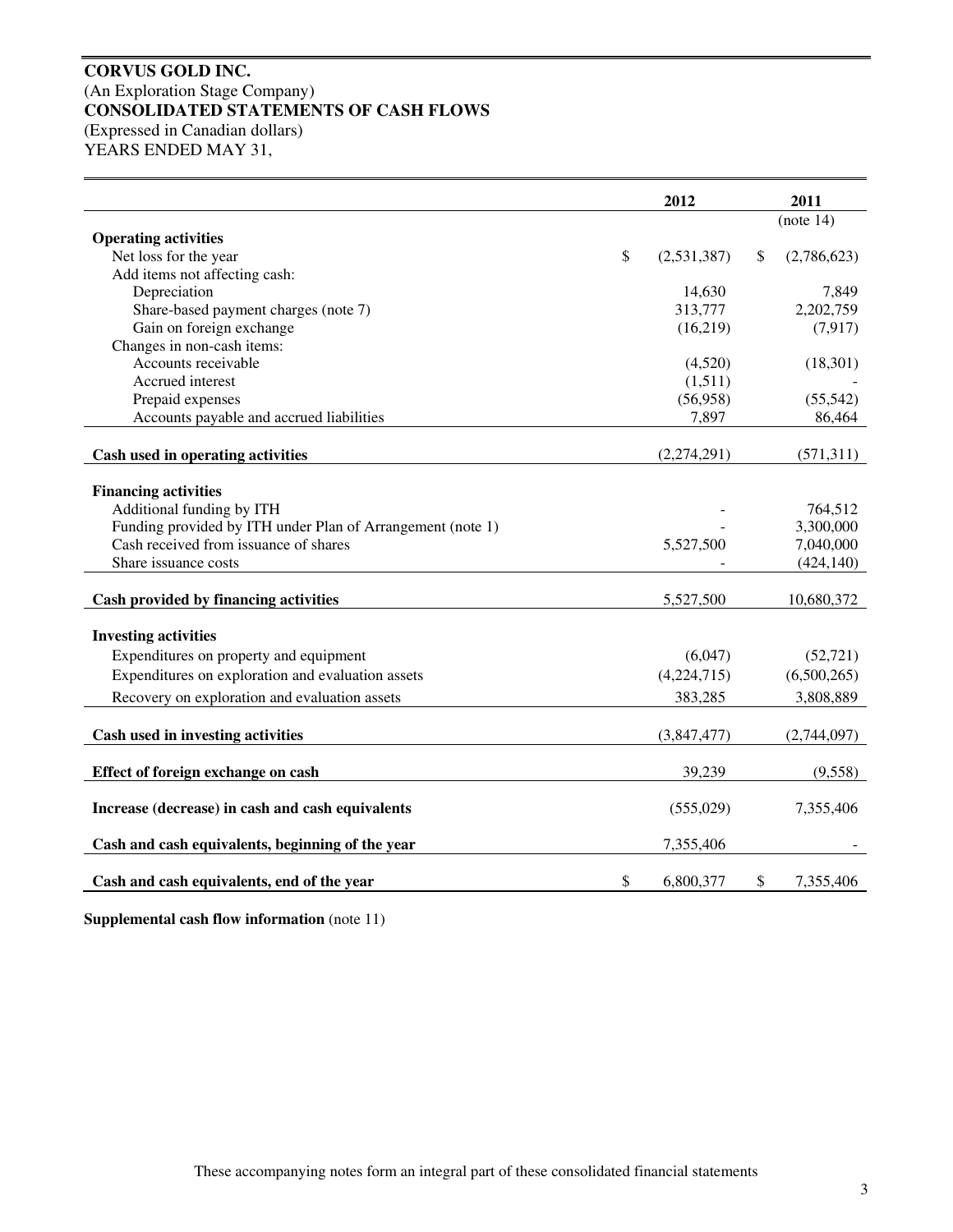# **CORVUS GOLD INC.**  (An Exploration Stage Company) **CONSOLIDATED STATEMENT OF CHANGES IN EQUITY**  (Expressed in Canadian dollars)

|                                                        | <b>Accumulated</b><br><b>Other</b><br>Comprehensive<br>Income- |               |                         |    |                                      |    |                                                               |    |                     |              |
|--------------------------------------------------------|----------------------------------------------------------------|---------------|-------------------------|----|--------------------------------------|----|---------------------------------------------------------------|----|---------------------|--------------|
|                                                        | Number of<br>shares                                            |               | <b>Share</b><br>Capital |    | <b>Contributed</b><br><b>Surplus</b> |    | <b>Cumulative</b><br><b>Translation</b><br><b>Differences</b> |    | <b>Deficit</b>      | <b>Total</b> |
| <b>Balance, June 1, 2010 (note 14)</b>                 | 1                                                              | $\mathbf{\$}$ | 1                       |    | 23,013,646 \$                        |    | $\blacksquare$                                                | S  | $(11, 412, 372)$ \$ | 11,601,275   |
| Nevada and Other Alaska Business                       |                                                                |               |                         |    | 1,585,682                            |    |                                                               |    |                     | 1,585,683    |
| ITH working capital contribution                       |                                                                |               |                         |    | 3,300,000                            |    |                                                               |    |                     | 3,300,000    |
| Shares issued under Plan of Arrangement                | 33,614,009                                                     |               | 27,899,328              |    | (27,899,328)                         |    |                                                               |    |                     |              |
| Reclassify contributions by way of share-based payment |                                                                |               |                         |    |                                      |    |                                                               |    |                     |              |
| charges from share capital to contributed surplus      |                                                                |               | (6,662,577)             |    | 6,662,577                            |    |                                                               |    |                     |              |
| Private placement                                      | 8,000,000                                                      |               | 7,040,000               |    |                                      |    |                                                               |    |                     | 7,040,000    |
| Shares issued for property acquisition                 | 46,250                                                         |               | 43,475                  |    |                                      |    |                                                               |    |                     | 43,475       |
| Share-based payment charges                            |                                                                |               |                         |    | 1,455,074                            |    |                                                               |    |                     | 1,455,074    |
| Share issuance costs                                   |                                                                |               | (569, 224)              |    | 145,084                              |    |                                                               |    |                     | (424, 140)   |
| Net loss                                               |                                                                |               |                         |    |                                      |    |                                                               |    | (2,786,623)         | (2,786,623)  |
| Exchange difference on translating foreign operations  |                                                                |               |                         |    |                                      |    | (1,001,823)                                                   |    |                     | (1,001,823)  |
| Balance, May 31, 2011 (note 14)                        | 41,660,261                                                     |               | 27,751,004              |    | 8,262,735                            |    | (1,001,823)                                                   |    | (14, 198, 995)      | 20,812,921   |
| Private placement                                      | 8,250,000                                                      |               | 5,527,500               |    |                                      |    |                                                               |    |                     | 5,527,500    |
| Share-based payment charges                            |                                                                |               |                         |    | 328,405                              |    |                                                               |    |                     | 328,405      |
| Net loss                                               |                                                                |               |                         |    |                                      |    |                                                               |    | (2,531,387)         | (2,531,387)  |
| Exchange difference on translating foreign operations  |                                                                |               |                         |    |                                      |    | 1,033,907                                                     |    |                     | 1,033,907    |
| <b>Balance, May 31, 2012</b>                           | 49,910,261                                                     |               | \$33,278,504            | \$ | 8,591,140                            | \$ | 32,084                                                        | \$ | (16,730,382)<br>-S  | 25,171,346   |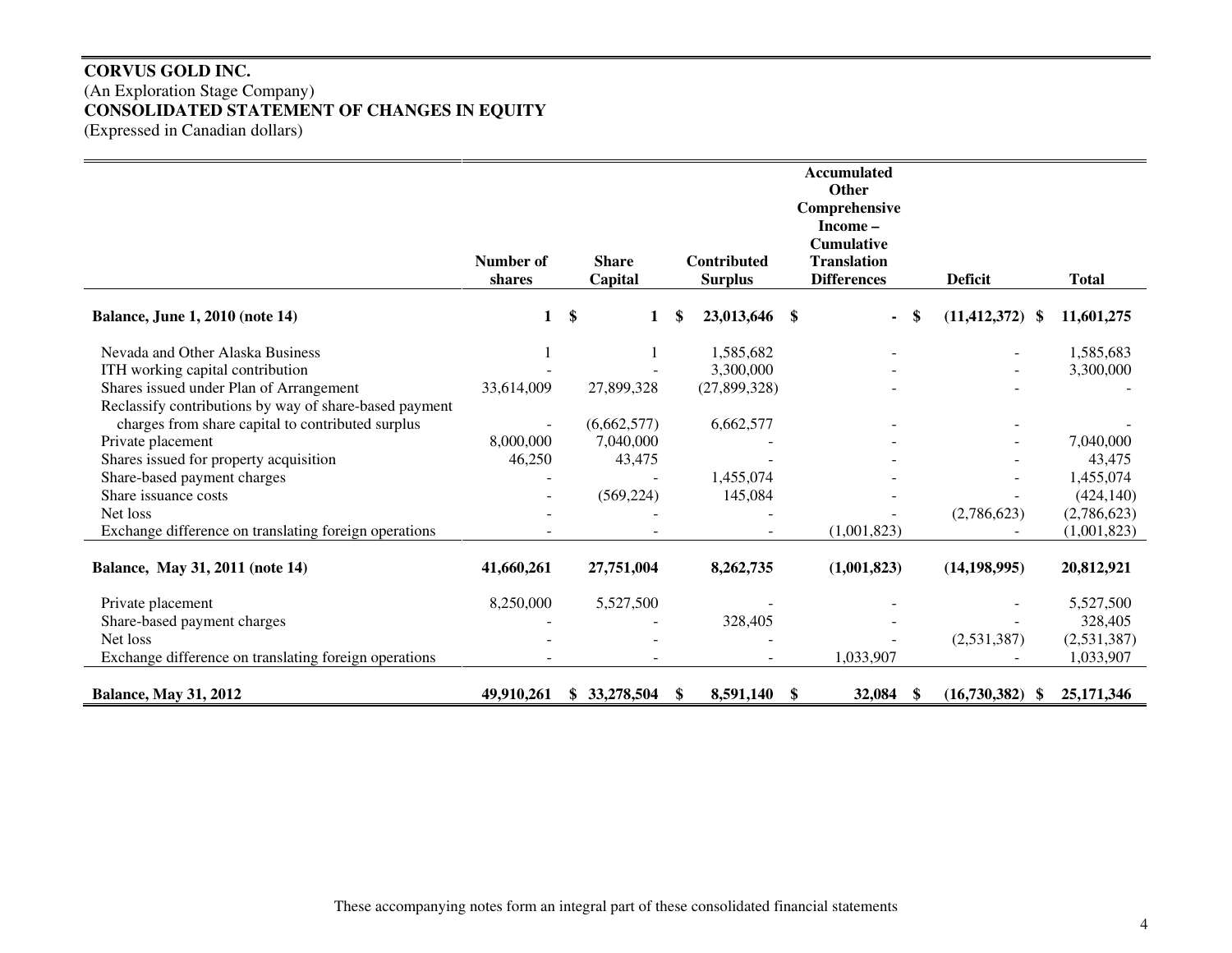#### **1. PLAN OF ARRANGEMENT AND TRANSFER OF ASSETS**

On August 25, 2010, International Tower Hill Mines Ltd. ("ITH") completed a Plan of Arrangement (the "Arrangement") under the British Columbia Business Corporations Act ("BCBCA") whereby its existing Alaska mineral properties (other than the Livengood project) and related assets and the North Bullfrog mineral property and related assets in Nevada (collectively, the "Nevada and Other Alaska Business") were indirectly spun out into a new public company, being Corvus Gold Inc. ("Corvus" or the "Company").

The Arrangement was approved by the board of directors of each of ITH and Corvus and by the shareholders of ITH and was accepted for filing by the Toronto Stock Exchange ("TSX") on behalf of both ITH and Corvus. In connection with the completion of the Arrangement, the common shares of Corvus were listed on the TSX.

Under the Arrangement, each shareholder of ITH received (as a return of capital) one Corvus common share for every two ITH common shares held as at the effective date of the Arrangement and exchanged each old common share of ITH for a new common share of ITH. As part of the Arrangement, ITH transferred its wholly-owned subsidiary Corvus Gold Nevada Inc. (formerly Talon Gold Nevada Inc.) ("Corvus Nevada"), incorporated in Nevada, United States (which held the North Bullfrog property), to Corvus and a wholly-owned Alaskan subsidiary of ITH sold to Raven Gold Alaska Inc. ("Raven Gold"), incorporated in Alaska, United States, a wholly owned subsidiary of Corvus, the Terra, Chisna, LMS and West Pogo properties. As a consequence of the completion of the Arrangement, Corvus now holds the Terra, Chisna, LMS, West Pogo and North Bullfrog properties (the "Spin-out Properties").

The Company's consolidated financial statements reflect the Statements of Financial Position, Comprehensive Loss, Cash Flows and Changes in Equity of the Nevada and Other Alaska Business as if Corvus existed in its present form during the years reported. The Statements of Comprehensive Loss for the period to August 25, 2010 which is included in the results to May 31, 2011, include an allocation of ITH's general and administrative expenses incurred. The allocation of general and administrative expenses was calculated on the basis of the ratio of costs incurred on the Spin-out Properties in each period presented as compared to the costs incurred on all exploration and evaluations assets of ITH in each of these periods. The financial statements have been presented under the continuity of interests basis of accounting with Statement of Financial Position amounts based on the amounts recorded by ITH. Management cautions readers of these financial statements that the allocation of expenses does not necessarily reflect future general and administrative expenses.

The opening deficit of the Company at June 1, 2010 was calculated by applying the same allocation principles outlined above to the cumulative transactions relating to the Spin-out Properties from the date of acquisition of those mineral properties to May 31, 2010 and includes an allocation of ITH's general and administrative expenses from the date of acquisition of those mineral properties to May 31, 2010. The allocation of general and administrative expense was calculated on the basis of the ratio of costs incurred on the Spin-out Properties in each prior year as compared to the costs incurred on all exploration and evaluations assets of ITH in each of those prior years.

Total funding from ITH through the Nevada and Other Alaska Business to August 25, 2010 are summarized in the table below:

| <b>Type of funding</b>                       |    | Amount             |
|----------------------------------------------|----|--------------------|
| Share-based payment charges (note 7)<br>Cash | \$ | 821,171<br>764,512 |
| Total                                        | S  | 1,585,683          |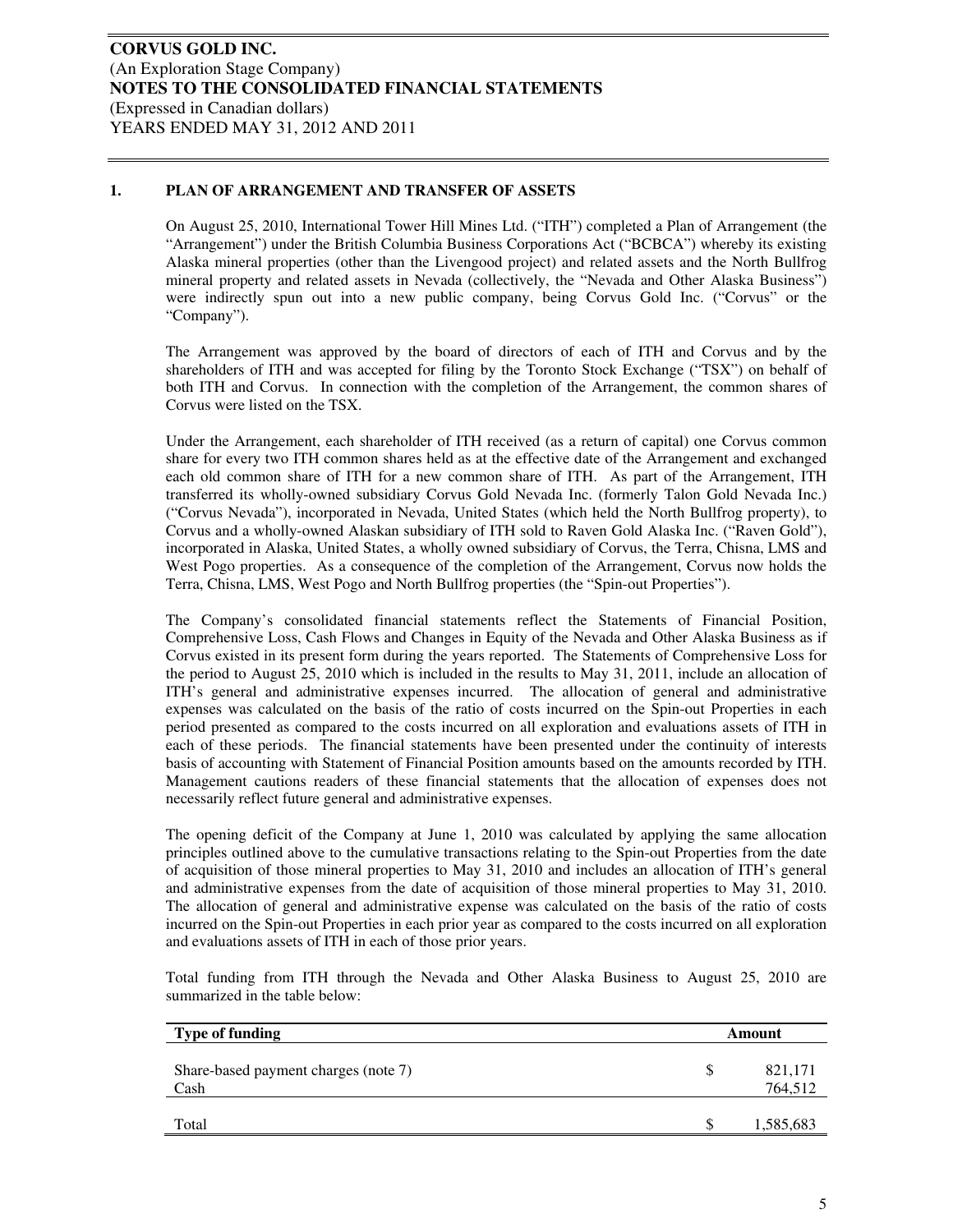#### **2. NATURE AND CONTINUANCE OF OPERATIONS**

The Company was incorporated on April 13, 2010 under the BCBCA.

The Company is an exploration stage entity engaged in the business of acquiring, exploring and evaluating mineral properties, and either joint venturing or developing these properties further or disposing of them when the evaluation is completed. At May 31, 2012, the Company was in the exploration stage and had interests in properties in Alaska and Nevada, U.S.A and Quebec, Canada.

The business of mining and exploration involves a high degree of risk and there can be no assurance that current exploration programs will result in profitable mining operations. The Company has no source of revenue, and has significant cash requirements to meet its administrative overhead and maintain its mineral property interests. The recoverability of amounts shown for exploration and evaluation assets is dependent on several factors. These include the discovery of economically recoverable reserves, the ability of the Company to obtain the necessary financing to complete the development of these properties, and future profitable production or proceeds from disposition of exploration and evaluation assets. The carrying value of the Company's exploration and evaluation assets does not reflect current or future values.

These consolidated financial statements have been prepared on a going concern basis, which presume the realization of assets and discharge of liabilities in the normal course of business for the foreseeable future. The Company's ability to continue as a going concern is dependent upon achieving profitable operations and/or obtaining additional financing. The Company has sustained losses from operations, and has an ongoing requirement for capital investment to explore its exploration and evaluation assets. Based on its current plans, budgeted expenditures, and cash requirements, the Company has sufficient cash to finance its current plans for at least 12 months from the date of approval of the May 31, 2012 consolidated financial statements. The Company expects that it will need to raise substantial additional capital to accomplish its business plan over the next several years. The Company expects to seek additional financing through equity financing. There can be no assurance as to the availability or terms upon which such financing might be available.

These consolidated financial statements do not include any adjustments to the amounts and classification of assets and liabilities that might be necessary should the Company be unable to continue in business.

#### **3. SIGNIFICANT ACCOUNTING POLICIES**

#### **Basis of presentation**

The Canadian Institute of Chartered Accountants Handbook was revised in 2010 to incorporate International Financial Reporting Standards ("IFRS") and require publicly accountable enterprises to apply such standards effective for years beginning on or after January 1, 2011. The Company has commenced reporting on this basis in these consolidated financial statements.

These consolidated financial statements have been prepared in accordance with IFRS as issued by the International Accounting Standards Board ("IASB"). For all periods up to and including the year ended May 31, 2011, the Company had previously prepared its financial statements in accordance with the Canadian Generally Accepted Accounting Principles ("Canadian GAAP"). These consolidated financial statements for the year ended May 31, 2012 are the first the Company has prepared in accordance with IFRS. Subject to certain transition elections disclosed in note 14, the Company has consistently applied the same accounting policies in its opening IFRS Statement of Financial Position as at June 1, 2010 and retroactively to all periods presented, as if the policies had always been in effect.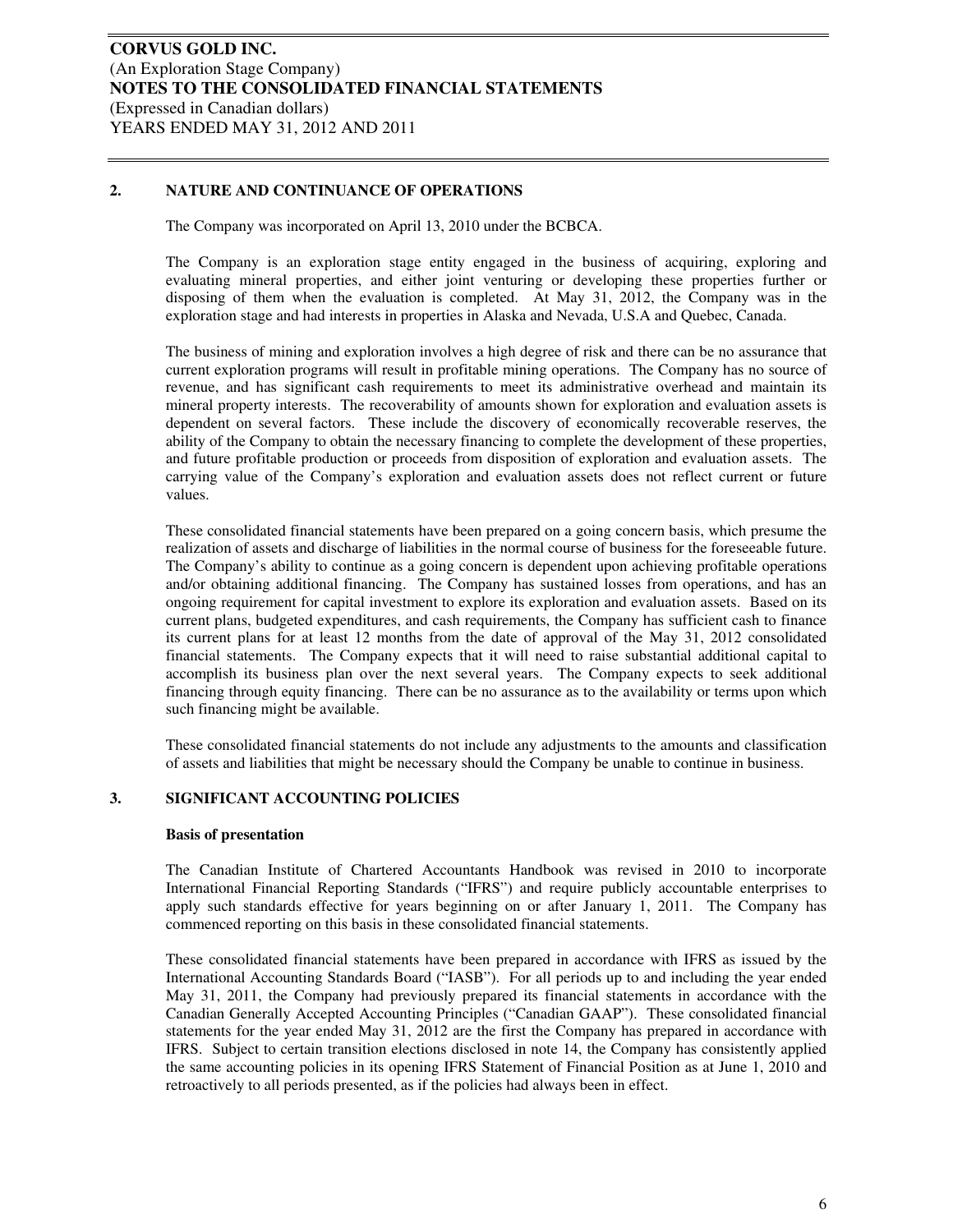#### **Basis of presentation (cont'd)**

The consolidated financial statements have been prepared on a historical cost basis except for financial instruments classified as available-for-sale or fair value through profit and loss, which are stated at their fair value. In addition, these consolidated financial statements have been prepared using the accrual basis of accounting. Note 14 discloses the impact of the transition from Canadian GAAP to IFRS on the Company's reported financial position, operating and cash flows, including the nature and effect of significant changes in accounting policies from those used in its consolidated financial statements for year ended May 31, 2011.

#### **Approval of consolidated financial statements**

The consolidated financial statement of Corvus for the year ended May 31, 2012 were reviewed by the Audit Committee and approved and authorized for issue by the Board of Directors on August 24, 2012.

#### **Basis of Consolidation**

These consolidated financial statements include the accounts of the Company and its wholly-owned subsidiaries (collectively, the "Group"), Corvus Nevada (a Nevada corporation) and Raven Gold (an Alaska corporation). All intercompany transactions and balances were eliminated upon consolidation.

#### **Significant Accounting Estimates and Judgments**

The preparation of these financial statements requires management to make certain estimates, judgments and assumptions that affect the reported amounts of assets and liabilities at the date of the financial statements and reported amounts of expenses during the reporting year. Actual outcomes could differ from these estimates. These financial statements include estimates which, by their nature, are uncertain. The impacts of such estimates are pervasive throughout the financial statements, and may require accounting adjustments based on future occurrences. Revisions to accounting estimates are recognized in the year in which the estimate is revised and future periods if the revision affects both current and future years. These estimates are based on historical experience, current and future economic conditions and other factors, including expectations of future events that are believed to be reasonable under the circumstances.

#### Critical accounting estimates

Significant assumptions about the future and other sources of estimation uncertainty that management has made at the end of the reporting year, that could result in a material adjustment to the carrying amounts of assets and liabilities, in the event that actual results differ from assumptions made, relate to, but are not limited to, the carrying value and the recoverability of the exploration and evaluation assets included in the Statements of Financial Position, the assumptions used to determine the fair value of share-based payments in the Statement of Comprehensive Loss, allocation of administrative expenses on the spin-out from ITH, and the estimated amounts of reclamation and environmental obligations.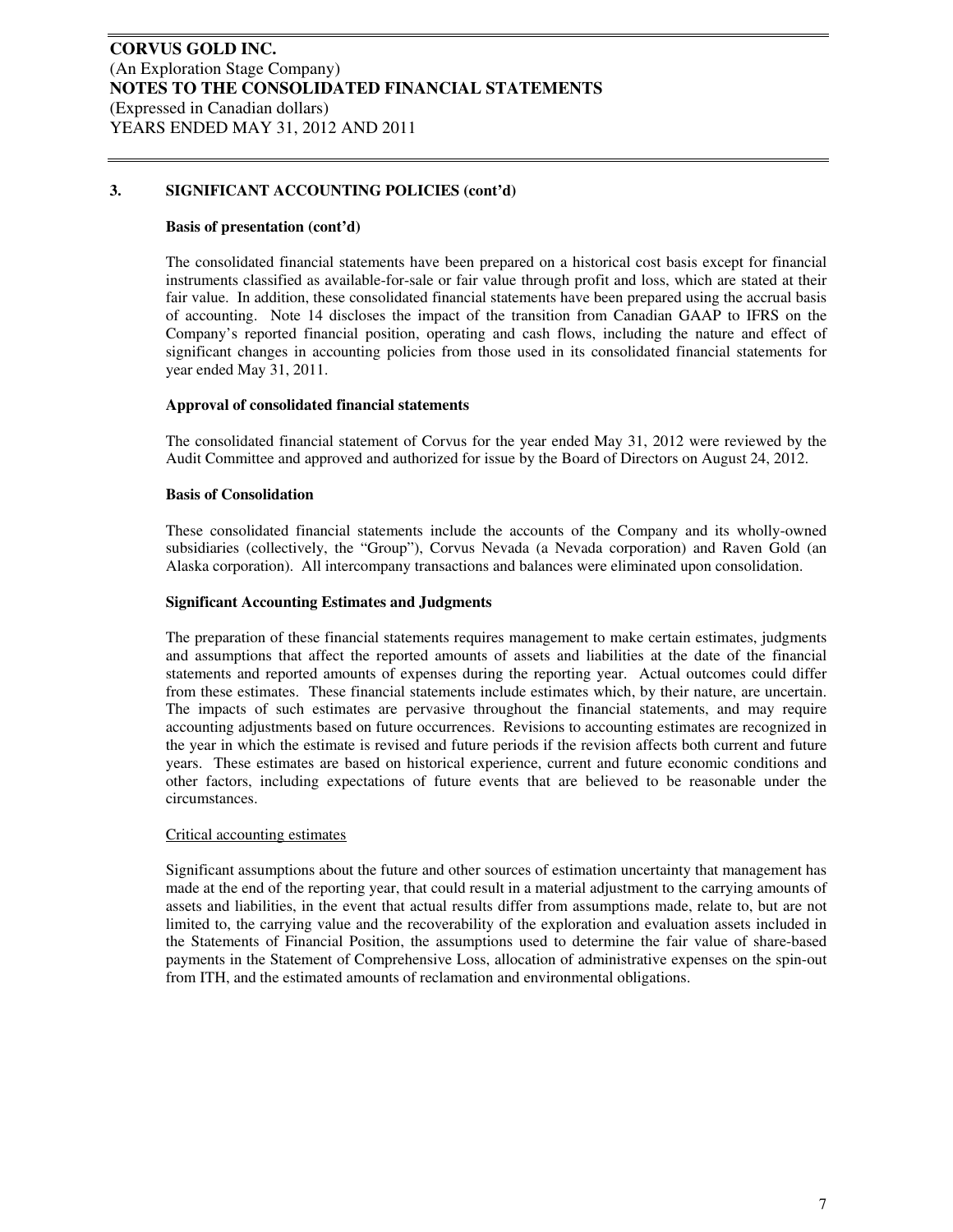#### **Significant Accounting Estimates and Judgments (cont'd)**

#### Critical accounting judgments

Critical accounting judgments are accounting policies that have been identified as being complex or involving subjective judgments or assessments. The Company made the following critical accounting judgments:

- The determination of deferred tax assets and liabilities recorded in the financial statement.
- The determination of whether technical feasibility and commercial viability can be demonstrated for its exploration and evaluation assets. Once technical feasibility and commercial viability of a property can be demonstrated, it is reclassified from exploration and evaluation assets and subject to different accounting treatment. As at May 31, 2012 management had determined that no reclassification of exploration and evaluation assets was required.
- The determination of functional currency. In accordance with IAS 21 *"The Effects of Changes in Foreign Exchange Rates"*, management determined that the functional currency of Corvus Nevada and Raven Gold is US dollars and for all other entities within the Group, the functional currency is Canadian dollars, as these are the currencies of the primary economic environment in which the companies operate.

#### **Cash and cash equivalents**

Cash equivalents include highly liquid investments that are readily convertible to cash which are subject to an insignificant risk of change in value. Cash equivalents are held for the purpose of meeting shortterm cash commitments rather than for investment or other purposes.

#### **Foreign currency translation**

The presentation currency of the Company is the Canadian dollar.

The functional currency of each of the parent company and its subsidiaries is measured using the currency of the primary economic environment in which that entity operates. The functional currency of Corvus Nevada and Raven Gold is US dollars, and for the Company the functional currency is Canadian dollars.

#### Transactions and balances

Foreign currency transactions are translated into the functional currency using the exchange rates prevailing at the date of the transaction. Foreign currency monetary items are translated at the year-end exchange rate. Non-monetary items measured at historical cost continue to be carried at the exchange rate at the date of the transaction. Non-monetary items measured at fair value are reported at the exchange rate at the date when fair values were determined.

Exchange differences arising on the translation of monetary items or on settlement of monetary items are recognized in profit or loss in the Statement of Comprehensive Income (Loss) in the year in which they arise.

Exchange differences arising on the translation of non-monetary items are recognized in other comprehensive income (loss) in the Statement of Comprehensive Income (Loss) to the extent that gains and losses arising on those non-monetary items are also recognized in other comprehensive income (loss). Where the nonmonetary gain or loss is recognized in profit or loss, the exchange component is also recognized in profit or loss.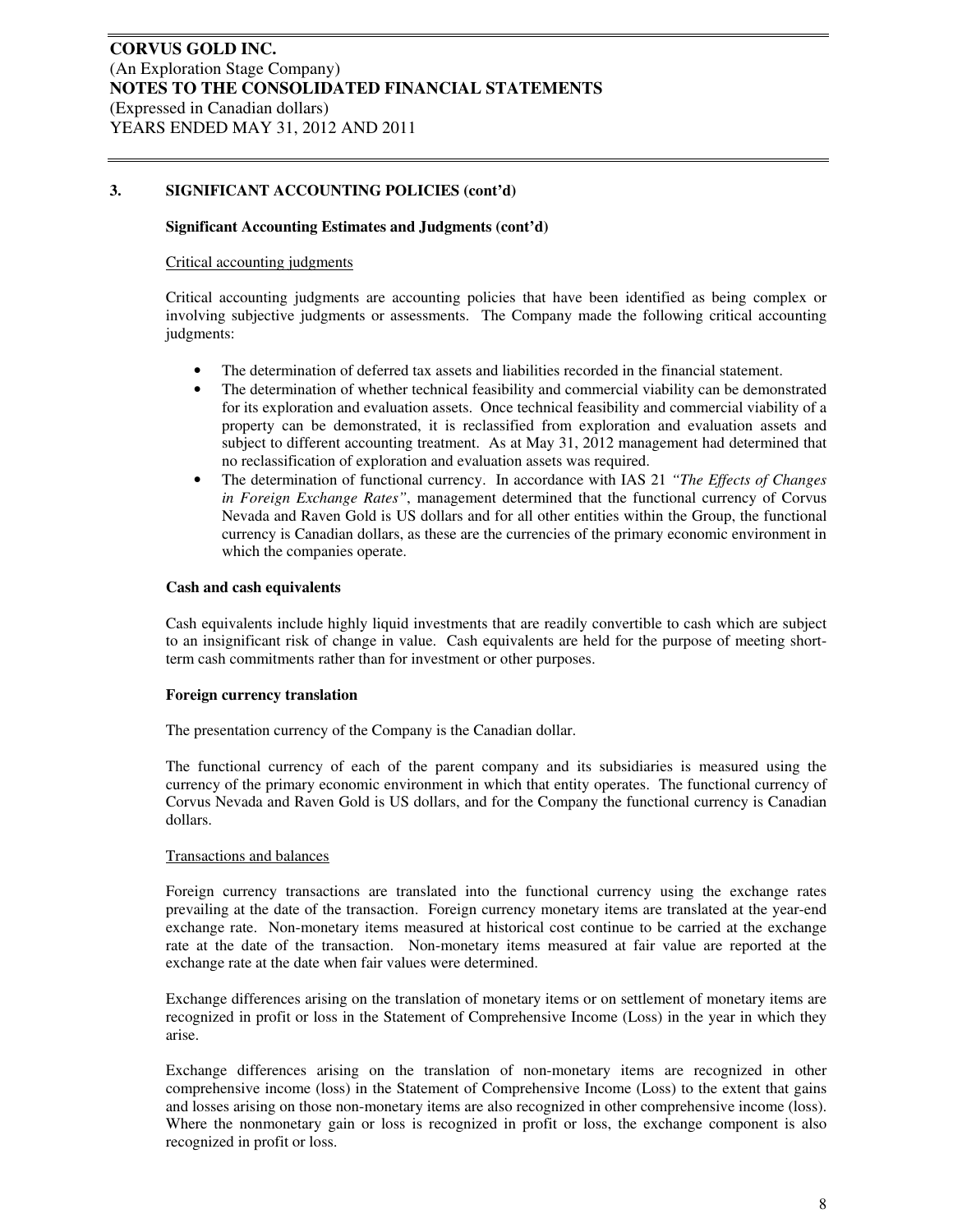#### **Foreign currency translation (cont'd)**

#### Parent and Subsidiary Companies

The financial results and position of foreign operations whose functional currency is different from the presentation currency are translated as follows:

- Assets and liabilities are translated at year-end exchange rates prevailing at that reporting date; and
- Income and expenses are translated at monthly average exchange rates during the year.

Exchange differences arising on translation of foreign operations are transferred directly to the Group's exchange difference on translating foreign operations on the Statement of Comprehensive Income (Loss) and are reported as a separate component of shareholders' equity titled "Cumulative Translation Differences". These differences are recognized in the profit or loss in the year in which the operation is disposed of.

#### **Financial instruments**

a) Financial assets

Financial assets are classified into one of the following categories based on the purpose for which the asset was acquired. All transactions related to financial instruments are recorded on a trade date basis. The Company's accounting policy for each category is as follows:

#### Fair value through profit or loss ("FVTPL")

A financial asset is classified as FVTPL if it is classified as held-for-trading or is designated as such upon initial recognition. Financial assets are designated as FVTPL if the Company manages such investments and makes purchase and sale decisions based on their fair value in accordance with the Company's documented risk management or investment strategy. Financial assets designated as FVTPL are measured at fair value, and changes therein are recognized in profit or loss. Cash and cash equivalents are classified as FVTPL and are accounted for at fair value.

Transactions costs associated with FVTPL financial assets are expensed as incurred, while transaction costs associated with all other financial assets are included in the initial carrying amount of the asset.

#### Loans and receivables

Loans and receivables are non-derivative financial assets with fixed or determinable payments that are not quoted in an active market. They are classified as current assets or non-current assets based on their maturity date. Loans and receivables are initially recognized at fair value and subsequently carried at amortized cost less any impairment. Loans and receivables are comprised of accounts receivables.

#### Held-to-maturity

Held-to-maturity financial assets are measured at amortized cost. The Company does not have any financial assets classified as held-to-maturity.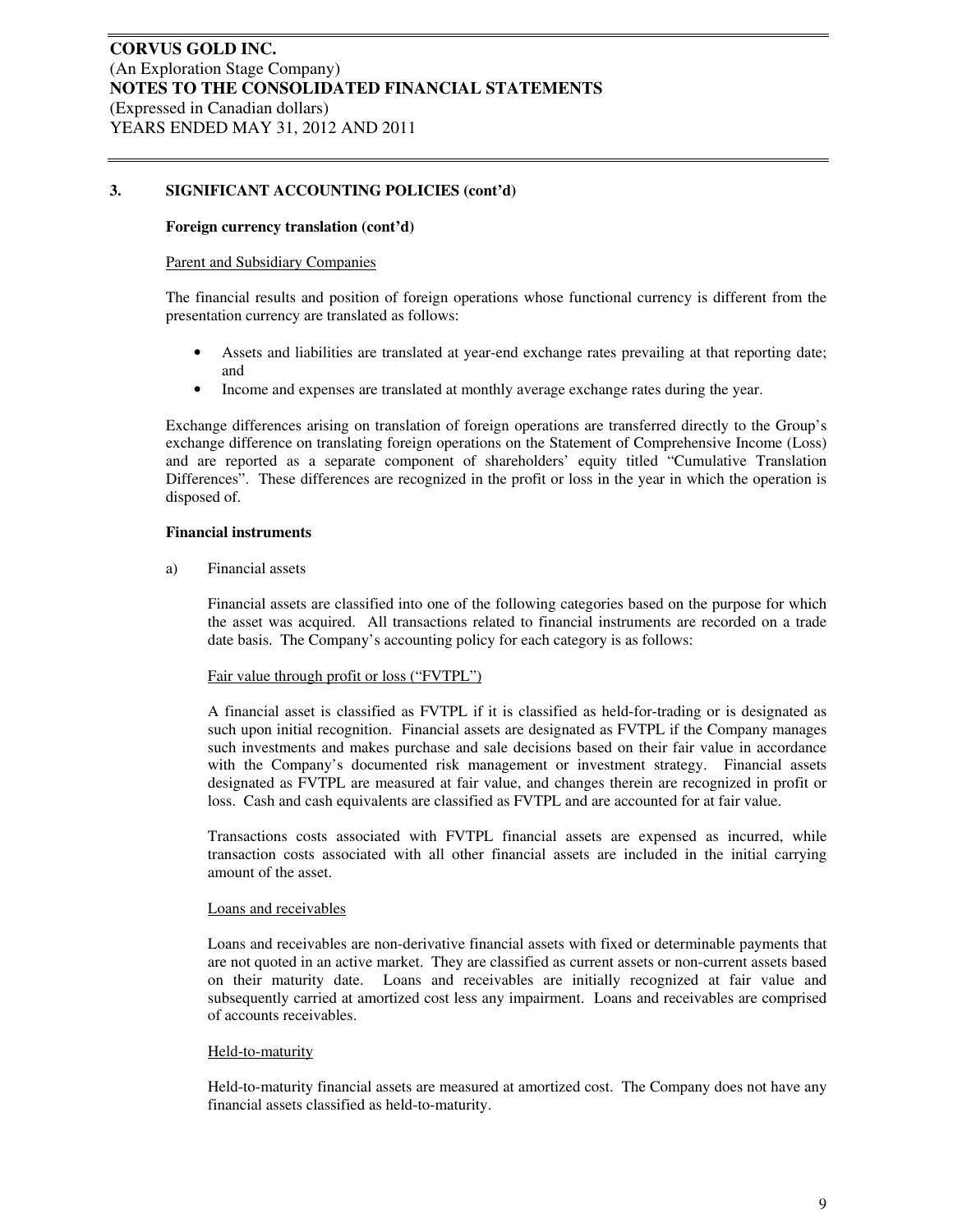#### **Financial instruments (cont'd)**

a) Financial assets (cont'd)

#### Available-for-sale financial assets

Available-for-sale ("AFS") financial assets are non-derivatives that are either designated as available-for-sale or not classified in any other financial asset category. Changes in the fair value of AFS financial assets other than impairment losses are recognized as other comprehensive income (loss) and classified as a component of equity. The Company does not have any AFS financial assets.

#### Impairment of financial assets

The Company assesses at each reporting date whether a financial asset is impaired.

If there is objective evidence that an impairment loss on assets carried at amortized cost has been incurred, the amount of the loss is measured as the difference between the financial asset's carrying amount and the present value of estimated future cash flows discounted at the financial asset's original effective interest rate. The carrying amount of the financial asset is then reduced by the amount of the impairment. The amount of the loss is recognized in profit or loss.

If, in a subsequent year, the amount of the impairment loss decreases and the decrease can be related objectively to an event occurring after the impairment was recognized, the previously recognized impairment loss is reversed to the extent that the carrying value of the financial asset does not exceed what the amortized cost would have been had the impairment not been recognized. Any subsequent reversal of an impairment loss is recognized in profit or loss.

In relation to trade receivables, a provision for impairment is made and an impairment loss is recognized in profit and loss when there is objective evidence (such as the probability of insolvency or significant financial difficulties of the debtor) that the Company will not be able to collect all of the amounts due under the original terms of the invoice. The carrying amount of the receivable is reduced through use of an allowance account. Impaired debts are written off against the allowance account when they are assessed as uncollectible.

If an available-for-sale financial asset is impaired, an amount comprising the difference between its cost and its current fair value, less any impairment loss previously recognized in profit or loss, is transferred from accumulated other comprehensive income (loss) to profit or loss. Reversals in respect of equity instruments classified as available-for-sale are not recognized in profit or loss.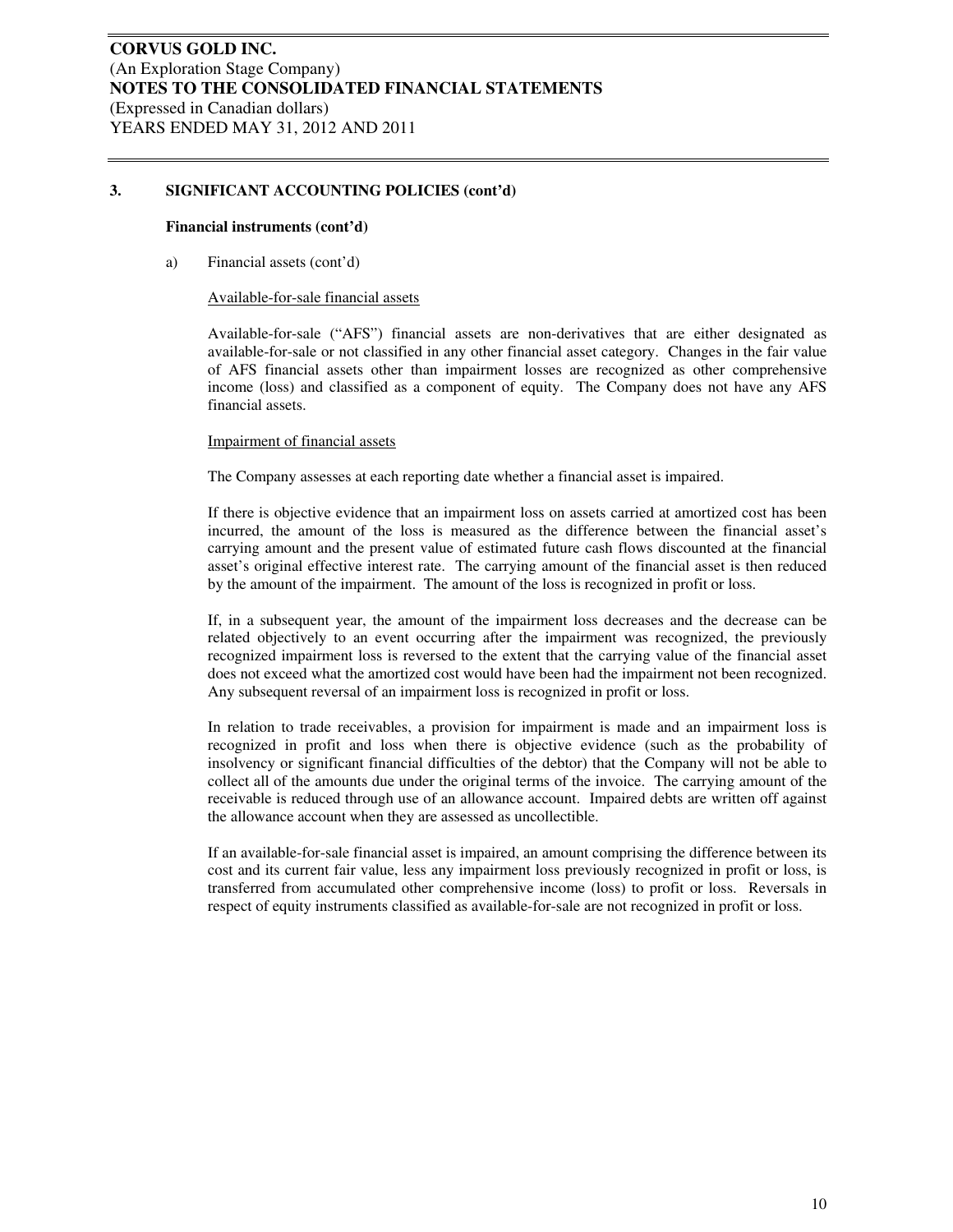#### **Financial instruments (cont'd)**

b) Financial liabilities

The Company classifies its financial liabilities in the following categories: other financial liabilities and FVTPL.

#### Other financial liabilities

Financial liabilities classified as other financial liabilities are initially recognized at fair value less directly attributable transaction costs. After initial recognition, other financial liabilities are subsequently measured at amortized cost using the effective interest method. The effective interest method is a method of calculating the amortized cost of a financial liability and of allocating interest expense over the relevant period. The effective interest rate is the rate that exactly discounts estimated future cash payments through the expected life of the financial liability, or, where appropriate, a shorter period. The Company's accounts payable and accrued liabilities and due to related parties are classified as other financial liabilities.

#### FVTPL

Financial liabilities classified as FVTPL include financial liabilities held-for-trading and financial liabilities designated upon initial recognition as FVTPL. Derivatives, including separated embedded derivatives are also classified as held for trading unless they are designated as effective hedging instruments. Fair value changes on financial liabilities classified as FVTPL are recognized through the consolidated Statement of Comprehensive Income (Loss). The Company has not classified any financial liabilities as FVTPL.

#### **Property and equipment**

a) Recognition and measurement

On initial recognition, property and equipment are valued at cost, being the purchase price and directly attributable costs of acquisition or construction required to bring the asset to the location and condition necessary to be capable of operating in the manner intended by the Company, including appropriate borrowing costs and the estimated present value of any future unavoidable costs of dismantling and removing items.

Property and equipment is subsequently measured at cost less accumulated depreciation, less any accumulated impairment losses, with the exception of land which is not depreciated.

When parts of an item of property and equipment have different useful lives, they are accounted for as separate items (major components) of property and equipment.

#### b) Subsequent costs

The cost of replacing part of an item of property and equipment is recognized in the carrying amount of the item if it is probable that the future economic benefit embodied within the part will flow to the Company and its cost can be measured reliably. The carrying amount of the replaced part is derecognized. The costs of the day-to-day servicing of property and equipment are recognized in profit or loss as incurred.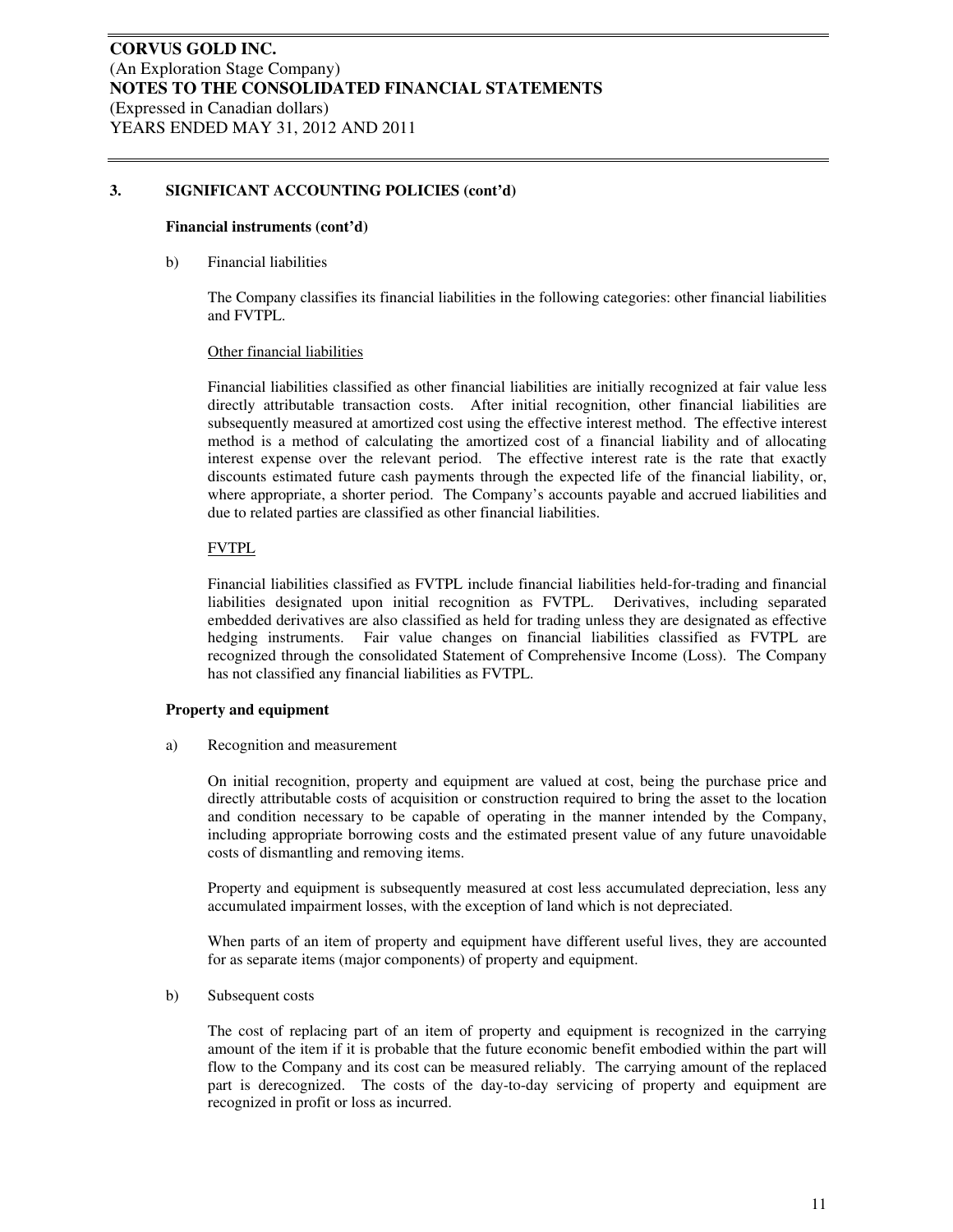#### **Property and equipment (cont'd)**

c) Major maintenance and repairs

Subsequent costs are included in the asset's carrying amount or recognized as a separate asset, as appropriate, only when it is probable that future economic benefits associated with the item will flow to the Company and the cost of the item can be measured reliably. All other repairs and maintenance are charged to the profit or loss during the financial year in which they are incurred.

d) Gains and losses

Gains and losses on disposal of an item of property and equipment are determined by comparing the proceeds from disposal with the carrying amount, and are recognized net within other items in profit or loss.

e) Depreciation

Depreciation is recognized in profit or loss on a declining-balance basis at the following annual rates:

| Computer equipment | $\overline{\phantom{a}}$ | 30% declining balance |
|--------------------|--------------------------|-----------------------|
| Vehicles           | -                        | 30% declining balance |

Additions during the year are depreciated at one-half the annual rates.

Depreciation methods, useful lives and residual values are reviewed at each financial year-end and adjusted if appropriate.

Depreciation on assets used in exploration activities are capitalized to exploration and evaluation assets.

#### **Mineral exploration and evaluation expenditures**

All of the Company's projects are currently in the exploration and evaluation phase.

a) Pre-exploration costs

Pre-exploration costs are expensed in the year in which they are incurred.

b) Exploration and evaluation expenditures

Once the legal right to explore a property has been acquired, costs directly related to exploration and evaluation expenditures are recognized and capitalized, in addition to the acquisition costs. These direct expenditures include such costs as materials used, geological and geophysical evaluation, surveying costs, drilling costs, payments made to contractors and depreciation on property and equipment during the exploration phase. Costs not directly attributable to exploration and evaluation activities, including general administrative overhead costs, are expensed in the year in which they occur.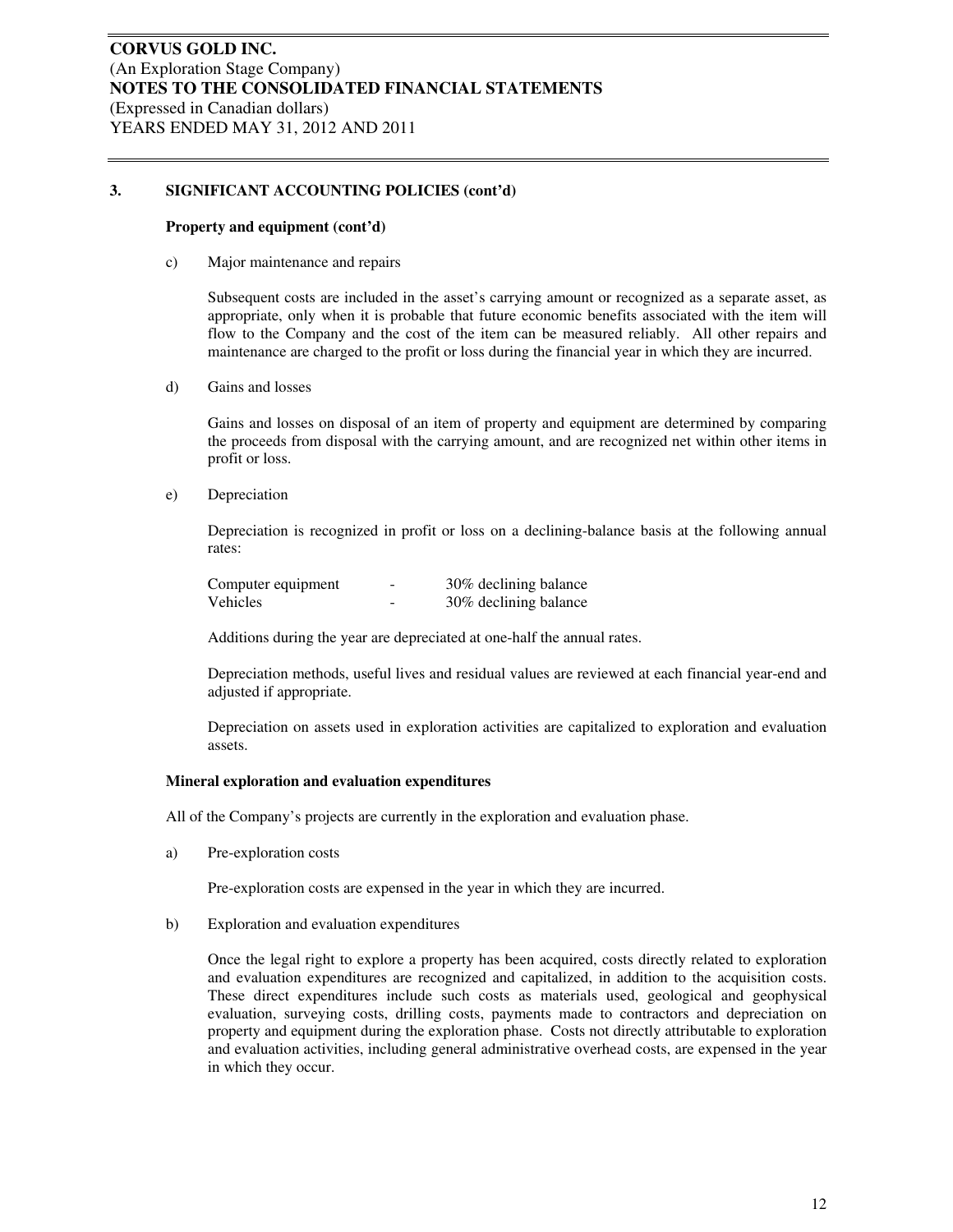#### **Mineral exploration and evaluation expenditures (cont'd)**

b) Exploration and evaluation expenditures (cont'd)

When a project is deemed to no longer have commercially viable prospects to the Company, exploration and evaluation expenditures in respect of that project are deemed to be impaired. As a result, those exploration and evaluation expenditure costs, in excess of estimated recoveries, are written-off to the Statement of Comprehensive Income (Loss).

The Company assesses exploration and evaluation assets for impairment at each reporting date.

Once the technical feasibility and commercial viability of extracting the mineral resource has been determined, the property is considered to be a mine under development and is classified as "mine development cost". Exploration and evaluation assets are tested for impairment before the assets are transferred to development properties.

Any incidental revenue earned in connection with exploration activities are applied as a reduction to capitalized exploration costs. Any operational income earned in connection with exploration activities are recognized in the Statement of Comprehensive Loss.

Mineral exploration and evaluation expenditures are classified as intangible assets.

#### **Impairment of non-current assets**

Non-current assets are evaluated at each reporting date by management for indicators that carrying value is impaired and may not be recoverable. When indicators of impairment are present the recoverable amount of an asset is evaluated at the level of a cash generating unit ("CGU"), the smallest identifiable group of assets that generates cash inflows that are largely independent of the cash inflows from other assets or groups of assets, where the recoverable amount of a CGU is the greater of the CGU's fair value less costs to sell and its value in use. An impairment loss is recognized in profit or loss to the extent the carrying amount exceeds the recoverable amount.

In calculating recoverable amount, if applicable, the Company uses discounted cash flow techniques to determine fair value when it is not possible to determine fair value either by quotes from an active market or a binding sales agreement. The determination of discounted cash flows is dependent on a number of factors, including future metal prices, the amount of reserves, the cost of bringing the project into production, production schedules, production costs, sustaining capital expenditures, and site closure, restoration and environmental rehabilitation costs. Additionally, the reviews take into account factors such as political, social, legal, and environmental regulations. These factors may change due to changing economic conditions or the accuracy of certain assumptions and, hence, affect the recoverable amount.

The Company uses its best efforts to fully understand all of the aforementioned to make an informed decision based upon historical and current facts surrounding the projects. Discounted cash flow techniques often require management to make estimates and assumptions concerning reserves and expected future production revenues and expenses.

#### **Reversal of impairment**

An impairment loss is reversed if there is an indication that there has been a change in the estimates used to determine the recoverable amount. An impairment loss is reversed only to the extent that the asset's carrying amount does not exceed the carrying amount that would have been determined, net of depreciation or amortization, if no impairment loss had been recognized. An impairment loss with respect to goodwill is never reversed.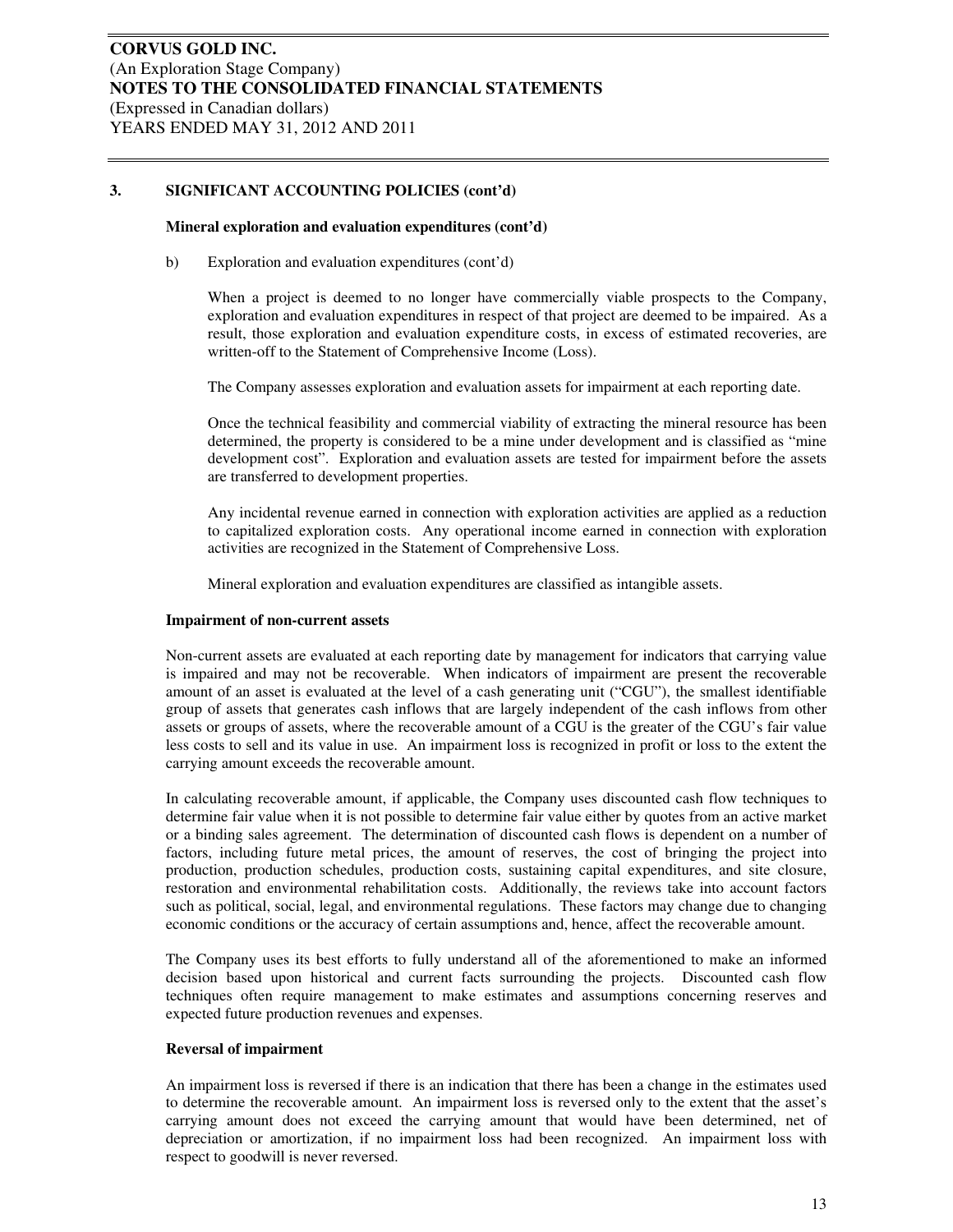#### **Provisions for environmental rehabilitation**

The Company records a liability based on the best estimate of costs for site closure and reclamation activities that the Company is legally or constructively required to remediate. The liability is recognized at the time environmental disturbance occurs and the resulting costs are capitalized to the corresponding asset. The provision for closure and reclamation liabilities is estimated using expected cash flows based on engineering and environmental reports prepared by third-party industry specialists and/or internal expertise, and discounted at a pre-tax rate specific to the liability. The capitalized amount is depreciated on the same basis as the related asset. The liability is adjusted for the accretion of the discounted obligation and any changes in the amount or timing of the underlying future cash flows. Significant judgments and estimates are involved in forming expectations of the amounts and timing of future closure and reclamation cash flows.

Additional disturbances and changes in closure and reclamation estimates are accounted for as incurred with a change in the corresponding capitalized cost. Costs of rehabilitation projects for which a provision has been recorded are recorded directly against the provision as incurred, most of which are incurred at the end of the life of mine.

#### **Income taxes**

Income tax expense comprises current and deferred tax. Current tax and deferred tax are recognized in net loss except to the extent that it relates to a business combination or items recognized directly in equity or in other comprehensive income (loss).

Current income taxes are recognized for the estimated income taxes payable or receivable on taxable income or loss for the current year and any adjustment to income taxes payable in respect of previous years. Current income taxes are determined using tax rates and tax laws that have been enacted or substantively enacted by the year-end date.

Deferred tax assets and liabilities are recognized where the carrying amount of an asset or liability differs from its tax base, except for taxable temporary differences arising on the initial recognition of goodwill and temporary differences arising on the initial recognition of an asset or liability in a transaction which is not a business combination and at the time of the transaction affects neither accounting nor taxable profit or loss.

Recognition of deferred tax assets for unused tax losses, tax credits and deductible temporary differences is restricted to those instances where it is probable that future taxable profit will be available against which the deferred tax asset can be utilized. At the end of each reporting year the Company reassesses unrecognized deferred tax assets. The Company recognizes a previously unrecognized deferred tax asset to the extent that it has become probable that future taxable profit will allow the deferred tax asset to be recovered.

#### **Share capital**

The proceeds from the exercise of stock options, warrants and escrow shares are recorded as share capital in the amount for which the option, warrant or escrow share enabled the holder to purchase a share in the Company. The Company's common shares are classified as equity instruments.

Commissions paid to agents, and other related share issuance costs, such as legal, auditing, and printing, on the issue of the Company's shares are charged directly to share capital.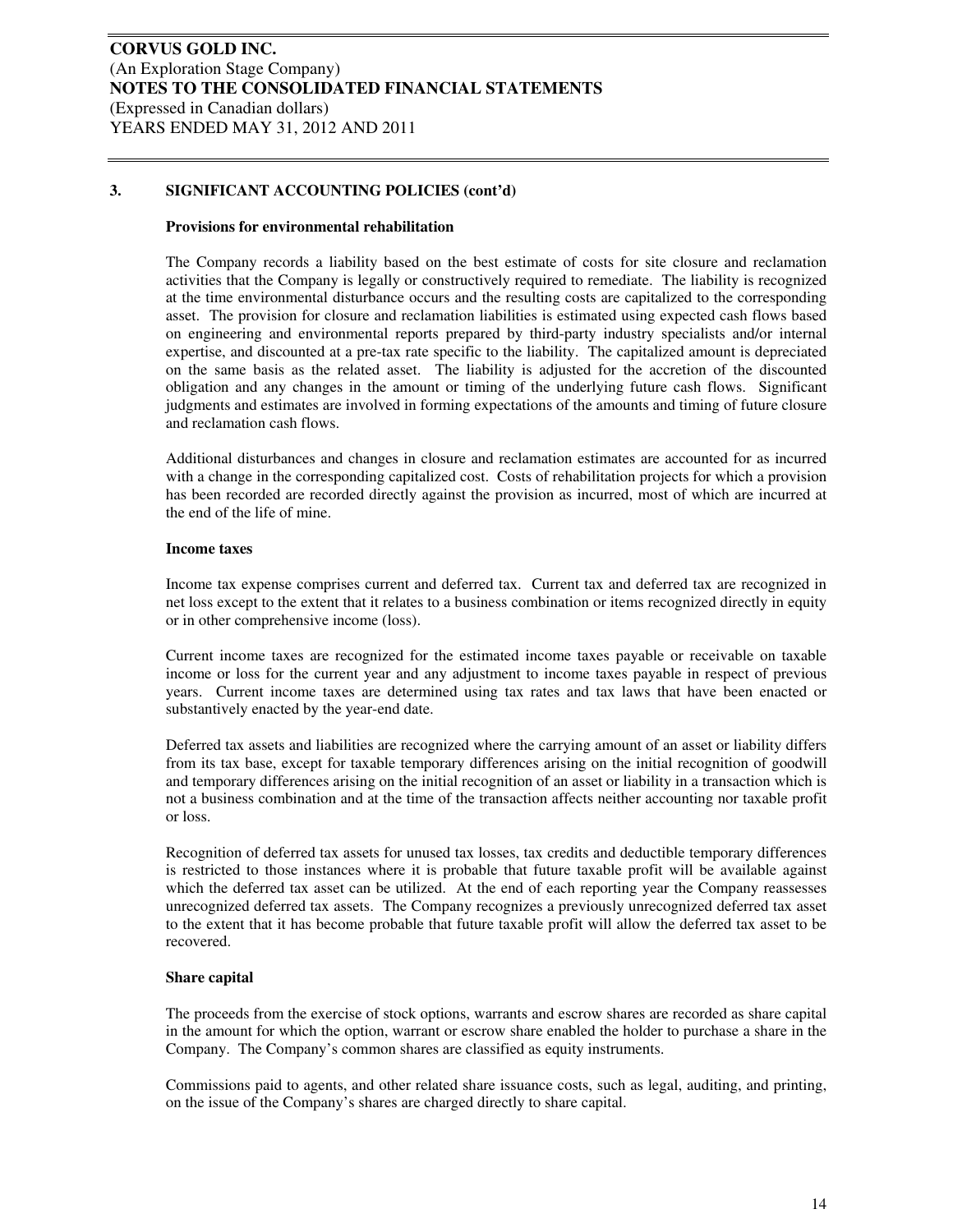#### **Valuation of equity units issued in private placements**

The Company has adopted a residual value method with respect to the measurement of shares and warrants issued as private placement units. The residual value method first allocates value to the more easily measurable component based on fair value and then the residual value, if any, to the less easily measurable component.

The fair value of the common shares issued in the private placements was determined to be the more easily measurable component and were valued at their fair value, as determined by the closing quoted bid price on the announcement date. The balance, if any, is allocated to the attached warrants. Any fair value attributed to the warrants is recorded as warrants.

#### **Earnings (loss) per share**

Basic loss per share is calculated using the weighted average number of common shares outstanding during the year. The Company uses the treasury stock method to compute the dilutive effect of options, warrants and similar instruments. Under this method, the dilutive effect on earnings (loss) per share is calculated presuming the exercise of outstanding options, warrants and similar instruments. It assumes that the proceeds of such exercise would be used to repurchase common shares at the average market price during the year. However, the calculation of diluted loss per share excludes the effects of various conversions and exercise of options and warrants that would be anti-dilutive.

#### **Share-based payments**

Where equity-settled share options are awarded to employees, the fair value of the options at the date of grant is charged to the Statement of Comprehensive Income (Loss) over the vesting period. Performance vesting conditions are taken into account by adjusting the number of equity instruments expected to vest at each reporting date so that, ultimately, the cumulative amount recognized over the vesting period is based on the number of options that eventually vest. Non-vesting conditions and market vesting conditions are factored into the fair value of the options granted. As long as all other vesting conditions are satisfied, a charge is made irrespective of whether these vesting conditions are satisfied. The cumulative expense is not adjusted for failure to achieve a market vesting condition or where a nonvesting condition is not satisfied.

Where the terms and conditions of options are modified before they vest, the increase in the fair value of the options, measured immediately before and after the modification, is also charged to the Statement of Comprehensive Income (Loss) over the remaining vesting period.

Where equity instruments are granted to non-employees, they are recorded at the fair value of the goods or services received in the Statement of Comprehensive Income (Loss), unless they are related to the issuance of shares. Amounts related to the issuance of shares are recorded as a reduction of share capital.

When the value of goods or services received in exchange for the share-based payment cannot be reliably estimated, the fair value is measured by use of a valuation model. The expected life used in the model is adjusted, based on management's best estimate, for the effects of non-transferability, exercise restrictions, and behavioural considerations.

All equity-settled share-based payments are reflected in contributed surplus, until exercised. Upon exercise, shares are issued from treasury and the amount reflected in contributed surplus is credited to share capital, adjusted for any consideration paid.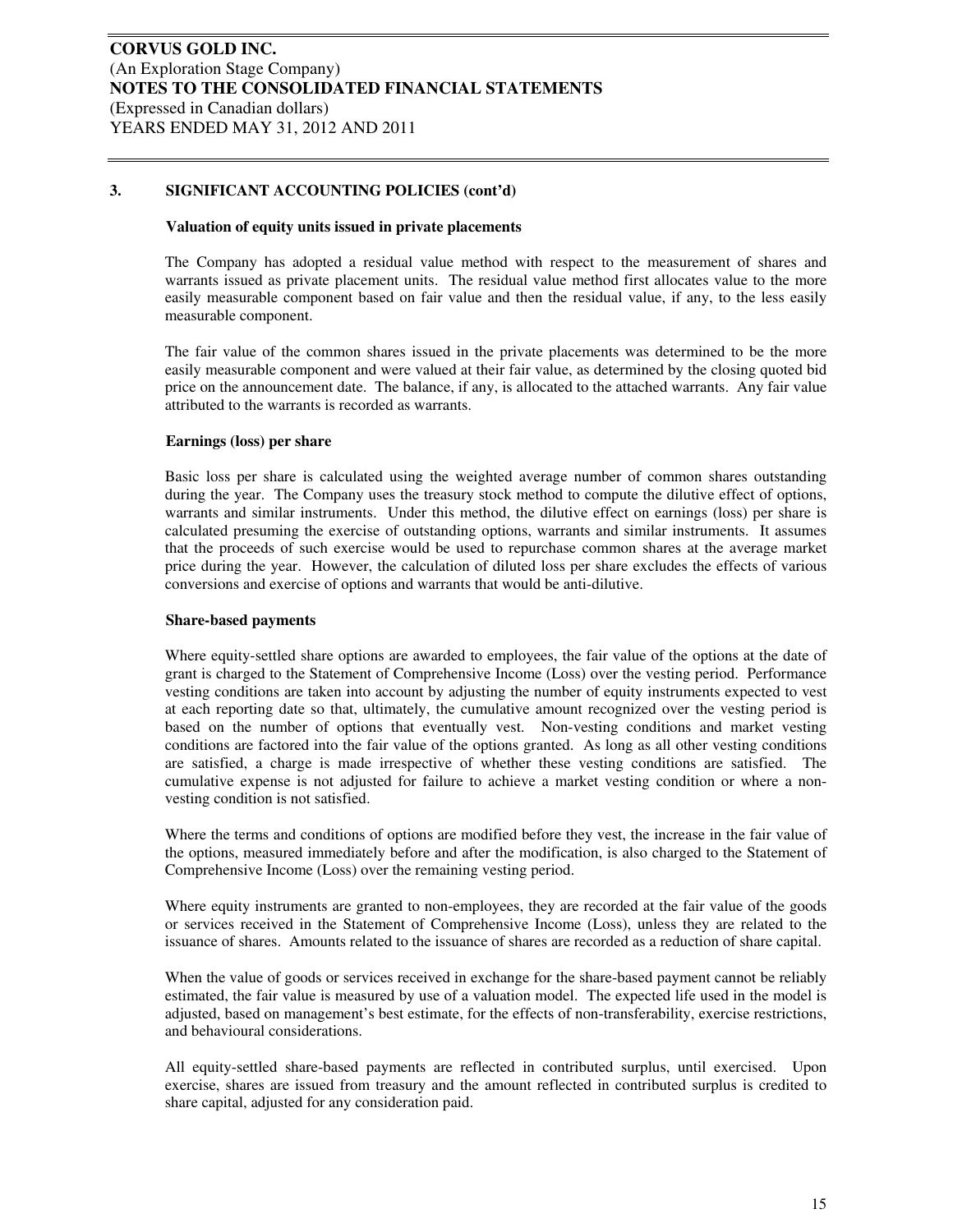#### **Share-based payments (cont'd)**

Where a grant of options is cancelled or settled during the vesting period, excluding forfeitures when vesting conditions are not satisfied, the Company immediately accounts for the cancellation as an acceleration of vesting and recognizes the amount that otherwise would have been recognized for services received over the remainder of the vesting period. Any payment made to the employee on the cancellation is accounted for as the repurchase of an equity interest except to the extent the payment exceeds the fair value of the equity instrument granted, measured at the repurchase date. Any such excess is recognized as an expense.

#### **Non-monetary transactions**

All non-monetary transactions are measured at the fair value of the asset surrendered or the asset received, whichever is more reliable, unless the transaction lacks commercial substance or the fair value cannot be reliably established. The commercial substance requirement is met when the future cash flows are expected to change significantly as a result of the transaction. When the fair value of a non-monetary transaction cannot be reliably measured, it is recorded at the carrying amount (after reduction, when appropriate, for impairment) of the asset given up adjusted by the fair value of any monetary consideration received or given. When the asset received or the consideration given up is shares in an actively traded market, the value of those shares will be considered fair value.

#### **Joint venture accounting**

Where the Company's exploration and development activities are conducted with others, the accounts reflect only the Company's proportionate interest in such activities.

#### **New accounting policies not yet adopted**

The following standards and interpretations have been issued but are not yet effective and have not been early adopted by the Company and the Company has yet to assess the full impact:

#### IFRS 7 – Financial Instruments Disclosures

IFRS 7 add and amend disclosure requirements about transfers of financial assets, including the nature of the financial assets involved and the risks associated with them. The adoption of IFRS 7 will increase the disclosure requirements when an asset is transferred but is not utilized and new disclosure required when assets are utilized but there is a continuing exposure to the asset after the sale. The amendments will be effective for the Company for the year ended May 31, 2013.

#### IAS 12 – Income Taxes

IAS 12 provides a practical approach for the measurement of deferred tax relating to investment properties measured at fair value, property, plant and equipment and intangible assets measured using the revaluation model. The measurement of deferred tax for these specified assets is based on the presumption that the carrying amount of the underlying asset will be recovered entirely through sale, unless the entity has clear evidence that economic benefits of the underlying asset will be consumed during its economic life. The amendments will be effective for the Company for the year ended May 31, 2013.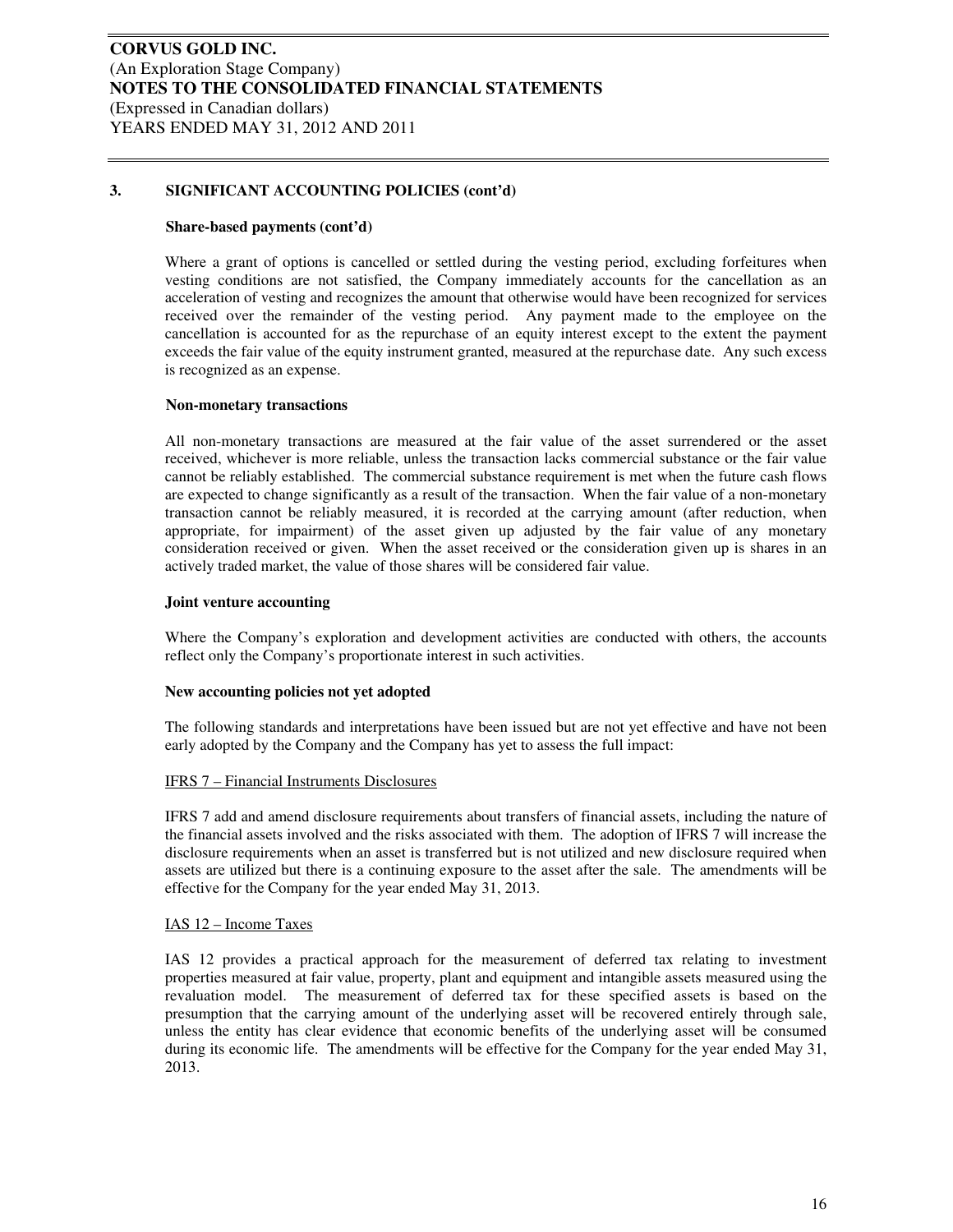#### **New accounting policies not yet adopted (cont'd)**

#### IFRS 9 Financial Instruments

IFRS 9 Financial Instruments is part of the IASB's wider project to replace IAS 39 Financial Instruments: Recognition and Measurement. IFRS 9 retains but simplifies the mixed measurement model and establishes two primary measurement categories for financial assets: amortized cost and fair value. The basis of classification depends on the entity's business model and the contractual cash flow characteristics of the financial asset. The standard will be effective for the Company for the year ended May 31, 2016.

#### IFRS 10 Consolidated Financial Statements

IFRS 10 builds on existing principles by identifying the concept of control as the determining factor in whether an entity should be included within the consolidated financial statements of the parent company. The standard provides additional guidance to assist in the determination of control where this is difficult to assess. The standard will be effective for the Company for the year ended May 31, 2014.

#### IFRS 11 Joint Arrangements

IFRS 11 describes the accounting for arrangements in which there is joint control; proportionate consolidation is not permitted for joint ventures (as newly defined). IFRS 11 replaces IAS 31 Interests in Joint Ventures and SIC 13 Jointly Controlled Entities — Non-Monetary Contributions by Venturers. The standard will be effective for the Company for the year ended May 31, 2014.

#### IFRS 12 Disclosures of Interests in Other Entities

IFRS 12 includes the disclosure requirements for all forms of interests in other entities, including joint arrangements, associates, special purpose vehicles and other off balance sheet vehicles. The standard will be effective for the Company for the year ended May 31, 2014.

#### IFRS 13 Fair Value Measurement

IFRS 13 aims to improve consistency and reduce complexity by providing a precise definition of fair value and a single source of fair value measurement and disclosure requirements for use across IFRSs. The requirements do not extend the use of fair value accounting but provide guidance on how it should be applied where its use is already required or permitted by other standards within IFRS. The standard will be effective for the Company for the year ended May 31, 2014.

#### IAS 27 Separate Financial Statements

IAS 27 addresses accounting for subsidiaries, jointly controlled entities and associates in nonconsolidated financial statements. The standard will be effective for the Company for the year ended May 31, 2014.

#### IAS 28 Investments in Associates and Joint Ventures

IAS 28 has been amended to include joint ventures in its scope and to address the changes in IFRS 10 – 13. The standard will be effective for the Company for the year ended May 31, 2014.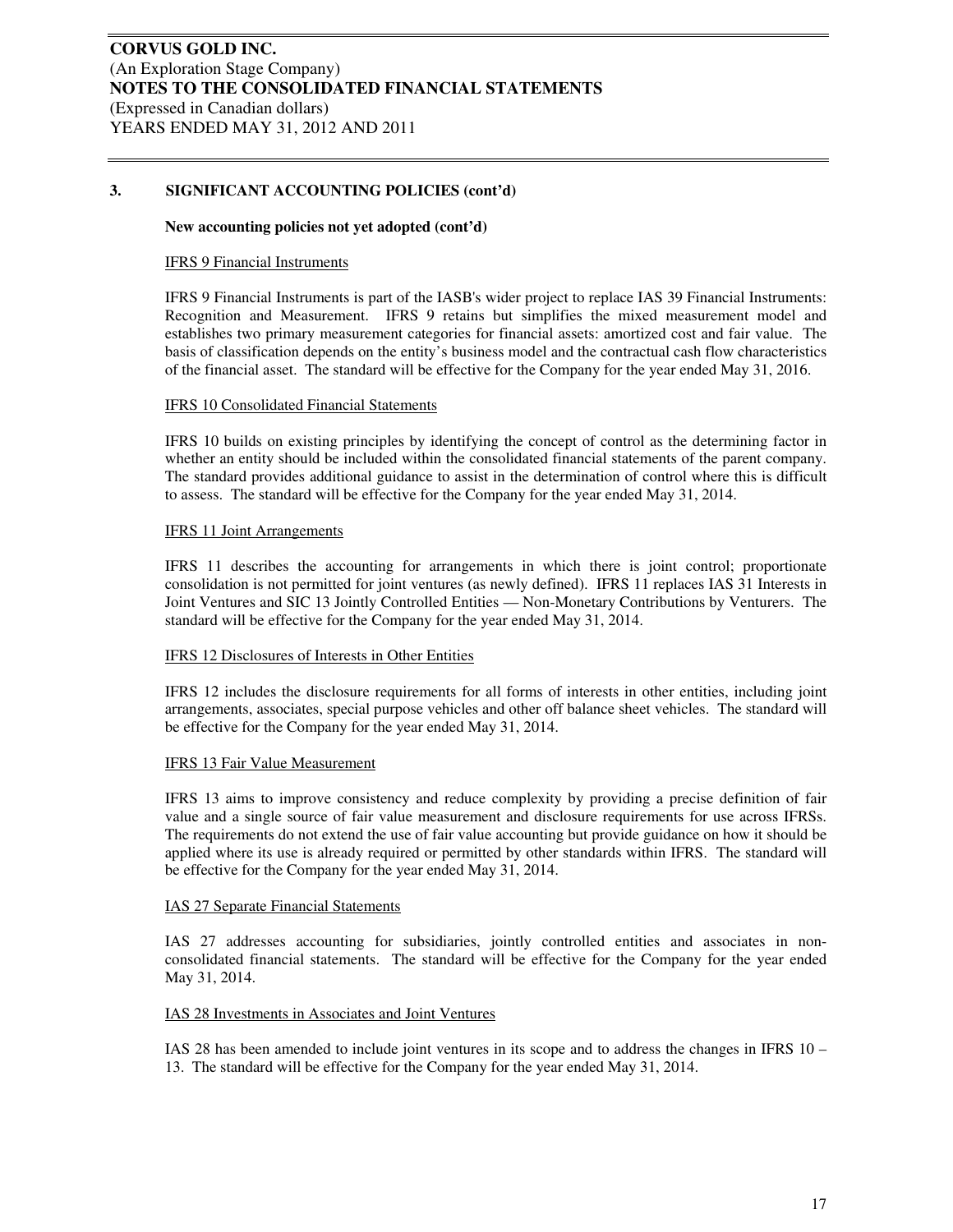#### **New accounting policies not yet adopted (cont'd)**

#### IAS 1 Presentation of Financial Statements

IAS 1 amendment requires components of other comprehensive income (OCI) to be separately presented between those that may be reclassified to income and those that will not. The amendments are effective for annual periods beginning on or after July 1, 2012. The standard will be effective for the Company for the year ended May 31, 2014.

#### IAS 32 Financial Instruments: Presentation

IAS 32 amendment provides clarification on the application of offsetting rules. The amendments are effective for annual periods beginning on or after July 1, 2012. The standard will be effective for the Company for the year ended May 31, 2014.

#### IFRIC 20 Stripping Costs in the Production Phase of a Surface Mine

IFRIC 20 clarifies when production stripping should lead to the recognition of an asset and how that asset should be measured, both initially and in subsequent periods. The standard will be effective for the Company for the year ended May 31, 2014.

#### **4. RISK MANAGEMENT AND FINANCIAL INSTRUMENTS**

#### *Fair Value of Financial Instruments*

The carrying values of cash and cash equivalents, accounts receivable and accounts payable and accrued liabilities approximate their fair values due to the short-term maturity of these financial instruments. The fair values of amounts due to related parties included in accounts payable and accrued liabilities have not been disclosed as their fair values cannot be reliably measured since the parties are not at arm's length.

#### *Fair Value Hierarchy*

Financial instruments recorded at fair value on the Consolidated Statements of Financial Position are classified using a fair value hierarchy that reflects the significance of the inputs used in making the measurements. The fair value hierarchy has the following levels:

- Level 1 valuation based on quoted prices (unadjusted) in active markets for identical assets or liabilities:
- Level 2 valuation techniques based on inputs other than quoted prices included in level 1 that are observable for the asset or liability, either directly (i.e. as prices) or indirectly (i.e. derived from prices); and
- Level 3 valuation techniques using inputs for the asset or liability that are not based on observable market data (unobservable inputs).

The fair value hierarchy requires the use of observable market inputs whenever such inputs exist. A financial instrument is classified to the lowest level of the hierarchy for which a significant input has been considered in measuring fair value. The following table presents the financial instruments recorded at fair value in the Consolidated Statements of Financial Position, classified using the fair value hierarchy described above:

| May 31, 2012              | ∟evel 1 |           |  | Level 2 | evel 3 |  |                          |  |
|---------------------------|---------|-----------|--|---------|--------|--|--------------------------|--|
|                           |         |           |  |         |        |  |                          |  |
| Cash and cash equivalents |         | 6,800,377 |  |         | -      |  | $\overline{\phantom{a}}$ |  |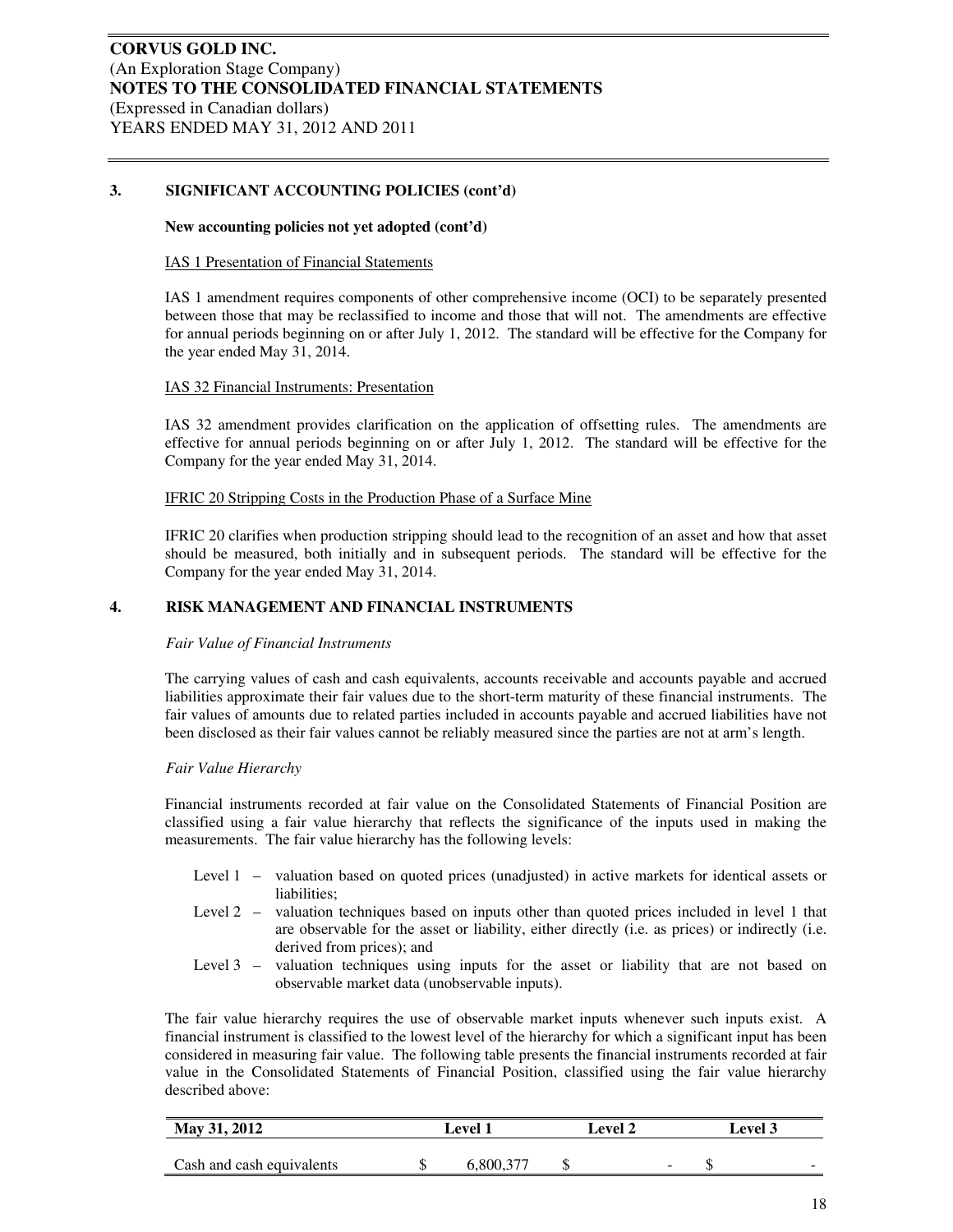#### **4. RISK MANAGEMENT AND FINANCIAL INSTRUMENTS (cont'd)**

| May 31, 2011              |    | <b>Level 1</b> | Level 2        | Level 3 |
|---------------------------|----|----------------|----------------|---------|
| Cash and cash equivalents | ۰D | 7,355,406      |                |         |
| <b>June 1, 2010</b>       |    | <b>Level 1</b> | <b>Level 2</b> | Level 3 |
| Cash and cash equivalents |    | -              |                |         |

The Company's risk exposure and the impact on the Company's financial instruments are summarized below:

#### **a) Credit risk**

Concentration of credit risk exists with respect to the Company's cash as all amounts are held at a major Canadian financial institution. The Company's concentration of credit risk and maximum exposure thereto in Canada is as follows:

|                           | May 31, 2012 | May 31, 2011 | <b>June 1, 2010</b>      |
|---------------------------|--------------|--------------|--------------------------|
|                           |              |              |                          |
| Cash and cash equivalents | 6.800.377    | 7.355.406    | $\overline{\phantom{a}}$ |

At May 31, 2012, the Company held a total of \$5,000,000 (May 31, 2011 - \$nil; Jun 1, 2010 - \$nil) cash equivalents which consist of Guaranteed Investment Certificates ("GICs"):

|                              | <b>Ouantity</b> | <b>Maturity Date</b> | Annual Yield |
|------------------------------|-----------------|----------------------|--------------|
| <b>BMO</b> Variable Rate GIC | 5,000,000       | May 22, 2013         | $1.25\%$     |
|                              | 5,000,000       |                      |              |

The Company's cash and cash equivalents at May 31, 2012 consists of \$6,623,353 in Canada and \$177,024 in the United States. Concentration of credit risk exists with respect to the Company's Canadian cash and cash equivalents as all amounts are held at two major Canadian financial institutions. Credit risk with regard to cash held in the United States is mitigated as the amount held in the United States is only sufficient to cover short-term requirements. With respect to receivables at May 31, 2012, the Company is not exposed to significant credit risk as the majority are from governmental agencies and interest accruals.

#### **b) Liquidity risk**

Liquidity risk is the risk that the Company will not be able to meet its financial obligations as they fall due. The Company's approach to managing liquidity risk is to provide reasonable assurance that it will have sufficient funds to meet liabilities when due. The Company manages its liquidity risk by forecasting cash flows from operations and anticipated investing and financing activities. At May 31, 2012, the Company had cash and cash equivalents balance of \$6,800,377, which will be sufficient to meet its obligations related to its accounts payable and accrued liabilities of \$516,817.

All non-derivative financial liabilities are made up of accounts payable and accrued liabilities and are due within three months of the year end as shown below. The Company does not have any derivative financial liabilities.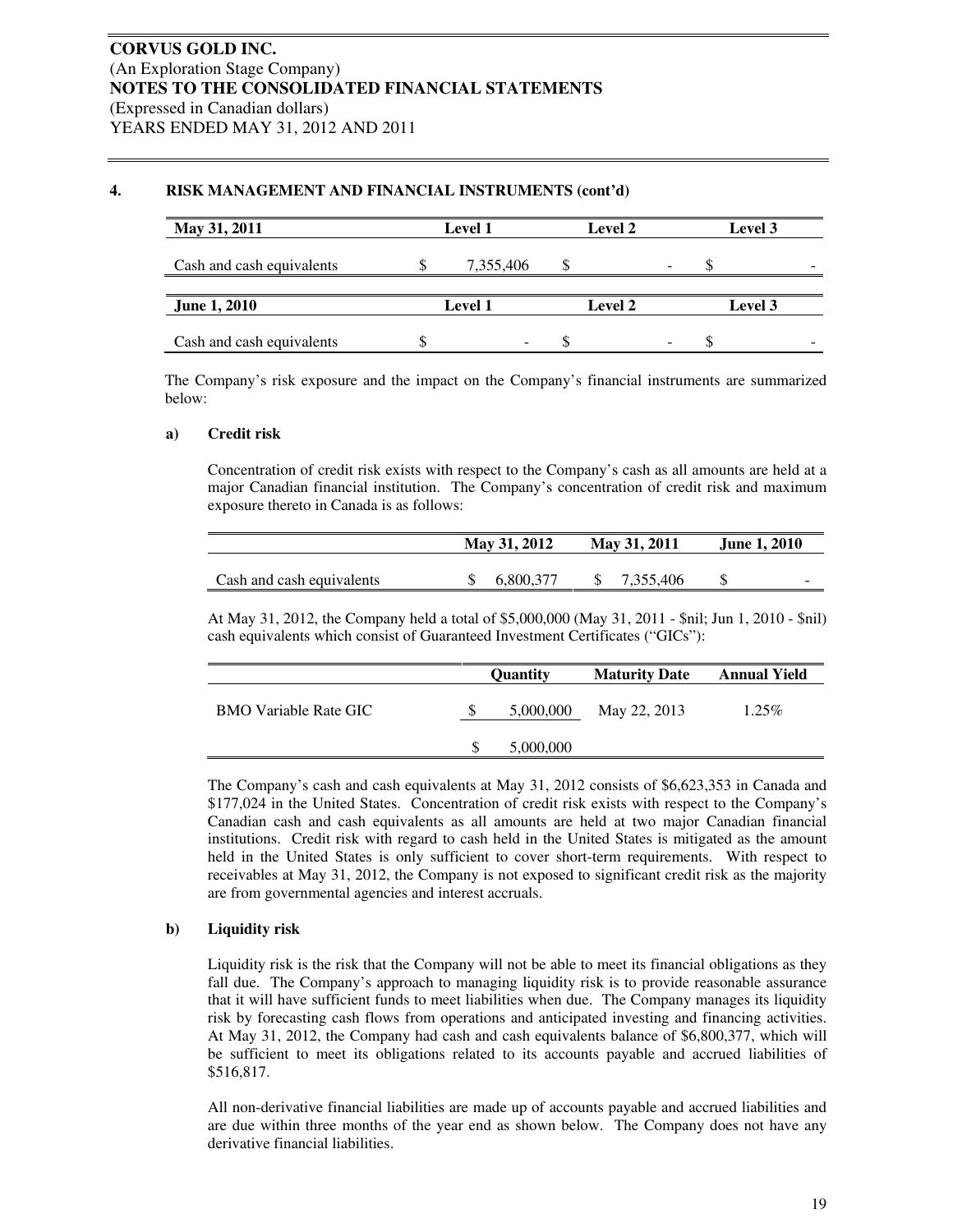#### **4. RISK MANAGEMENT AND FINANCIAL INSTRUMENTS (cont'd)**

#### **b) Liquidity risk (cont'd)**

Liabilities as at May 31, 2012 were as follows:

|                                                 | $0$ to $3$<br>months |  | 3 to 6<br>months |                   | 6 to 12<br>months |               | <b>Total</b> |  |
|-------------------------------------------------|----------------------|--|------------------|-------------------|-------------------|---------------|--------------|--|
|                                                 |                      |  |                  |                   |                   |               |              |  |
| Accounts payable and accrued                    |                      |  |                  |                   |                   |               |              |  |
| liabilities                                     | \$<br>516,817 \$     |  |                  | <sup>\$</sup>     |                   | $\mathcal{S}$ | 516,817      |  |
|                                                 |                      |  |                  |                   |                   |               |              |  |
| Liabilities as at May 31, 2011 were as follows: |                      |  |                  |                   |                   |               |              |  |
|                                                 |                      |  |                  |                   |                   |               |              |  |
|                                                 | $0$ to $3$<br>months |  | 3 to 6<br>months | 6 to 12<br>months |                   | <b>Total</b>  |              |  |
|                                                 |                      |  |                  |                   |                   |               |              |  |
| Accounts payable and accrued                    |                      |  |                  |                   |                   |               |              |  |
| liabilities                                     | \$<br>393,315 \$     |  |                  | \$.               |                   | <sup>S</sup>  | 393,315      |  |
|                                                 |                      |  |                  |                   |                   |               |              |  |
| Liabilities as at June 1, 2010 were as follows: |                      |  |                  |                   |                   |               |              |  |
|                                                 | $0$ to $3$           |  | 3 to 6           |                   | 6 to 12           |               |              |  |
|                                                 | months               |  | months           |                   | months            |               | <b>Total</b> |  |
|                                                 |                      |  |                  |                   |                   |               |              |  |

| Accounts payable and accrued |     |        |        |       |
|------------------------------|-----|--------|--------|-------|
| liabilities                  | 094 | $\sim$ | $\sim$ | ፣ በ94 |
|                              |     |        |        |       |

#### **c) Market risk**

Market risk is the risk that the fair value or future cash flows of a financial instrument will fluctuate because of changes in market prices. Market risk comprises three types of risk: interest rate risk, foreign currency risk and other price risk.

(i) Interest rate risk

The Company is not subject to material interest rate risk.

(ii) Foreign currency risk

The Company is exposed to foreign currency risk to the extent that certain monetary financial instruments and other assets are denominated in United States dollars. The Company has not entered into any foreign currency contracts to mitigate this risk, as it believes this risk is minimized by the minimal amount of cash held in United States funds, nor entered into any hedging arrangements with respect to mineral exploration and evaluation expenditure commitments denominated in United States dollars. The Company's sensitivity analysis suggests that a consistent 7% change in the absolute rate of exchange for the United States dollars, the foreign currency for which the Company has net assets employed, would affect net assets by approximately \$142,000, foreign exchange gain (loss) by approximately \$2,000 and accumulated other comprehensive income by \$140,000. As at May 31, 2012, the Company had the following financial instruments in USD: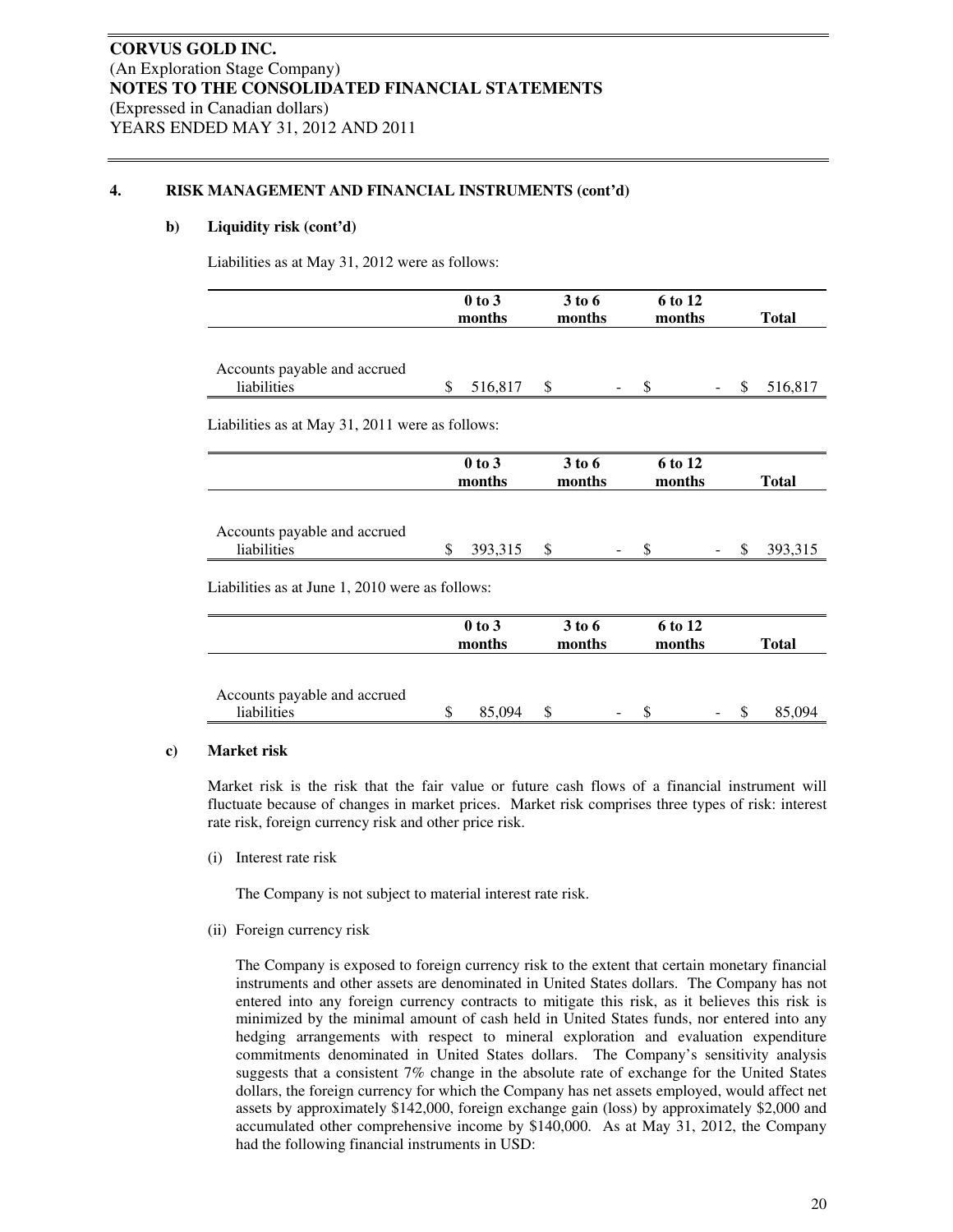#### **4. RISK MANAGEMENT AND FINANCIAL INSTRUMENTS (cont'd)**

#### **c) Market risk (cont'd)**

|                                          | <b>CAD</b> equivalent |         |  | USD     |  |  |
|------------------------------------------|-----------------------|---------|--|---------|--|--|
|                                          |                       |         |  |         |  |  |
| Cash                                     |                       | 335,639 |  | 324,948 |  |  |
| Accounts receivable                      |                       | 9.319   |  | 9,022   |  |  |
| Accounts payable and accrued liabilities |                       | 423.054 |  | 409,579 |  |  |

As at May 31, 2012, USD amounts were converted at a rate of USD 1.00 to CAD 1.0329.

(iii) Other price risk

Other price risk is the risk that the fair value or future cash flows of a financial instrument will fluctuate because of changes in market prices, other than those arising from interest rate risk or foreign exchange risk or commodity price risk. The Company has no financial instruments exposed to such risk.

#### **5. PROPERTY AND EQUIPMENT**

|              |                                                                                                     |          |                                                                                     | <b>Total</b> |
|--------------|-----------------------------------------------------------------------------------------------------|----------|-------------------------------------------------------------------------------------|--------------|
|              |                                                                                                     |          |                                                                                     |              |
|              |                                                                                                     |          |                                                                                     |              |
|              |                                                                                                     |          |                                                                                     | 52,721       |
|              |                                                                                                     |          |                                                                                     | (601)        |
|              |                                                                                                     |          |                                                                                     |              |
|              |                                                                                                     |          |                                                                                     | 52,120       |
| 6,047        |                                                                                                     |          |                                                                                     | 6,047        |
| 1,288        |                                                                                                     | 2,366    |                                                                                     | 3,654        |
|              |                                                                                                     |          |                                                                                     |              |
| \$<br>23,820 | \$                                                                                                  | 38,001   | \$                                                                                  | 61,821       |
|              |                                                                                                     |          |                                                                                     |              |
|              |                                                                                                     |          |                                                                                     |              |
|              |                                                                                                     |          |                                                                                     |              |
|              |                                                                                                     |          |                                                                                     | 7,849        |
|              |                                                                                                     |          |                                                                                     | (31)         |
|              |                                                                                                     |          |                                                                                     | 7,818        |
|              |                                                                                                     |          |                                                                                     | 14,630       |
|              |                                                                                                     |          |                                                                                     | 998          |
|              |                                                                                                     |          |                                                                                     |              |
| \$<br>8,056  | \$                                                                                                  | 15,390   | \$                                                                                  | 23,446       |
|              |                                                                                                     |          |                                                                                     |              |
|              |                                                                                                     |          |                                                                                     |              |
| \$           | \$                                                                                                  |          | \$                                                                                  |              |
| \$<br>14,012 | \$                                                                                                  | 30,290   | \$                                                                                  | 44,302       |
| \$<br>15,764 | \$                                                                                                  | 22,611   | \$                                                                                  | 38,375       |
| \$<br>\$     | Computer<br><b>Equipment</b><br>16,793<br>(308)<br>16,485<br>2,507<br>(34)<br>2,473<br>5,254<br>329 | \$<br>\$ | <b>Vehicles</b><br>35,928<br>(293)<br>35,635<br>5,342<br>3<br>5,345<br>9,376<br>669 | \$<br>\$     |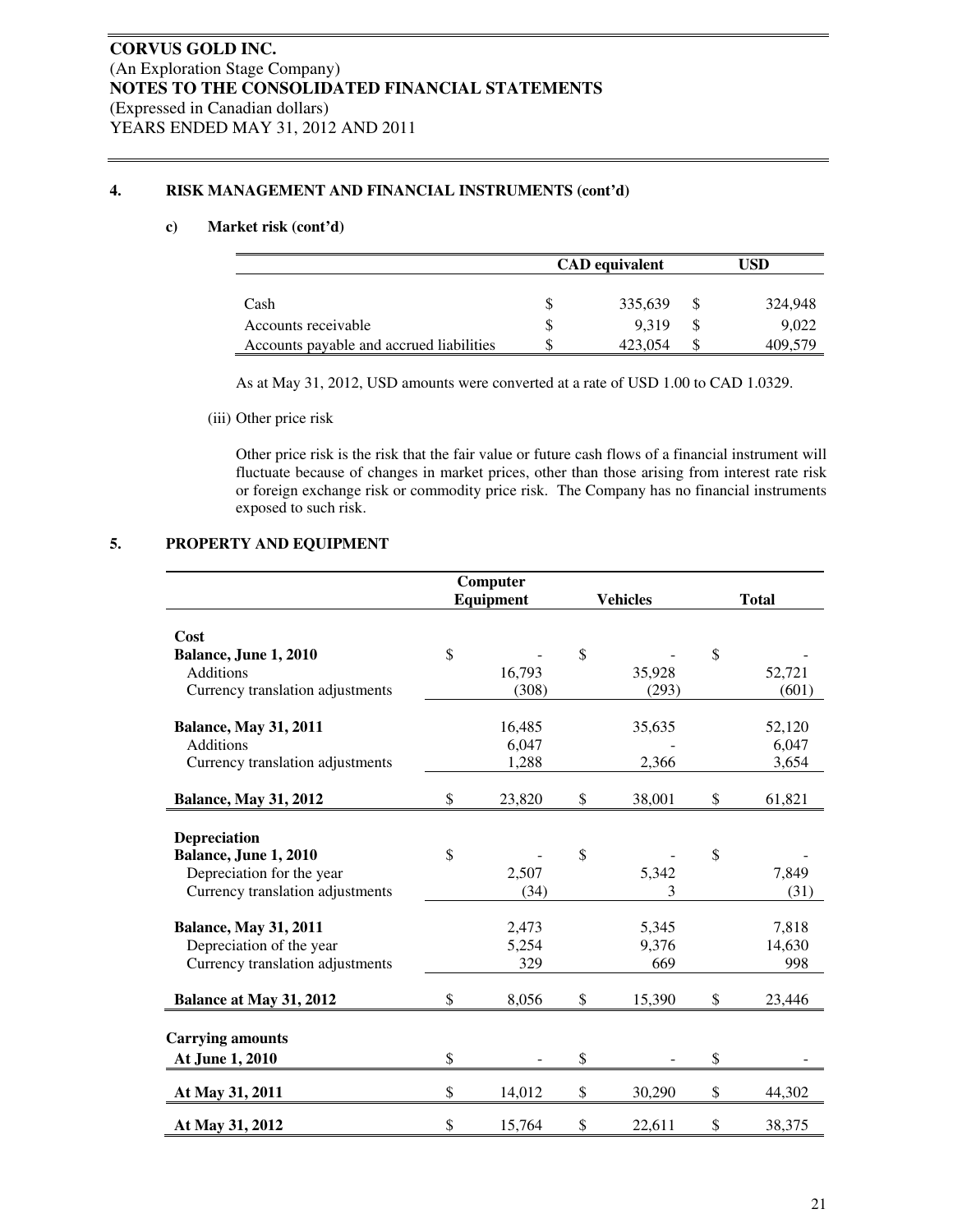# **CORVUS GOLD INC.** (An Exploration Stage Company) **NOTES TO THE CONSOLIDATED FINANCIAL STATEMENTS** (Expressed in Canadian dollars) YEARS ENDED MAY 31, 2012 AND 2011

#### **6.EXPLORATION AND EVALUATION ASSETS**

Accumulated costs in respect of mineral tenures and mineral rights owned, leased or under option, consist of the following:

|                                                             | West Pogo                |    | Chisna         | North Bullfrog                   |               | <b>LMS</b>     | Terra           | Gerfaut      | <b>Total</b>      |
|-------------------------------------------------------------|--------------------------|----|----------------|----------------------------------|---------------|----------------|-----------------|--------------|-------------------|
|                                                             | (note 6(a)(ii))          |    | (note 6(a)(i)) | $(\text{notes } 6(c), (d), (e))$ |               | (note 6(b)(i)) | (note 6(b)(ii)) | (note 6(f))  |                   |
| Balance, June 1, 2010                                       | \$<br>469,611            | \$ | 1,495,706      | \$<br>3,721,471                  | <sup>\$</sup> | 2,092,920      | \$<br>3,892,998 | \$           | \$11,672,706      |
| Acquisition costs:<br>Cash payments<br>Common shares issued |                          |    |                | 110,186<br>43,475                |               |                |                 |              | 110,186<br>43,475 |
|                                                             | $\overline{\phantom{a}}$ |    | $\blacksquare$ | 153,661                          |               | $\sim$         |                 | $\sim$       | 153,661           |
| Deferred exploration costs:                                 |                          |    |                |                                  |               |                |                 |              |                   |
| Advance to contractors                                      |                          |    | (519,059)      |                                  |               |                |                 |              | (519, 059)        |
| Aircraft services                                           |                          |    | 947,592        |                                  |               |                | 1,125           |              | 948,717           |
| Administration                                              |                          |    | 20,929         |                                  |               |                |                 |              | 20,929            |
| Assay                                                       |                          |    | 204,987        | 428,590                          |               |                |                 |              | 633,577           |
| Drilling                                                    |                          |    | 657,653        | 1,026,535                        |               |                |                 |              | 1,684,188         |
| Equipment rental                                            |                          |    | 121,948        | 2,460                            |               |                |                 |              | 124,408           |
| Field costs                                                 |                          |    | 269,881        | 246,377                          |               |                | 99              |              | 516,357           |
| Geological/geophysical                                      |                          |    | 1,699,010      | 296,366                          |               | 1,458          | 4,808           |              | 2,001,642         |
| Land maintenance & tenure                                   | 44                       |    | 269,539        | 143,029                          |               | 554            | 644             |              | 413,810           |
| Operator fee                                                |                          |    | 379,653        |                                  |               |                |                 |              | 379,653           |
| Professional fees                                           | 3,719                    |    | 2,771          |                                  |               | 11,337         | 38,511          |              | 56,338            |
| Transportation                                              |                          |    | 24,716         | 15,273                           |               | 356            | 317             |              | 40,662            |
| Travel                                                      | 317                      |    | 423,037        | 49,431                           |               | 66             |                 |              | 472,851           |
|                                                             | 4,080                    |    | 4,502,657      | 2,208,061                        |               | 13,771         | 45,504          | $\sim$       | 6,774,073         |
|                                                             |                          |    |                |                                  |               |                |                 |              |                   |
| Total expenditures for the year                             | 4,080                    |    | 4,502,657      | 2,361,722                        |               | 13,771         | 45,504          |              | 6,927,734         |
| <b>Cost Recovery</b>                                        |                          |    | (4,063,270)    |                                  |               | (17,399)       |                 |              | (4,080,669)       |
| Currency translation adjustments                            | (34,995)                 |    | (157, 017)     | (328, 398)                       |               | (155, 224)     | (290, 540)      |              | (966, 174)        |
| <b>Balance, May 31, 2011</b>                                | \$<br>438,696            | -S | 1,778,076      | \$<br>5,754,795                  | S.            | 1,934,068      | \$<br>3,647,962 | \$<br>$\sim$ | \$13,553,597      |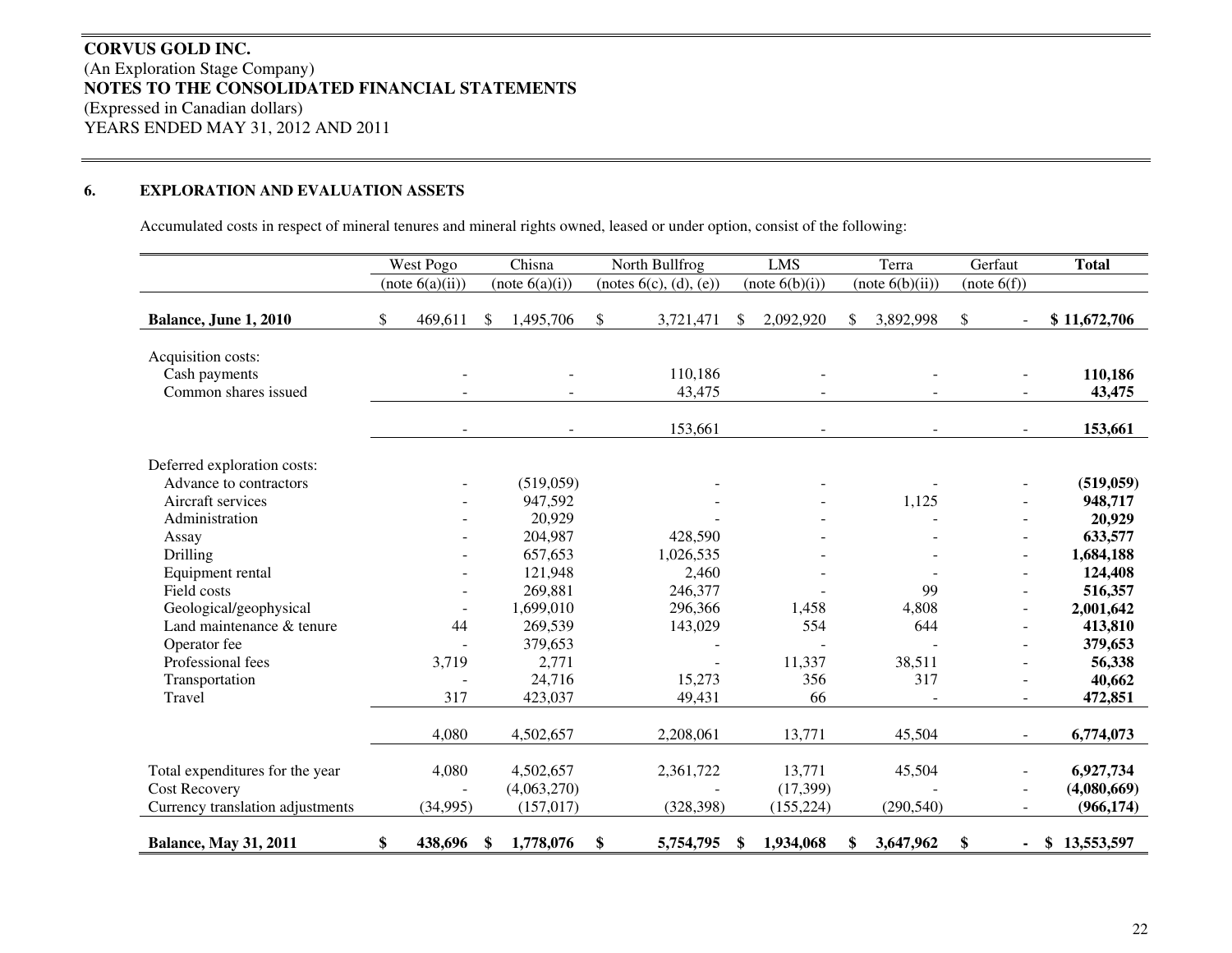# **CORVUS GOLD INC.** (An Exploration Stage Company) **NOTES TO THE CONSOLIDATED FINANCIAL STATEMENTS** (Expressed in Canadian dollars) YEARS ENDED MAY 31, 2012 AND 2011

#### **6. EXPLORATION AND EVALUATION ASSETS (cont'd)**

Accumulated costs in respect of mineral tenures and mineral rights owned, leased or under option, consist of the following (cont'd):

|                                                             | West Pogo       |               | Chisna         | North Bullfrog         |               | <b>LMS</b>     |               | Terra           | Gerfaut      | <b>Total</b>     |
|-------------------------------------------------------------|-----------------|---------------|----------------|------------------------|---------------|----------------|---------------|-----------------|--------------|------------------|
|                                                             | (note 6(a)(ii)) |               | (note 6(a)(i)) | (notes 6(c), (d), (e)) |               | (note 6(b)(i)) |               | (note 6(b)(ii)) | (note 6(f))  |                  |
| <b>Balance, May 31, 2011</b><br>(carried forward)           | \$<br>438,696   | <sup>\$</sup> | 1,778,076      | \$<br>5,754,795        | <sup>\$</sup> | 1,934,068      | <sup>\$</sup> | 3,647,962       | \$           | \$<br>13,553,597 |
| Acquisition costs:<br>Cash payments<br>Common shares issued |                 |               |                | 109,913                |               |                |               |                 | 10,000       | 119,913          |
|                                                             |                 |               | $\blacksquare$ | 109,913                |               |                |               |                 | 10,000       | 119,913          |
| Deferred exploration costs:                                 |                 |               |                |                        |               |                |               |                 |              |                  |
| Advance to contractors<br>Administration                    | 5,435           |               |                | 46,414                 |               | 6,506          |               |                 |              | 58,355           |
| Aircraft services                                           |                 |               |                | 1,103                  |               |                |               |                 |              | 1,103            |
| Assay                                                       | 38,871          |               |                | 674,523                |               | 24,910         |               |                 |              | 738,304          |
| Drilling                                                    |                 |               |                | 1,366,456              |               | 323,155        |               |                 |              | 1,689,611        |
| Equipment rental                                            | 256             |               |                | 15,875                 |               | 691            |               |                 |              | 16,822           |
| Field costs                                                 | 409             |               | 3,598          | 482,279                |               | 3,134          |               | 336             | 3,206        | 492,962          |
| Geological/Geophysical                                      | 91,631          |               | 127,712        | 561,526                |               | 136,014        |               | 2,918           | 470          | 920,271          |
| Land maintenance & tenure                                   | 16,486          |               | 115,496        | 179,276                |               | 19,971         |               | 773             |              | 332,002          |
| Professional fees                                           | 2,324           |               | 1,760          | 795                    |               | 5,906          |               | 10,003          |              | 20,788           |
| Transportation                                              | 2,176           |               |                | 13,857                 |               | 3,657          |               |                 |              | 19,690           |
| Travel                                                      | 2,288           |               | 14,460         | 60,676                 |               | 7,118          |               | 1,868           | 5,446        | 91,856           |
|                                                             |                 |               |                |                        |               |                |               |                 |              |                  |
|                                                             | 159,876         |               | 263,026        | 3,402,780              |               | 531,062        |               | 15,898          | 9,122        | 4,381,764        |
| Total expenditures for the year                             | 159,876         |               | 263,026        | 3,512,693              |               | 531,062        |               | 15,898          | 19,122       | 4,501,677        |
| <b>Cost Recovery</b>                                        | (24, 837)       |               | (258, 982)     |                        |               |                |               | (99, 466)       |              | (383, 285)       |
| Currency translation adjustments                            | 30,113          |               | 118,461        | 508,074                |               | 135,051        |               | 238,124         |              | 1,029,823        |
| <b>Balance, May 31, 2012</b>                                | \$<br>603,848   | <sup>\$</sup> | 1,900,581      | \$<br>9,775,562        | \$            | 2,600,181      | \$            | 3,802,518       | \$<br>19,122 | \$18,701,812     |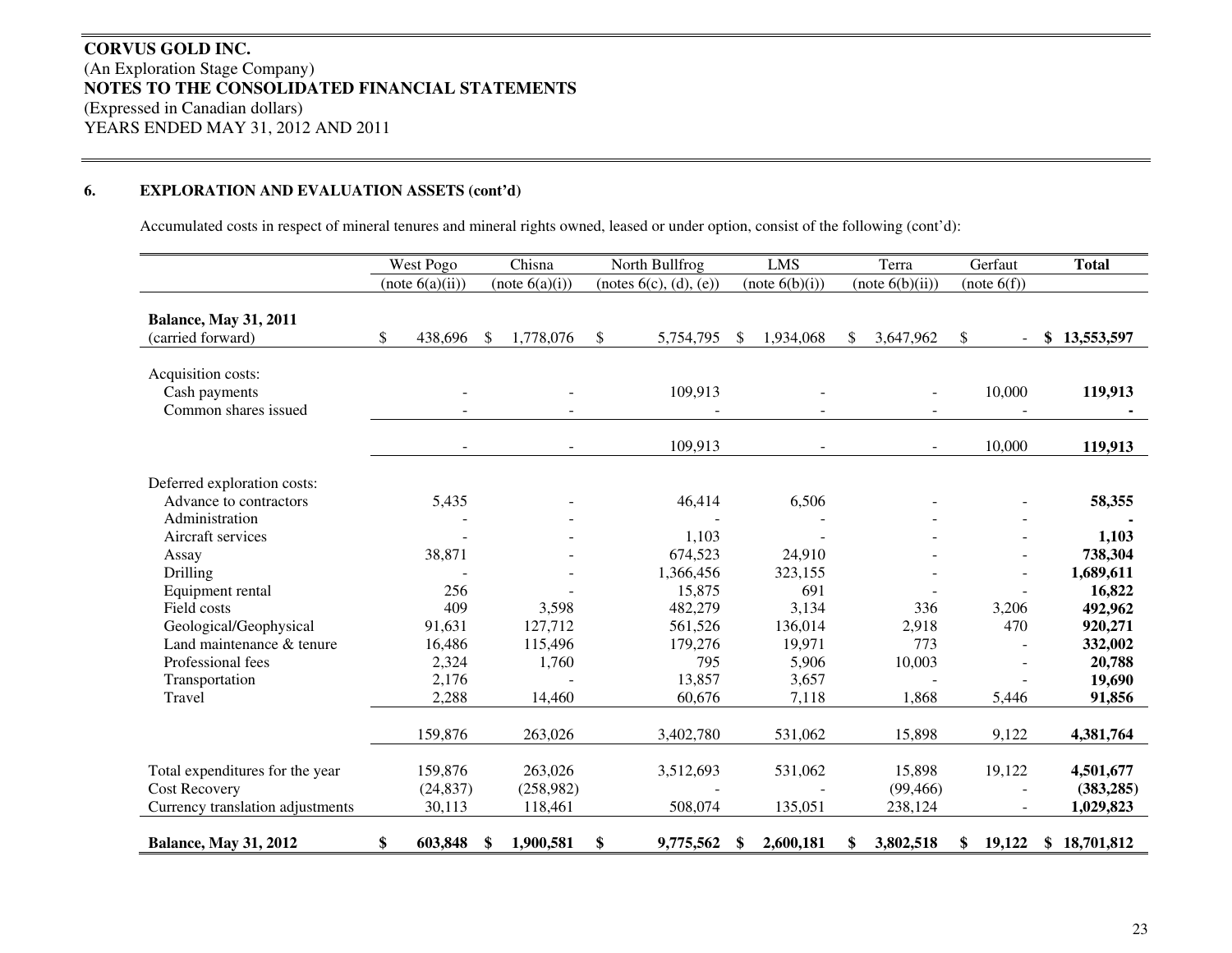Pursuant to the Arrangement, the obligations and interests in the Spin-out Properties under the various property and related agreements have been transferred from ITH to the Company.

#### **a) Properties acquired from AngloGold, Alaska**

Pursuant to an Asset Purchase and Sale and Indemnity Agreement dated June 30, 2006, as amended on July 26, 2007, (the "AngloGold Agreement") among ITH, AngloGold Ashanti (U.S.A.) Exploration Inc. ("AngloGold") and Talon Gold Alaska, Inc. (ITH's wholly-owned Alaskan subsidiary) ("Talon Gold"), ITH acquired all of AngloGold's interest in a portfolio of seven mineral exploration projects in Alaska (then aggregating 246 square kilometres) referred to as the Livengood, Chisna, Gilles, Coffee Dome, West Pogo, Blackshell, and Caribou properties (the "Sale Properties"). Consideration consisted of a USD 50,000 cash payment on August 4, 2006, and the issuance of 5,997,295 ITH common shares, representing approximately 19.99% of ITH's issued shares following the closing of the acquisition and two private placement financings raising an aggregate of \$11,479,348. AngloGold had the right to maintain its percentage equity interest in ITH, on an ongoing basis, provided that such right will terminate if AngloGold's interest falls below 10% at any time after January 1, 2009.

As further consideration for the transfer of the Sale Properties, ITH granted to AngloGold a 90 day right of first offer with respect to the Sale Properties and any additional mineral properties in Alaska in which ITH acquires an interest and which interest ITH proposes to farm out or otherwise dispose of. If AngloGold's equity interest in ITH is reduced to less than 10%, then this right of first offer will terminate. AngloGold's rights to maintain its interest and right of first offer do not apply to the Company or to the Company's exploration and evaluation assets.

Pursuant to the Arrangement, ITH spun-out the Chisna and West Pogo properties to the Company. Details of the Chisna and West Pogo properties are as follows:

(i) Chisna Property

The Chisna property is located in the eastern Alaska Range, Alaska, and is comprised of mineral claims owned 100% by the Company and acquired pursuant to an agreement dated July 8, 2010 between Talon Gold, as vendor, and Raven Gold, an Alaskan subsidiary of the Company, as purchaser, which closed effective upon the completion of the Arrangement, and additional land optioned by Raven Gold directly from Ahtna Corporation.

On November 2, 2009, ITH and Talon Gold entered into an agreement (as amended) with Ocean Park Ventures Corp. ("OPV"). Pursuant to the agreement, an Alaskan subsidiary of OPV ("Subco") and Raven Gold formed a joint venture (the "OPV/Raven JV") for the purpose of exploring and developing the Chisna property.

The initial interests of Subco and Raven Gold in the OPV/Raven JV are 51% and 49% respectively. Raven Gold's initial contribution to the OPV/Raven JV will be its interest in the Chisna Project. Subco's contribution to the OPV/Raven JV will be funding for the OPV/Raven JV totalling USD 20,000,000 over five years; of which USD 5,000,000 must be provided during the first year. The first year amount is reduced to USD 2,000,000 if, at any time during such year, the London PM gold fix price and the LME closing copper price are each below USD 700/oz and USD 1.70/lb, respectively, for a period of ten consecutive trading days. If Subco fails to fund any portion of the initial USD 5,000,000 (or USD 2,000,000 as applicable) in the first year, Raven Gold will be entitled to terminate the OPV/Raven JV and OPV and Subco will be jointly indebted to Raven Gold for the difference between USD 5,000,000 (or USD 2,000,000 as applicable) and the amount actually funded. Subco has funded the required USD 5,000,000.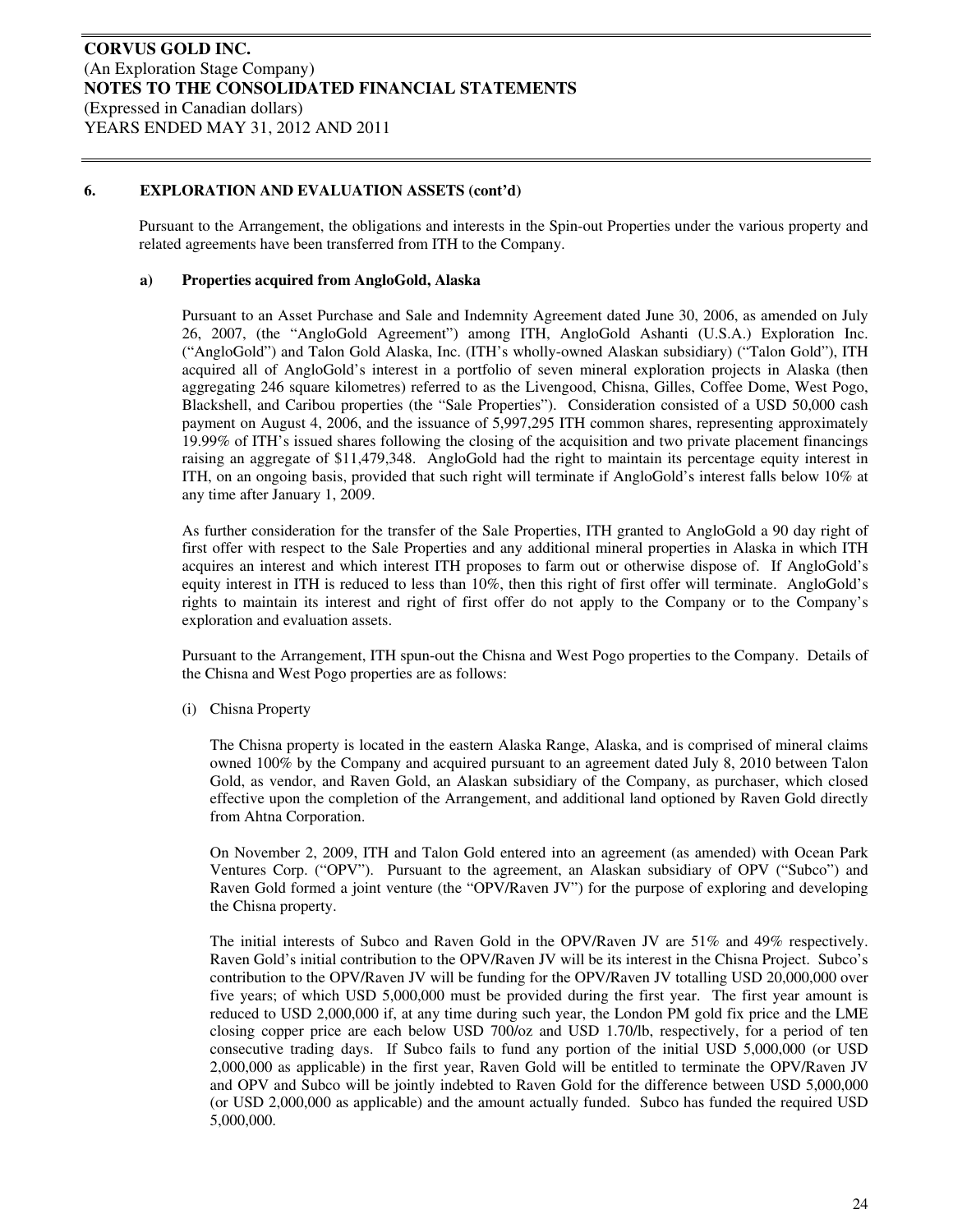#### **a) Properties acquired from AngloGold, Alaska (cont'd)**

(i) Chisna Property (cont'd)

Raven Gold was the operator of the OPV/Raven JV during the first year. In year two, Subco is the operator and in years three and thereafter, Subco will be entitled to continue to be the operator of the OPV/Raven JV and to maintain operatorship until and unless it ceases to hold a majority interest in the OPV/Raven JV. Any work program proposed by the operator will be subject to approval by the five member OPV/Raven JV management committee. After Subco has completed its USD 20,000,000 initial contribution, the OPV/Raven JV participant with the greatest interest in the OPV/Raven JV will be entitled to nominate three members of the management committee.

If Subco funds the entire required USD 20,000,000 within five year period, it will have the option to acquire a further 19% interest in the OPV/Raven JV by producing a positive bankable feasibility study in respect of the Chisna Project within five years after electing to exercise such option, and by funding any additional exploration required to produce such a study. The feasibility study must support a mining operation at a minimum level of 300,000 ounces per year of gold equivalent production. If Subco does not fund the entire required USD 20,000,000 within five year period, then Subco will be deemed to have withdrawn from the OPV/Raven JV and will thereafter have no residual interest in the Chisna property.

In consideration for ITH providing the resources for Raven Gold to enter into the OPV/Raven JV, OPV is required to issue 200,000 common shares (received on March 15, 2010) to ITH following satisfaction of the conditions precedent to the formation of the OPV/Raven JV and an additional 200,000 shares each anniversary thereafter (ITH received 200,000 shares on March 15, 2011 and 200,000 shares on March 20, 2012), to a total of 1,000,000 shares, provided the OPV/Raven JV is in good standing.

The formation of the OPV/Raven JV, and the rights of OPV/Subco under the OPV/Raven JV Agreement, were subject to a pre-emptive right in favour of AngloGold under the AngloGold Agreement, which was waived by AngloGold on November 17, 2009. Consequently, Subco and Raven Gold proceeded with the OPV/Raven JV, and will be bound by the existing Indemnity and Pre-emptive Rights Agreement among AngloGold, ITH and Talon Gold, as provided for in the AngloGold Agreement. The principal effect of that agreement on the OPV/Raven JV will be indemnity provisions relating to the Chisna Project, and AngloGold will have no further pre-emptive right in respect of the Chisna Project.

The formation of the OPV/Raven JV was accepted for filing by the TSXV on behalf of OPV on March 15, 2010 and ITH received the initial 200,000 common shares of OPV required under the November 2, 2009 OPV/Raven JV Agreement. As Operator, Raven Gold was entitled to earn an operator's fee. For the year ended May 31, 2012, OPV became the Operator therefore Raven Gold earned a total of \$nil (2011 - \$380,602) in operator fee income.

On March 24, 2010, Raven Gold entered into a Mineral Exploration Agreement with Option to Lease with Ahtna Incorporated ("Ahtna"), an Alaska Native Regional Corporation, concerning approximately 26,516 hectares of fee simple lands in the Athell Area of Alaska surrounding or adjacent to some of the blocks of mineral claims owned by Raven Gold (the "Ahtna Agreement"). Pursuant to the agreement, Ahtna has consented to the transfer of Raven Gold's rights to the OPV/Raven JV. Further consent will be required if Raven Gold ceases to be the operator under the OPV/Raven JV. The Ahtna lands are included in the Chisna Project and are subject to the OPV/Raven JV. All costs of the Ahtna Agreement are for the account of OPV while it is making its initial contribution, and will be for the account of the OPV/Raven JV once OPV has completed its initial contribution.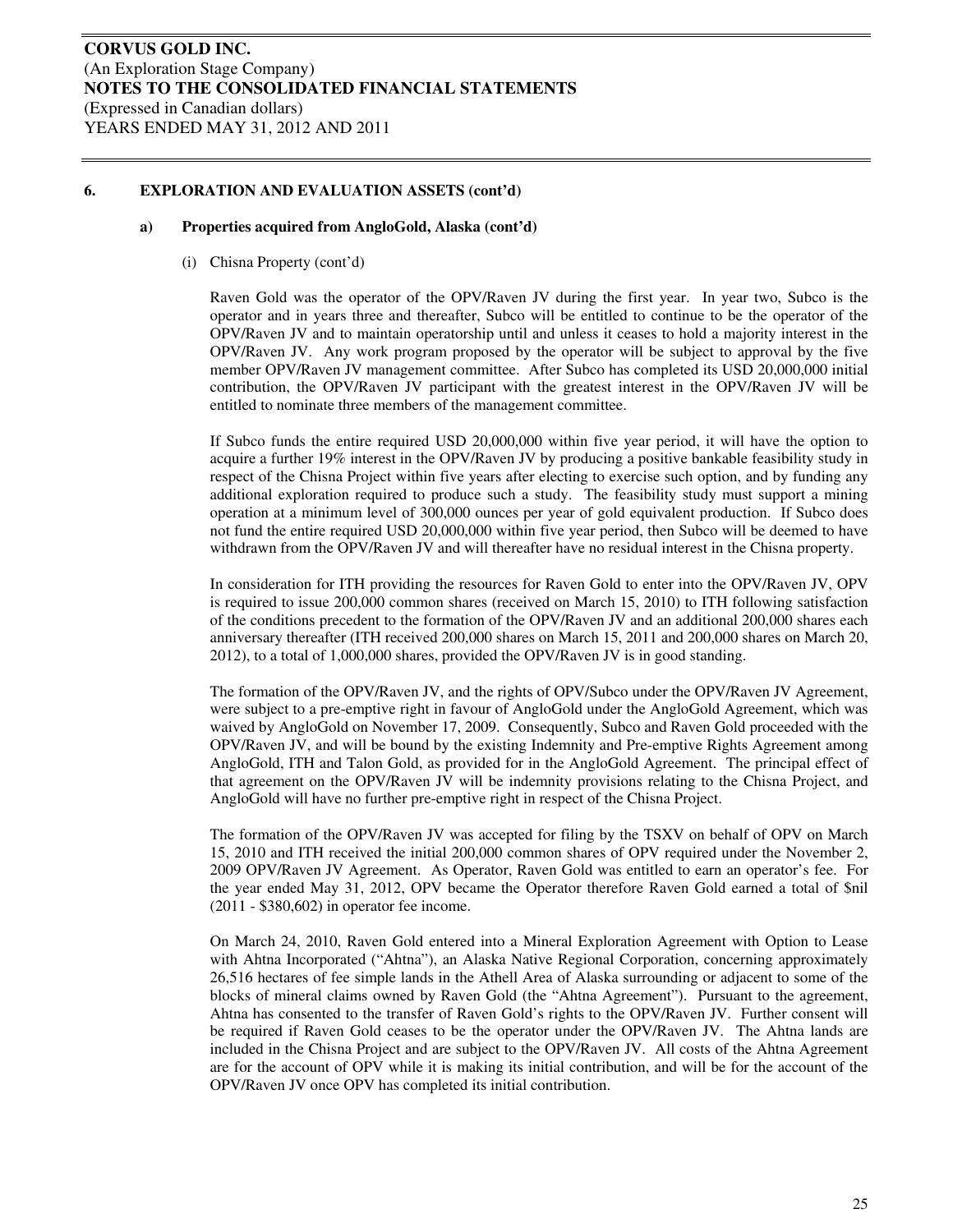#### **a) Properties acquired from AngloGold, Alaska (cont'd)**

(i) Chisna Property (cont'd)

The key terms of the Ahtna Agreement include the following:

- exclusive right to explore, and the option to enter into a mining lease to develop and mine, the subject lands for a six-year period
- annual option payments of USD 1.00 USD 1.25 per acre
- minimum exploration expenditures of USD 4.00 USD 8.00 per acre, provided that if the agreement is not terminated at the end of any option year, the exploration expenditures for the next year become a firm commitment
- at the end of the third year, Raven Gold will release at least 50% of the original lands subject to the agreement
- preferential contracting, hiring and training practice for Ahtna shareholders or designees
- scholarship contributions to the Ahtna Heritage Foundation (USD 10,000/year, subject to increase for inflation)
- all surface work subject to Ahtna archaeological and cultural clearance

Upon Raven Gold having expended an aggregate of USD 1,000,000 (including 2,500 feet of core drilling) and having completed a feasibility study over some or all of the land subject to the exploration agreement within the six year term of the Ahtna Agreement, Raven Gold has the option to enter into a mining lease. The key terms of the mining lease include:

- exclusive mining rights for an initial term of ten years and so long thereafter as commercial production continues
- minimum exploration expenditures of USD 4.00 USD 9.00 per acre subject to the lease until commercial production is achieved, escalating over time
- advance minimum royalty payments of USD  $6.00 -$  USD 12.00 per acre escalating over time (50%) deductible from production royalties)
- NSR production royalties for gold and silver scaled from 2.5% (gold price USD 550 per ounce or less) to 14% (gold price USD 1,900 per ounce or higher). 2.5% on base metals and 3% on all minerals other than gold, silver or base metals
- in the event Raven Gold acquires rights to minerals within the area subject to the lease, the acquired minerals lands are subject to a production royalty in favour of Ahtna of 2% of the gross value of any gold and silver and a NSR of 1% on base metals
- Ahtna is also entitled to receive an amount by which 20% of the net profits realized by Raven Gold from its mining operations on Ahtna minerals (10% in the case of non-Ahtna minerals) in any year exceed the aggregate royalties paid by Raven Gold to Ahtna in that year
- Ahtna has the right to acquire a working interest in the lands subject to the lease, which is to be greater than or equal to 10% but not more than 15%, upon Raven Gold having made a production decision, and in consideration, Ahtna will be required to fund ongoing operations after such exercise in an amount equal to 200% of Athna's percentage share of the pre-production expenditures incurred by Raven Gold (not including advance minimum royalty payments to Ahtna). Should Athna exercise such option, it would become a participant in the OPV/Raven JV.
- (ii) West Pogo Property

The West Pogo property is located approximately 50 kilometres north of Delta Junction, Alaska, and is owned 100% by the Company pursuant to an agreement dated July 8, 2010 between Talon Gold, as vendor, and Raven Gold, as purchaser, which closed effective upon the completion of the Arrangement.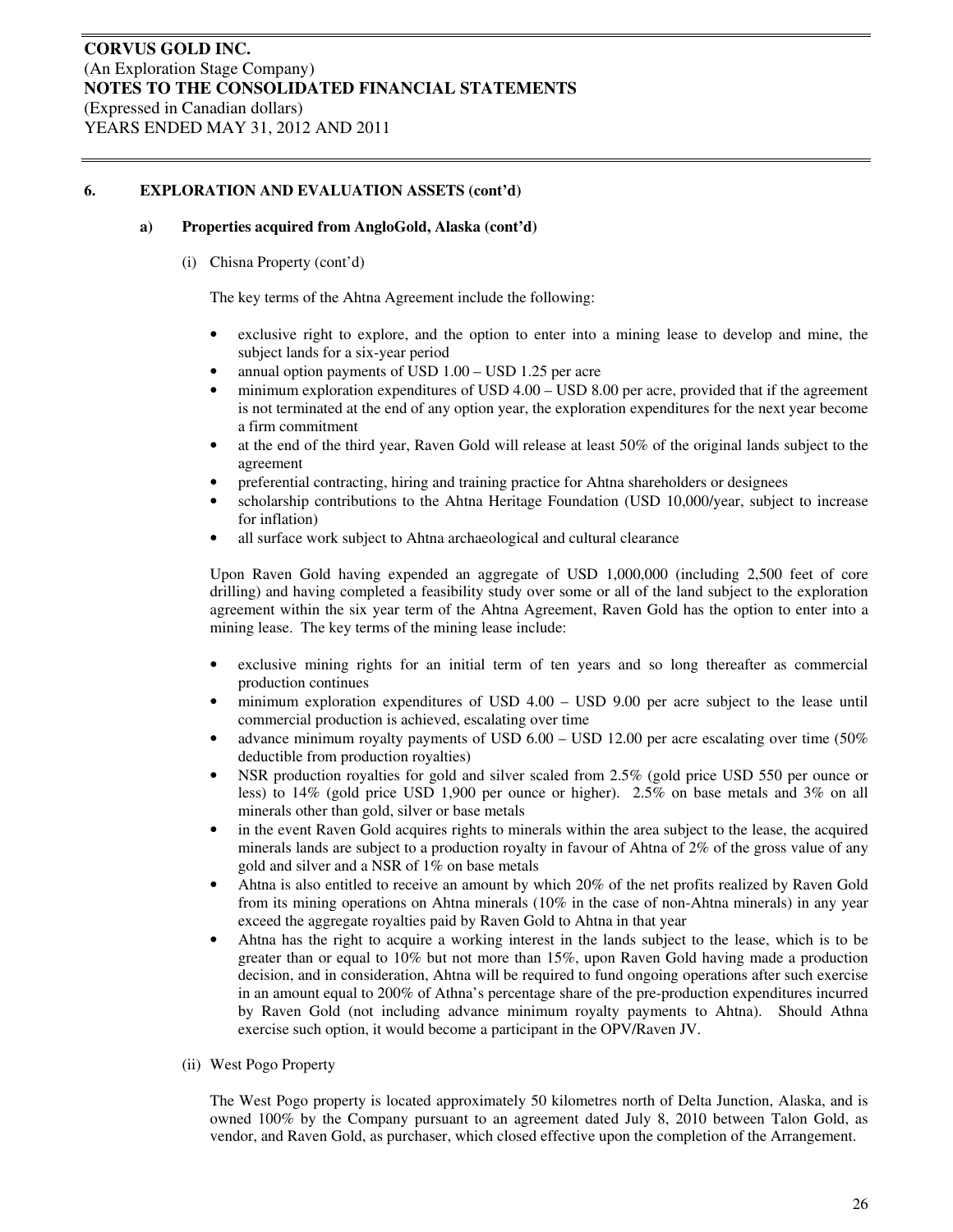#### **a) Properties acquired from AngloGold, Alaska (cont'd)**

(ii) West Pogo Property (cont'd)

On March 24, 2010, ITH entered into a binding letter of intent with First Star Resources Inc. ("First Star") in connection with the West Pogo Property (the "WP LOI"). Under the terms of the WP LOI, a US subsidiary of First Star ("First Star US") has the ability to earn an initial 55% interest, and a second option to earn a further 45%, for a total of 100% interest. To earn the 55% interest, First Star US is required to expend USD 2,800,000 in exploration expenditures. To acquire a 100% ownership, First Star will fund the project through to an advanced exploration stage by spending a further USD 2,000,000 prior to December 31, 2015, or by producing, filing and having accepted by the TSXV a NI 43-101 compliant inferred resources of 1,000,000 ounces of gold using a 0.5g/t cut-off grade, whichever costs less. An NSR royalty of 3% or 4% on gold/silver and 1% on all other producers will be payable to Raven Gold. The royalty can be reduced by 1% by paying Raven Gold USD 3,000,000. In pursuance of the WP LOI, Raven and First Star US have entered into an earn-in agreement dated August 16, 2010. In consideration for ITH providing the resources to allow Raven Gold to enter into the WP LOI, First Star or First Star US is required to pay USD 250,000 to ITH (ITH received USD 10,000 on April 9, 2010, USD 20,000 on July 14, 2010 and USD 40,000 on April 27, 2011). If First Star US does not complete the expenditures, or if the required payments to ITH are not made, First Star US will be deemed to have withdrawn from the agreement and will thereafter have no residual interest in the West Pogo Property. On December 2, 2011, full ownership of the West Pogo Property was returned to the Company by agreement with First Star as a consequence of First Star US not completing the required expenditures.

On March 5, 2012, Raven Gold granted to Alix Resources Corp. ("Alix") the right to earn an interest in the West Pogo Property. In order to earn a 60% interest in the project, Alix is required to incur USD 5,000,000 in work expenditures on the project (with year one being USD 250,000) and pay annual payments of USD 25,000 (paid USD 25,000 on March 19, 2012) to Raven Gold, all over 5 years. Raven Gold will retain a  $2 - 3\%$  NSR royalty on the project, with Alix having the right to purchase 1% of the royalty for USD 1,000,000. Alix has the right to purchase Raven Gold's interest in the project by converting each 10% of interest into an additional 1% NSR.

#### **b) Properties optioned from AngloGold, Alaska**

In conjunction with the closing of the acquisition of the Sale Properties, ITH entered into option/joint venture agreements with AngloGold with respect to two additional mineral projects in Alaska, referred to as the LMS and the Terra properties (the "Optioned Properties").

Pursuant to the Arrangement, ITH spun-out the LMS and Terra properties to the Company. Details of the LMS and Terra properties are as follows:

(i) LMS Property

The LMS property is now owned 100% by the Company pursuant to an agreement dated July 8, 2010 between Talon Gold, as vendor, and Raven Gold, as purchaser, which closed effective upon the completion of the Arrangement.

With respect to the LMS Property, ITH had the right to earn a 60% interest by incurring aggregate exploration expenditures of USD 3,000,000 by January 30, 2010 (incurred), of which ITH has committed to incur minimum exploration expenditures of USD 1,000,000 during the 2006 calendar year and of USD 750,000 during the 2007 calendar year. Upon ITH having earned its 60% interest in the LMS Property, AngloGold had the right to re-acquire a 20% interest (for an aggregate 60% interest) and become manager of the joint venture by incurring a further USD 4,000,000 in exploration expenditures over a further two years.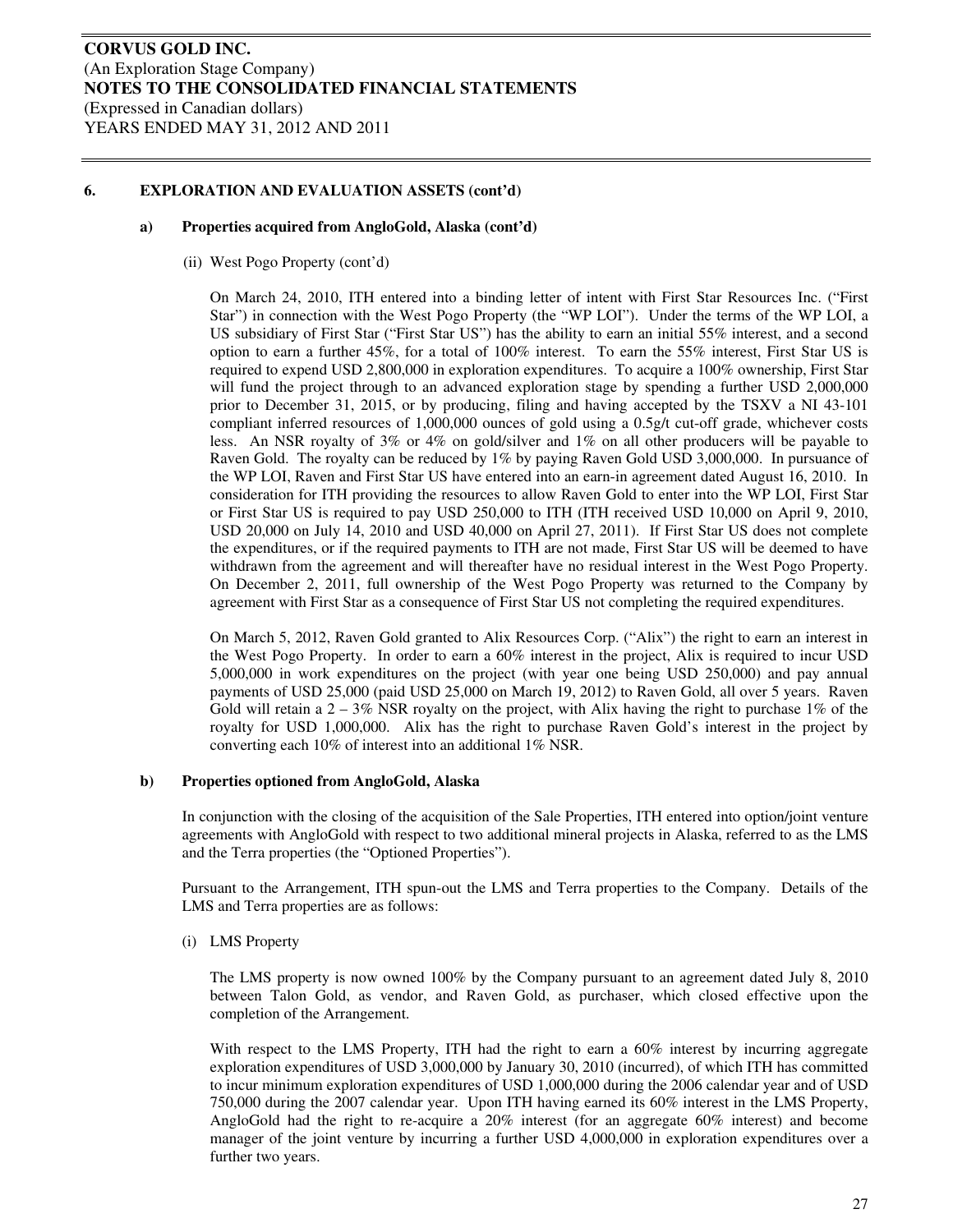#### **b) Properties optioned from AngloGold, Alaska (cont'd)**

(i) LMS Property (cont'd)

On June 10, 2008, ITH entered into an agreement to acquire all of the interest of AngloGold in the Terra and LMS Properties, plus certain other AngloGold rights on the Gilles and West Pogo Properties, for the purchase price of \$751,500 to be satisfied by the issuance of 450,000 shares of ITH to AngloGold (issued). The transaction was approved by the NYSE Alternext-US Stock Exchange on July 31, 2008 and by the TSXV on September 10, 2008.

On March 24, 2010, ITH entered into a binding letter of intent (the "LMS LOI") with First Star, in connection with the LMS Property. Under the terms of the LMS LOI, First Star US has the ability to earn an initial 55% interest, and a second option to earn a further 45%, for a total 100% interest. To earn the 55% interest, First Star US is required to expend USD 3,500,000 on exploration. To acquire a 100% ownership, First Star US is required to fund the project through to an advanced exploration stage by spending a further USD 3,000,000 prior to December 31, 2015, or by producing, filing and having accepted by the TSXV a NI 43-101 compliant inferred of 2,000,000 ounces of gold using a 0.5g/t cut-off grade, whichever costs less. An NSR royalty of 3% or 4% on gold/silver and 1% on all other products will be payable to Raven. The royalty can be reduced by  $1\%$  by paying Raven Gold USD 3,000,000. In pursuance of the LMS LOI, Raven and First Star US have entered into an earn-in agreement dated August 16, 2010. In consideration for ITH providing the resources to allow Raven Gold to enter into the LMS LOI, First Star or First Star US is required to pay USD 280,000 (ITH received USD 10,000 on April 9, 2010, USD 30,000 on July 14, 2010 and USD 60,000 on April 27, 2011). If First Star US does not complete the expenditures, or if the required payments to ITH are not made, First Star US will be deemed to have withdrawn from the agreement and will thereafter have no residual interest in the LMS Property. On December 2, 2011, full ownership of the LMS Property was returned to the Company by agreement with First Star as a consequence of First Star US not completing the required expenditures.

(ii) Terra Property

The Terra Property consists of State of Alaska unpatented lode mining claims held by the Company and State of Alaska unpatented lode mining claims leased from an individual. The lease requires a payment on execution of USD 25,000 (paid), and advance minimum royalties of USD 25,000 on or before March 22, 2006 (paid), USD 50,000 on or before March 22, 2007 (paid), USD 75,000 on or before March 22, 2008 (paid), USD 100,000 on or before March 22, 2009 (paid) and each subsequent March 22 until March 22, 2015 (paid USD 100,000 on each of February 2, 2010, March 21, 2011 and March 22, 2012), and thereafter USD 125,000 until the expiry of the lease (all of which are recoverable from production royalties). The lessor is entitled to receive a NSR production royalty on gold equal to 3.0% if the gold price is USD 450 per ounce or lower and 4% if the gold price is USD 450 per ounce or higher, plus a NSR royalty of 4% on all other mineral products other than gold. 1% of the royalty may be purchased for USD 1,000,000 and a further 1% for USD 3,000,000.

With respect to the Terra Property, ITH had the right to earn a 60% interest by incurring aggregate exploration expenditures of USD 3,000,000 by January 30, 2010, of which ITH committed to incur minimum exploration expenditures of USD 500,000 during the 2006 calendar year and of USD 750,000 during the 2007 calendar year. Upon ITH having earned its 60% interest in the Terra Property, AngloGold had the right to re-acquire a 20% interest (for an aggregate 60% interest) and become manager of the joint venture by incurring a further USD 4,000,000 in exploration expenditures over a further two years. In either case, following ITH and AngloGold having earned their final respective interests, each party will be required to contribute its pro rata share of further exploration expenditures or be diluted. A party that is diluted to 10% or less was to have its interest converted to a 2% NSR royalty.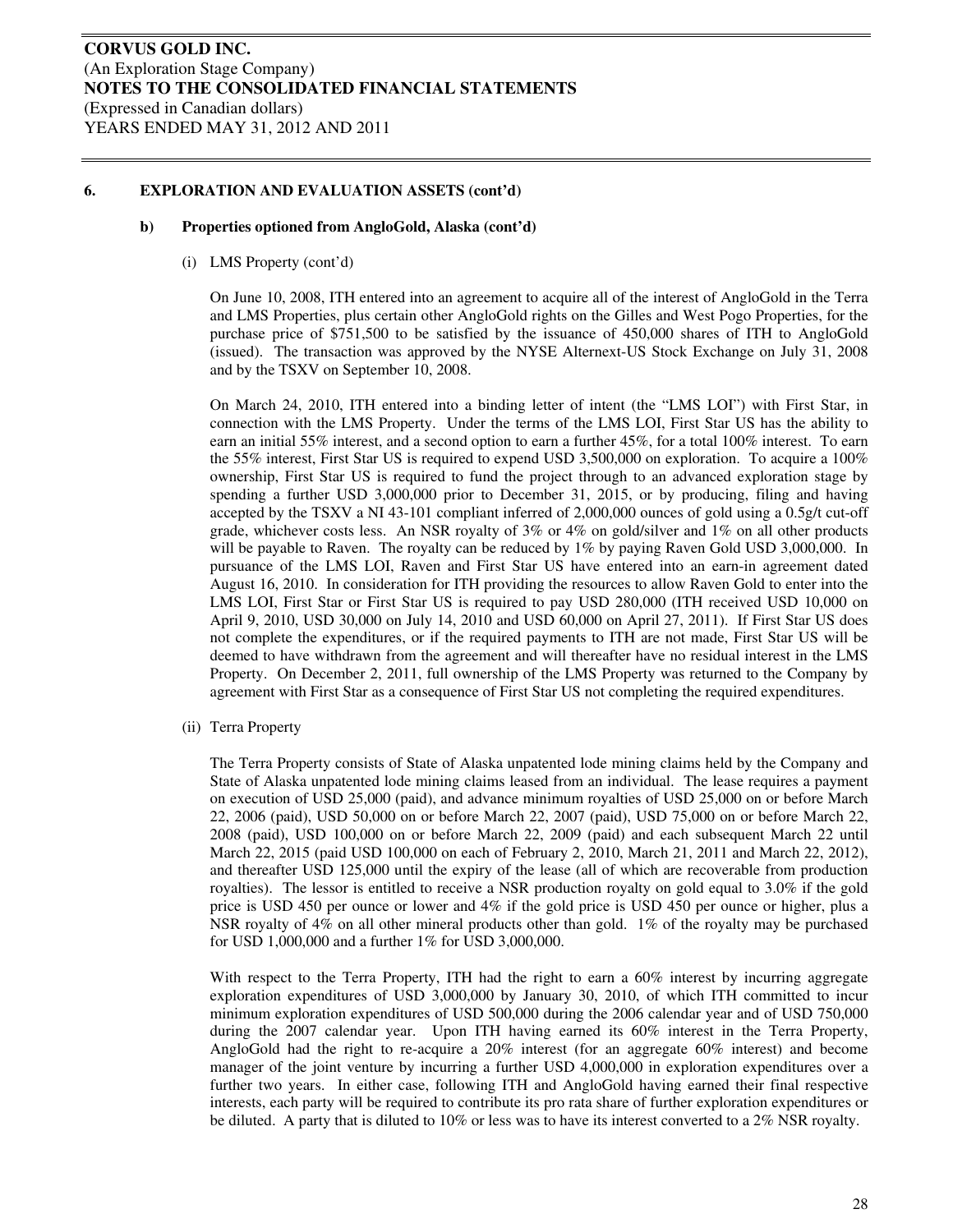#### **b) Properties optioned from AngloGold, Alaska (cont'd)**

(ii) Terra Property (cont'd)

On November 5, 2007 ITH provided notice to AngloGold that it has incurred sufficient expenditures to vest its 60% ownership in the Terra Project. AngloGold had 90 days to decide whether or not to exercise its right to earn back an additional 20% interest in the Terra Project by incurring USD 4,000,000 in expenditures over the next two years, and elected not to do so. As AngloGold elected not to exercise its back-in right, each party was therefore responsible for contribution its share of ongoing joint venture expenditures.

On June 10, 2008, ITH entered into an agreement to acquire all of the interest of AngloGold in the Terra and LMS Properties, plus certain other AngloGold rights on the Gilles and West Pogo Properties, for the purchase price of \$751,500 to be satisfied by the issuance of 450,000 shares of ITH to AngloGold (issued). The transaction was approved by the NYSE Alternext-US Stock Exchange on July 31, 2008 and by the TSXV on September 10, 2008.

On February 26, 2010, ITH signed a letter of intent ("LOI") to enter into a joint venture with American Mining Corporation ("AMC"), a private Nevada corporation, on the Terra Property. Pursuant to the LOI, an Alaskan subsidiary of AMC and Raven Gold were to form a joint venture with the aim of developing the Terra Property to production. On May 17, 2010, AMC assigned the Terra Project LOI to Terra Mining Corporation ("TMC"), a company incorporated under the laws of British Columbia. On September 15, 2010, Raven Gold and Terra Gold Corporation (a US subsidiary of TMC) ("TGC") entered into the formal joint venture agreement (as amended) to give effect to the joint venture ("Terra JV"). On March 1, 2011, TMC was acquired by, and became a wholly owned subsidiary of, WestMountain Index Advisor, Inc. a public company based in Denver, Colorado ("WestMountain").

Effective September 15, 2010, TGC will have an initial 51% interest in the Terra Property, subject to TGC funding an aggregate of USD 6,000,000 in direct exploration and development expenditures on or before December 31, 2013 with initial USD 1,000,000 being required prior to December 31, 2011. As part of the funding, TGC will pay Raven Gold an aggregate of USD 200,000 as payment for the camp and equipment previously constructed by ITH and acquired by Raven Gold (USD 33,000 received February 16, 2012 and USD 67,000 received March 5, 2012).

TGC is required to pay to ITH, the former holder of the Terra Property, an aggregate of USD 300,000 (USD 150,000 received by ITH) in stages to December 31, 2012. TGC/TMC are required to deliver to ITH an aggregate of 750,000 common shares of TMC (now 750,000 WestMountain common shares) prior to December 31, 2012, with the initial 250,000 common shares due on or before September 15, 2011 (received by ITH) and an additional 250,000 on or before December 31, 2011 (received by ITH).

TGC has granted Raven Gold a sliding scale NSR royalty between 0.5% and 5% on all precious metal production for the Terra Property and a 1% NSR royalty on all base metal production.

If TGC fails to fund any portion of the initial first year commitment and eventual three year commitment, or if the required payments and shares are not delivered to ITH, Raven Gold will be entitled to terminate the agreement and retain 100% of the property.

After it has completed its initial USD 6,000,000 contribution, TGC will have the option to increase its interest in the project by 29% (to a total of 80%) by funding an additional USD 3,050,000 of development work. To exercise such option, TGC/TMC will be required to pay ITH an additional USD 150,000 and deliver an additional 250,000 common shares of TMC.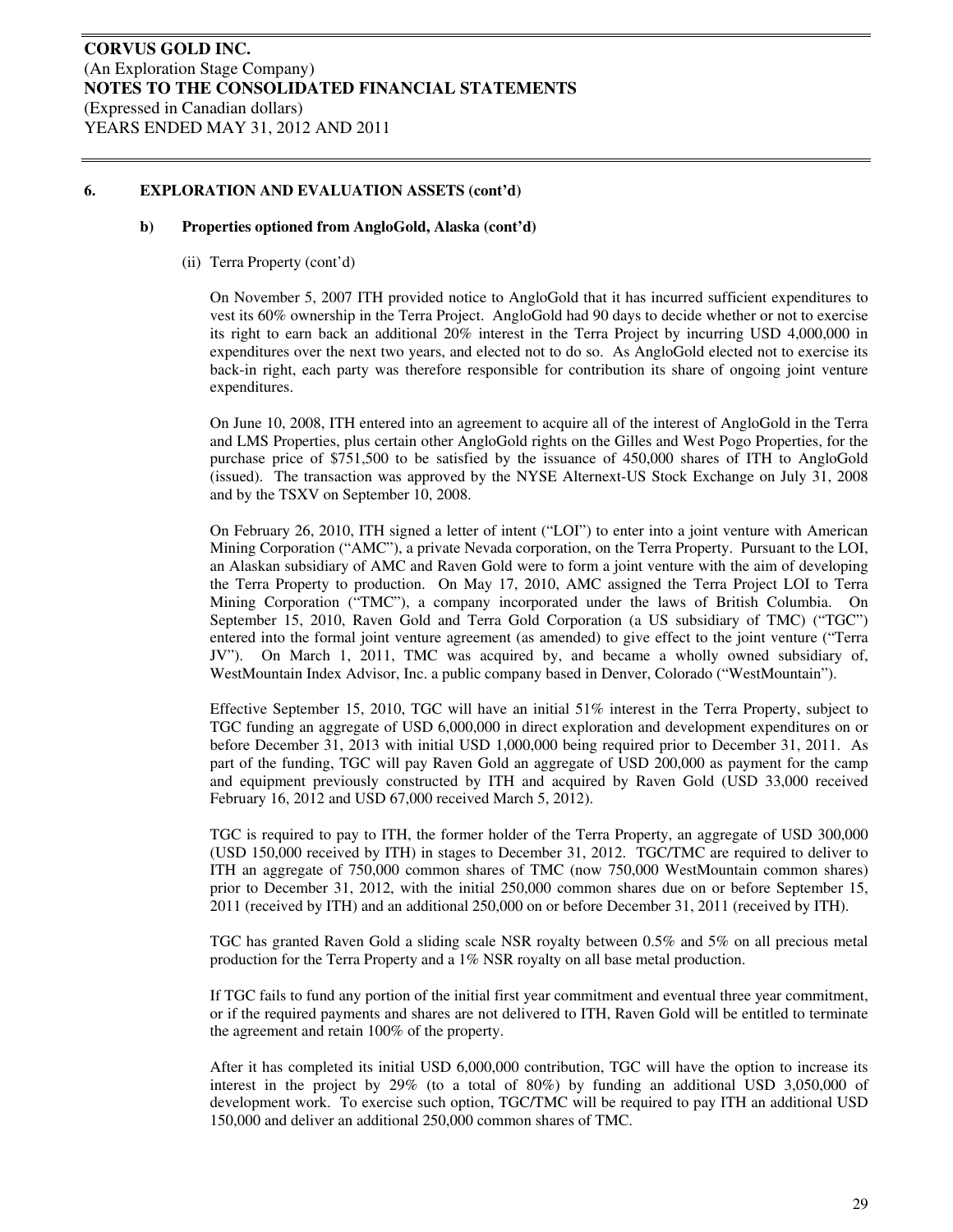#### **b) Properties optioned from AngloGold, Alaska (cont'd)**

(ii) Terra Property (cont'd)

Following TGC having completed its initial contribution (if it does not elect to acquire an additional 29% interest) or having earned an 80% interest (if it does), each party will be required to contribute its pro rata share of further expenditures. Should the interest of Raven Gold be diluted below 10% as a consequence of it not funding its proportionate share of the joint venture expenditures, the residual interest of Raven Gold interest will be converted to an additional property wide 1% NSR royalty on all metals produced.

#### **c) Properties optioned from Redstar Gold Corp., Nevada (North Bullfrog Project)**

On March 15, 2007, ITH signed a binding letter of intent with Redstar Gold Corp. of Vancouver, B.C. ("Redstar"), pursuant to which a US subsidiary of ITH (Corvus Nevada) could earn up to a 70% interest in the North Bullfrog project located in Nevada. Corvus Nevada could earn an initial 60% interest in the project by making payments and exploration expenditures and delivering ITH shares, and had the option to earn an additional 10% interest (aggregate 70%) by funding all expenditures to take the project to feasibility. There was no time limit by which a feasibility study was required to be delivered.

To earn its initial 60% interest, Corvus Nevada was required to make total payments of USD 190,000 and incur total expenditures of USD 4,000,000 over 4 years to March 15, 2011. The first year requirement is a payment of USD 20,000 on TSXV acceptance (paid) plus exploration expenditures of USD 500,000 (incurred). The second payment of USD 30,000 is due by September 15, 2008 (paid). The third payment of USD 40,000 is due by March 15, 2009 (paid). The fourth payment of USD 50,000 is due by March 15, 2010 and the fifth payment of USD 50,000 is due by March 15, 2011 (acquisition completed on October 9, 2009).

Corvus Nevada is also required to pay the advance minimum royalty payments to the owners of certain patented mining claims which are fully recoupable against production royalties. The advance minimum royalty in year 1 to 3 is USD 32,300 per year and year 4 onwards is USD 37,000.

On October 9, 2009, Corvus Nevada completed the acquisition of all of the interests of Redstar and Redstar Gold U.S.A. Inc. in the North Bullfrog project (including the Mayflower (note 6(d)) and Connection (note 6(e)) Properties) under an agreement dated July 30, 2009, thereby giving Corvus Nevada 100% control of the project. Consideration for the acquisition was a cash payment of USD 250,000 and the delivery by Corvus Nevada of 200,000 common shares of ITH. Completion of the acquisition eliminated Corvus Nevada's vesting requirements for expenditures and delivery of ITH shares.

The Company acquired all of the shares of Corvus Nevada on August 26, 2010 upon the completion of the Arrangement.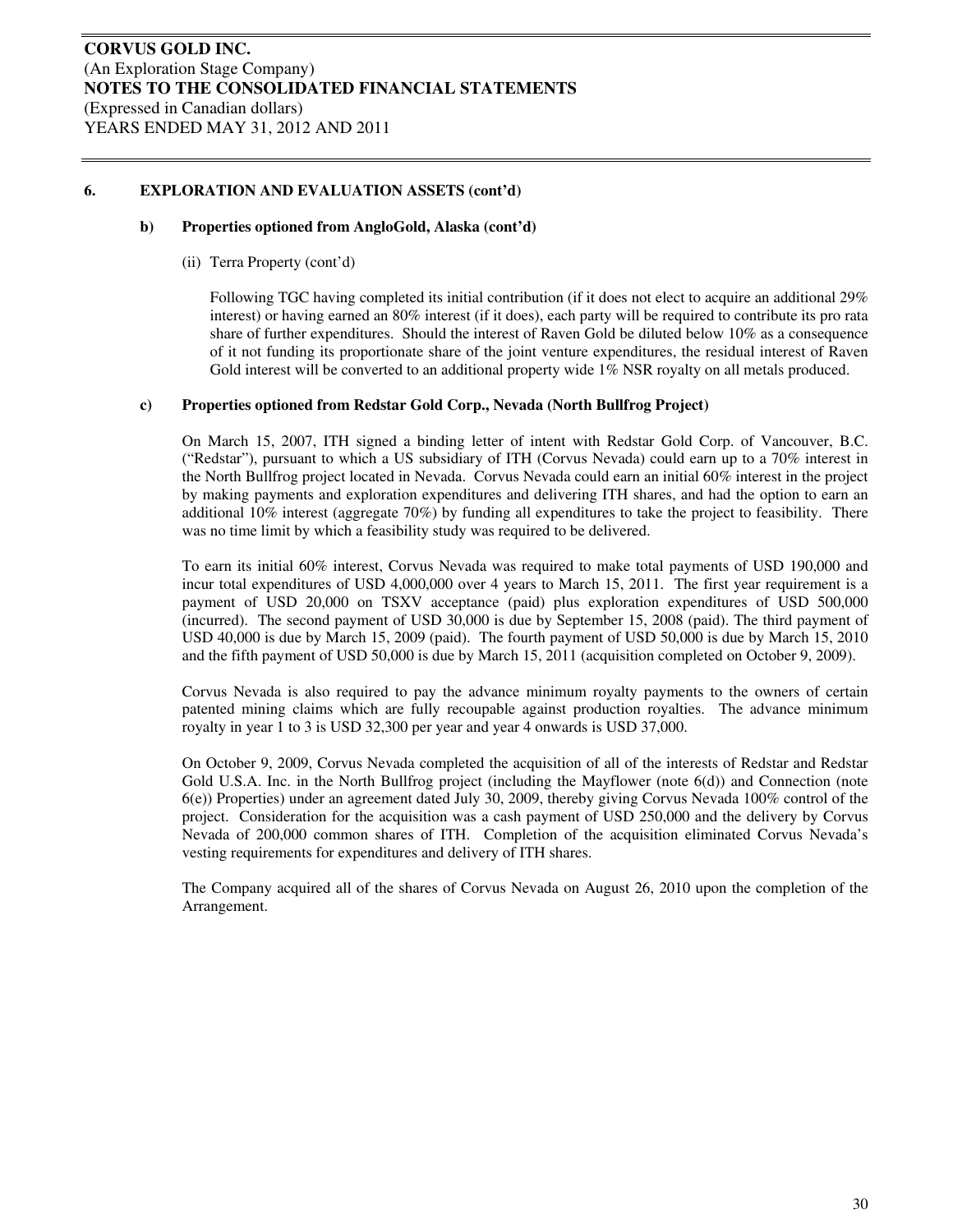#### **d) Mayflower Property, Nevada (North Bullfrog Project)**

Pursuant to a mining lease and option to purchase agreement made effective December 1, 2007 between Corvus Nevada and a group of arm's length limited partnerships, Corvus Nevada has leased (and has the option to purchase) patented mining claims located adjacent to its North Bullfrog project in south-western Nevada. The terms of the lease/option are as follows:

- *Terms*: Initial term of five years, commencing December 1, 2007, with the option to extend the lease for an additional five years. The lease will continue for as long thereafter as the property is in commercial production or, alternatively, for an additional three years if Corvus Nevada makes advance minimum royalty payments of USD 100,000 per year (which are recoupable against actual production royalties).
- *Lease Payments*: USD 5,000 (paid) and 25,000 common shares of ITH (delivered) following regulatory acceptance of the transaction; and an additional USD 5,000 and 20,000 common shares on each of the first through fifth lease anniversaries (USD 5,000 paid on each of December 10, 2008, October 14, 2009, November 10, 2010 and September 28, 2011 and 20,000 common shares of ITH delivered on each of September 8, 2008, November 25, 2009 and November 28, 2011). Pursuant to an agreement with the lessors, in lieu of the 20,000 ITH shares due December 1, 2010, Corvus Nevada paid USD 108,750 on November 10, 2010 and delivered 46,250 common shares of the Company on December 2, 2010. If Corvus Nevada elects to extend the lease for a second five-year term, it will pay USD 10,000 and deliver 50,000 common shares of ITH upon election being made, and an additional 50,000 common shares of ITH on each of the sixth through tenth anniversaries.
- *Work Commitments*: USD 100,000 per year for the first three years (incurred), USD 200,000 per year for the years  $4 - 6$  and USD 300,000 for the years  $7 - 10$ . Excess expenditures in any year may be carried forward. If Corvus Nevada does not incur the required expenditures in year one, the deficiency is required to be paid to the lessors.
- *Retained Royalty*: Corvus Nevada will pay the lessors a NSR royalty of 2% if the average gold price is USD 400 per ounce or less, 3% if the average gold price is between USD 401 and USD 500 per ounce and 4% if the average gold price is greater than USD 500 per ounce.
- *Purchase Option*: Corvus Nevada has the right to purchase all the interest of the lessors in the property during the first ten years for USD 7,500,000 plus a 0.5% NSR if the gold price is under USD 500 per ounce and 1% if the gold price is USD 500 per ounce or above. After the initial ten-year period, the cash portion of the purchase price will be escalated annually based on the US annual Consumer Price Index increase for that year.

The Company acquired all of the shares of Corvus Nevada on August 26, 2010 upon the completion of the Arrangement.

#### **e) Connection Property, Nevada (North Bullfrog Project)**

Pursuant to a mining lease and option to purchase agreement made effective October 27, 2008 between Redstar and an arm's length limited liability company, Redstar has leased (and has the option to purchase) patented mining claims located adjacent to the North Bullfrog project and referred to as the "Connection" property. The ten-year, renewable mining lease requires payments of USD 10,800 (paid) on signing and annual payments for the first three anniversaries of USD 10,800 and USD 16,200 for every year thereafter (USD 10,800 paid on each of September 30, 2009, September 30, 2010, and September 28, 2011). Redstar has an option to purchase the property for USD 1,000,000 at any time during the life of the lease. Production is subject to a 4% NSR royalty, which may be purchased for USD 5,000,000.

Corvus Nevada acquired all of the interest of Redstar and Redstar US in the Connection property and associated lease on October 9, 2009 (note 6(c)).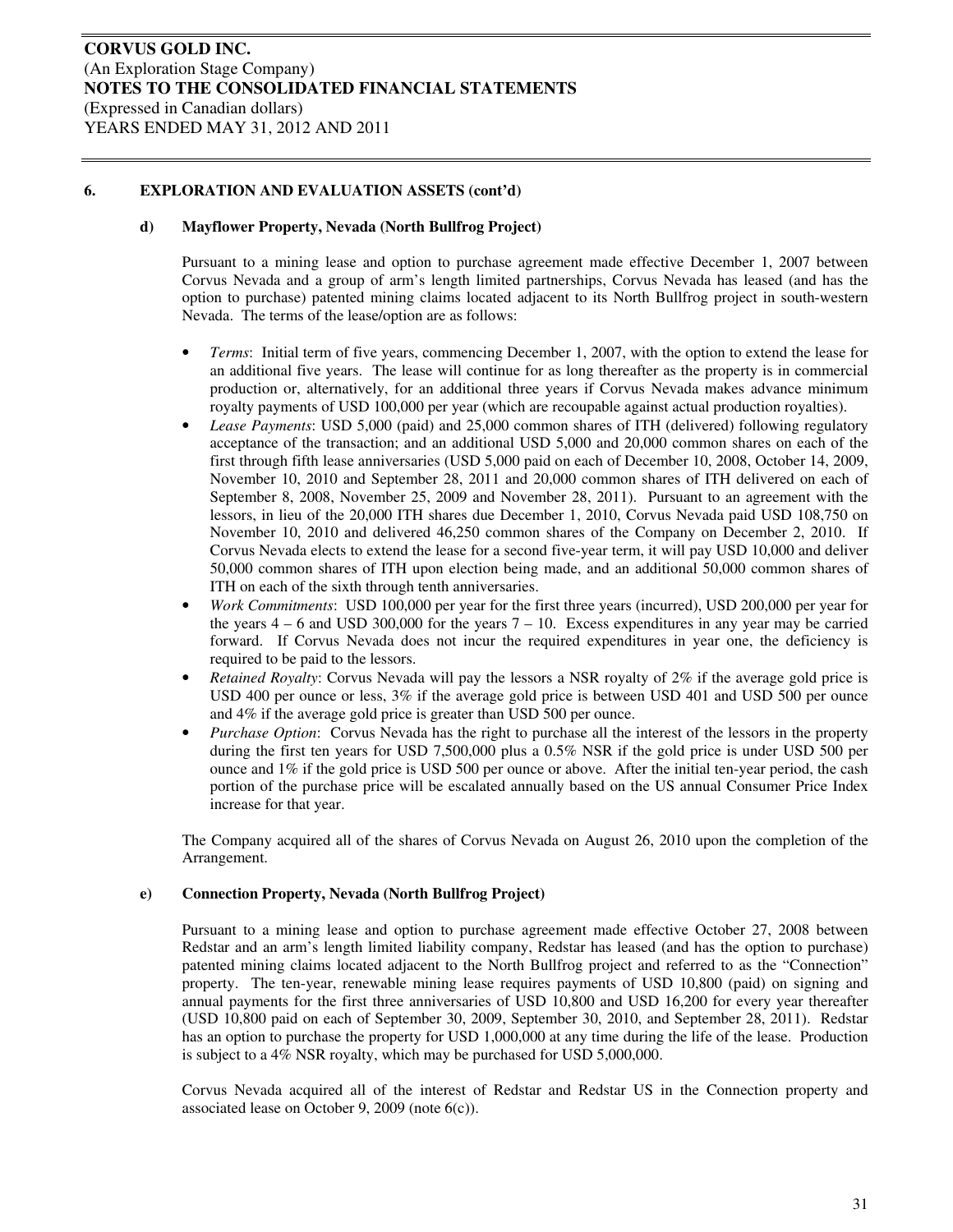#### **f) Gerfaut Property, Quebec**

On February 2, 2012, the Company signed a letter of intent ("LOI") with respect to an option/joint venture with Les Resources Tectonic Inc. ("LRT"), an arm's length private company, whereby the Company could acquire up to an 80% interest in the Gerfaut Property ('Gerfaut claims"), consisting of 60 mineral claims located in Northern Quebec. The LOI was subsequently replaced by a formal option and joint venture agreement dated for reference February 2, 2012 ("Gerfaut Agreement"). Under the Gerfaut Agreement, in order to earn an 80% interest in the Gerfaut claims, the Company will be required to:

- Make an initial payment of \$10,000 (paid) on the execution of the LOI
- Make aggregate payments to LRT of \$250,000 over five years to May 1, 2017 (all or some of any such payments may be satisfied by the issuance of common shares of the Company at the Company's election) and incur aggregate exploration expenditures on the Gerfaut claims of \$565,000 over five years to May 1, 2017, upon completion of which payments and expenditures the Company will have earned a 60% interest in the Gerfaut claims
- Upon having earned its initial  $60\%$  interest, the Company may elect to earn an additional  $20\%$ interest (80% total) by incurring additional exploration expenditures of \$2,000,000 on the Gerfaut claims within three years after it has exercised to option to acquire the initial 60% interest
- LRT retains a  $2\%$  NSR royalty, of which the Company can buy back half (being  $1\%$ ) at any time for \$1,500,000
- Following the Company having earned either its initial 60% interest (if it does not elect to or fails to earn an additional 20% interest) or 80% interest, the Company and LRT will enter into a joint venture, in which each party will be responsible for providing its pro rata share of all joint venture expenditures. If a party does not contribute its full share of such expenditures, its interest in the joint venture and the Gerfaut claims will be diluted. If a party's interest is diluted to 10% or less, such party will transfer all interest in the joint venture and Gerfaut claims to the remaining participant in exchange for receipt of a 3% Net Profits Interest.

#### **Acquisitions**

The acquisition of title to mineral properties is a detailed and time-consuming process. The Company has taken steps, in accordance with industry norms, to verify title to mineral properties in which it has an interest. Although the Company has taken every reasonable precaution to ensure that legal title to its properties is properly recorded in the name of the Company (or, in the case of an option, in the name of the relevant optionor), there can be no assurance that such title will ultimately be secured.

#### **Environmental Expenditures**

The operations of the Company may in the future be affected from time to time in varying degrees by changes in environmental regulations, including those for future removal and site restoration costs. Both the likelihood of new regulations and their overall effect upon the Company vary greatly and are not predictable. The Company's policy is to meet or, if possible, surpass standards set by relevant legislation by application of technically proven and economically feasible measures.

Environmental expenditures that relate to ongoing environmental and reclamation programs are charged against earnings as incurred or capitalized and amortized depending on their future economic benefits. Estimated future removal and site restoration costs, when the ultimate liability is reasonably determinable, are charged against earnings over the estimated remaining life of the related business operation, net of expected recoveries. The Company is not aware of any material provisions for Environmental Rehabilitation as of May 31, 2012.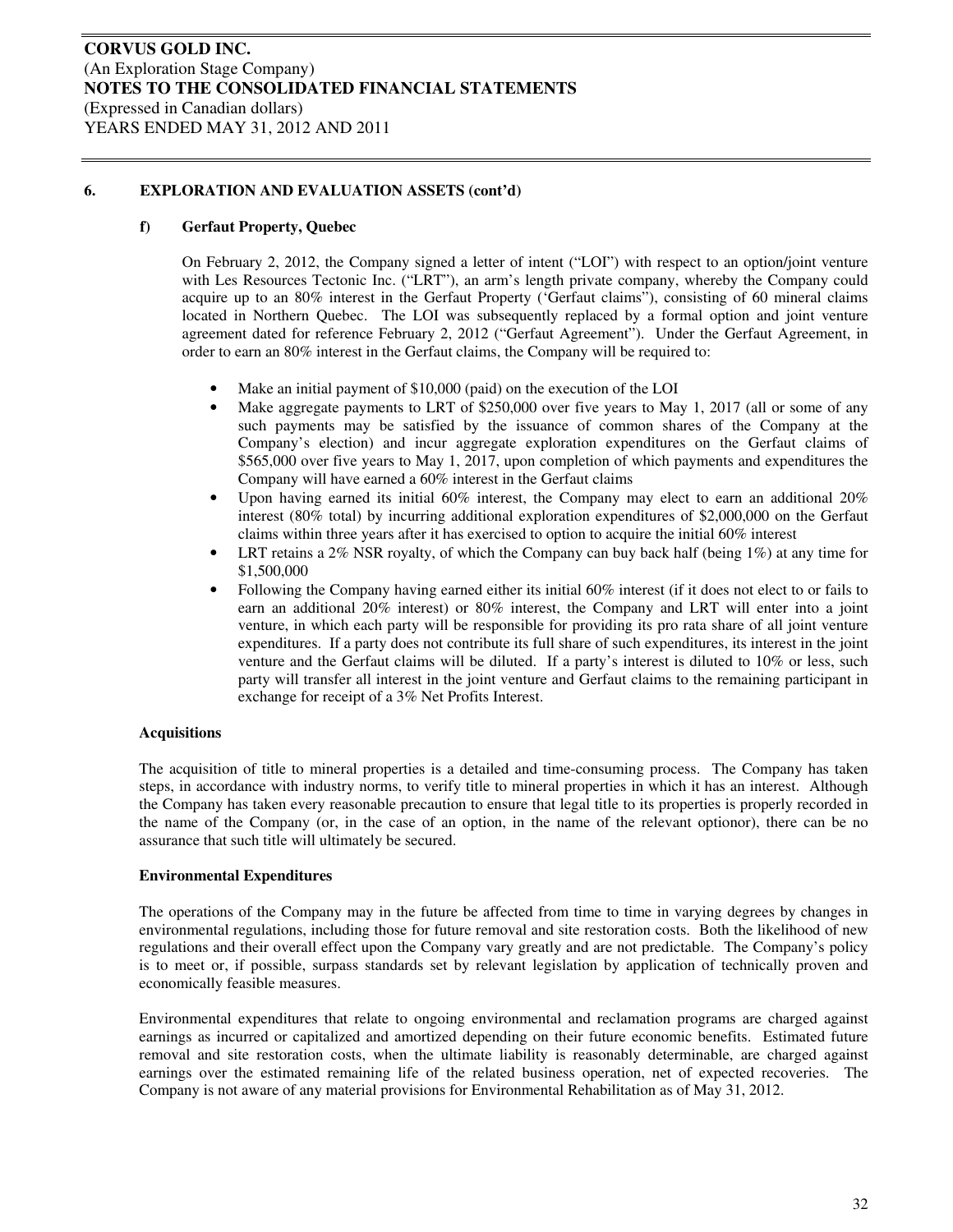#### **7. SHARE CAPITAL**

#### **Authorized**

Unlimited common shares without par value.

#### **Share issuances**

During the year ended May 31, 2012:

a) On May 17, 2012, the Company closed a non-brokered private placement equity financing and issued 8,250,000 common shares at a price of \$0.67 per common share for gross proceeds of \$5,527,500.

During the year ended May 31, 2011:

- a) An aggregate of 33,614,010 shares were issued as a result of the Plan of Arrangement (note 1).
- b) On November 30, 2010 the Company closed a brokered private placement equity financing ("the Offering") and issued 6,500,000 common shares at a price of \$0.88 per common share for gross proceeds of \$5,720,000. In connection with the Offering, the agents received a cash commission equal to 5% of the gross proceeds raised through the Offering, amounting to \$286,000 in share issuance costs. As well, the Agents received Agents' Warrants equal to 5% of common shares issued in the Offering, being 325,000 Agents' Warrants. Each Agents' Warrant is exercisable to acquire one common share of the Company at a price of \$1.10 until November 30, 2012. The share-based payment charges associated with the Agents Warrants is \$145,083.
- c) On November 30, 2010 the Company closed a non-brokered private placement equity financing and issued 1,500,000 common shares at a price of \$0.88 per common share for gross proceeds of \$1,320,000. A finder's fee equal to 5% of the proceeds raised from the sale of 500,000 common shares was paid, amounting to \$22,000. In connection with the financing, the Company paid an additional \$116,140 in share issuance costs.
- d) On December 2, 2010, the Company issued 46,250 common shares in connection with the lease on the Mayflower property (note 6(d)), with a fair value of \$43,475.

#### **Warrants**

Warrants transactions are summarized as follows:

|                                                             | 2012      |  |                                  | 2011                                |    |                       |  |
|-------------------------------------------------------------|-----------|--|----------------------------------|-------------------------------------|----|-----------------------|--|
|                                                             |           |  | Weighted                         |                                     |    | Weighted              |  |
|                                                             | Number of |  | Average                          | Number of                           |    | Average               |  |
|                                                             | Warrants  |  | <b>Exercise Price</b>            | Warrants                            |    | <b>Exercise Price</b> |  |
| Balance, beginning of the year<br>Issued (Agents' Warrants) | 325,000   |  | 1.10<br>$\overline{\phantom{0}}$ | $\overline{\phantom{0}}$<br>325,000 | \$ | 1.10                  |  |
| Balance, end of the year                                    | 325,000   |  | 1.10                             | 325,000                             |    | 1.10                  |  |

The weighted average remaining contractual life of warrants outstanding at May 31, 2012 was 0.50 year.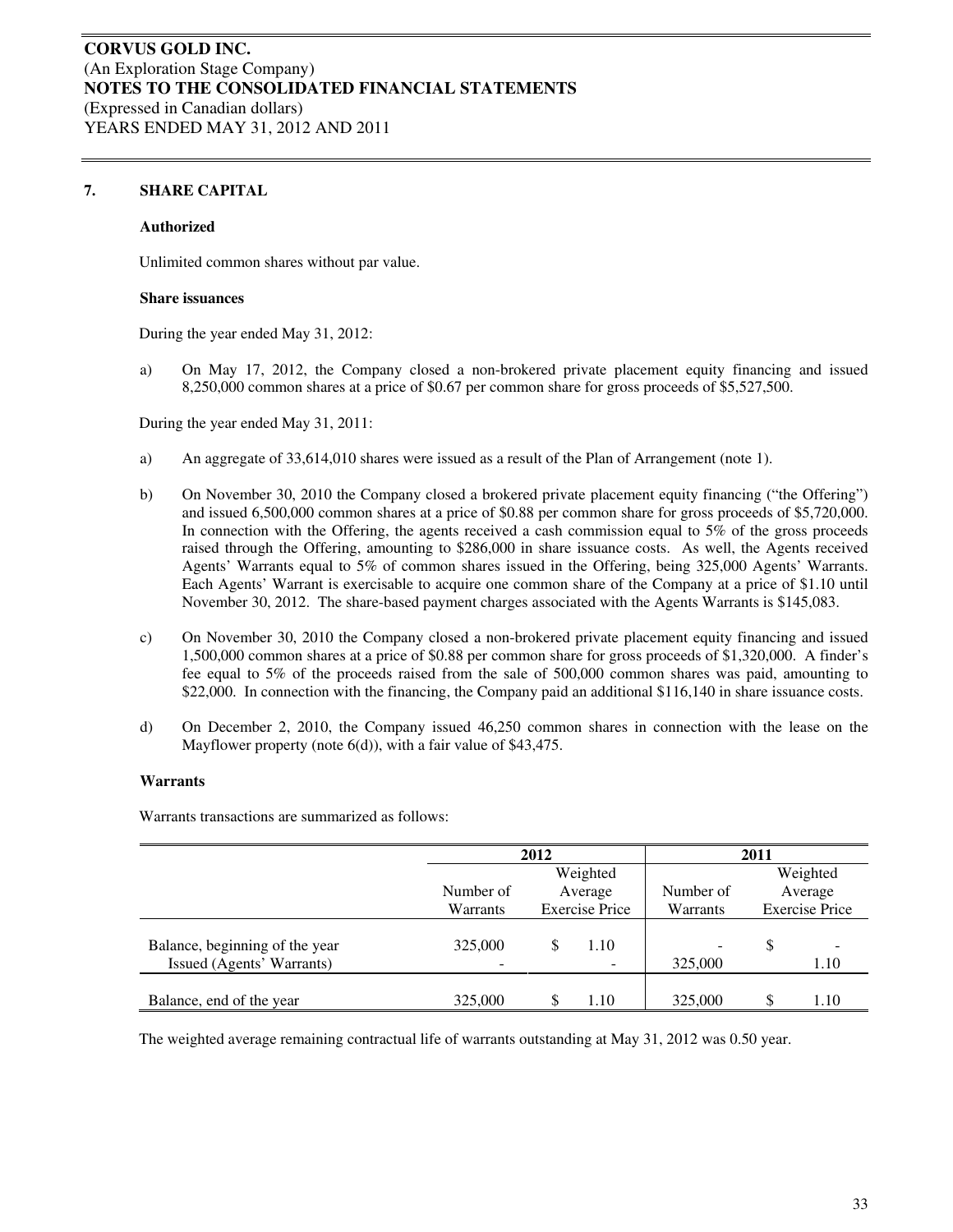#### **Warrants (cont'd)**

As at May 31, 2012 and 2011, the Company had outstanding warrants as follows:

|                   |                   | 2012                  |                   | 2011                  |
|-------------------|-------------------|-----------------------|-------------------|-----------------------|
| Expiry Date       | Exercise<br>Price | Number of<br>Warrants | Exercise<br>Price | Number of<br>Warrants |
| November 30, 2012 | . . 10            | 325,000               | 1.10<br>۰D        | 325,000               |

The Company uses the fair value method for determining fair value for all agent warrants issued during the year. The fair value of agent warrants was determined using the Black-Scholes option pricing model based on the following assumptions:

|                       | 2012 | 2011     |
|-----------------------|------|----------|
|                       |      |          |
| Expected life (years) | N/A  |          |
| Interest rate         | N/A  | 1.62%    |
| Volatility (average)  | N/A  | 100%     |
| Dividend yield        | N/A  | $0.00\%$ |

#### **Stock options**

Stock options awarded to employees and non-employees by the Company are measured and recognized in the Consolidated Statement of Comprehensive Loss or added to exploration and evaluation assets at the fair value of the award. The fair value of all forms of share-based payments is charged to operations or capitalized to exploration and evaluation assets over the vesting period of the options granted. Fair value is estimated using the Black-Scholes option pricing model.

Share-based payment amounts included in the consolidated financial statements and related to options granted prior to August 26, 2010 represent an allocation of ITH's related amounts on a direct basis for employees and nonemployees working directly on the Spin-out Properties and on a pro rata basis for head office employees and directors as outlined in note 1.

The Company has adopted an incentive stock option plan (the "2010 Plan"). The essential elements of the 2010 Plan provide that the aggregate number of common shares of the Company's share capital that may be made issuable pursuant to options granted under the 2010 Plan (together with any other shares which may be issued under other share compensation plans of the Company) may not exceed 10% of the number of issued shares of the Company at the time of the granting of the options. Options granted under the 2010 Plan will have a maximum term of ten years. The exercise price of options granted under the 2010 Plan will not be less than the greater of the market price of the common shares (as defined by the Toronto Stock Exchange ("TSX"), currently defined as the 5 day volume weighted average price for the 5 trading days immediately preceding the date of grant) or the closing market price of the Company's common shares for the trading day immediately preceding the date of grant), or such other price as may be agreed to by the Company and accepted by the TSX. Options granted under the 2010 Plan vest immediately, unless otherwise determined by the directors at the date of grant.

Pursuant to the 2010 Plan, on May 29, 2012 the Company granted incentive stock options to a consultant and an employee of the Company to purchase 300,000 common shares in the share capital of the Company. The options are exercisable on or before May 29, 2017 at a price of \$0.92 per share. The options vested as to one-third on May 29, 2012, one third on May 29, 2013 and the balance on May 29, 2014.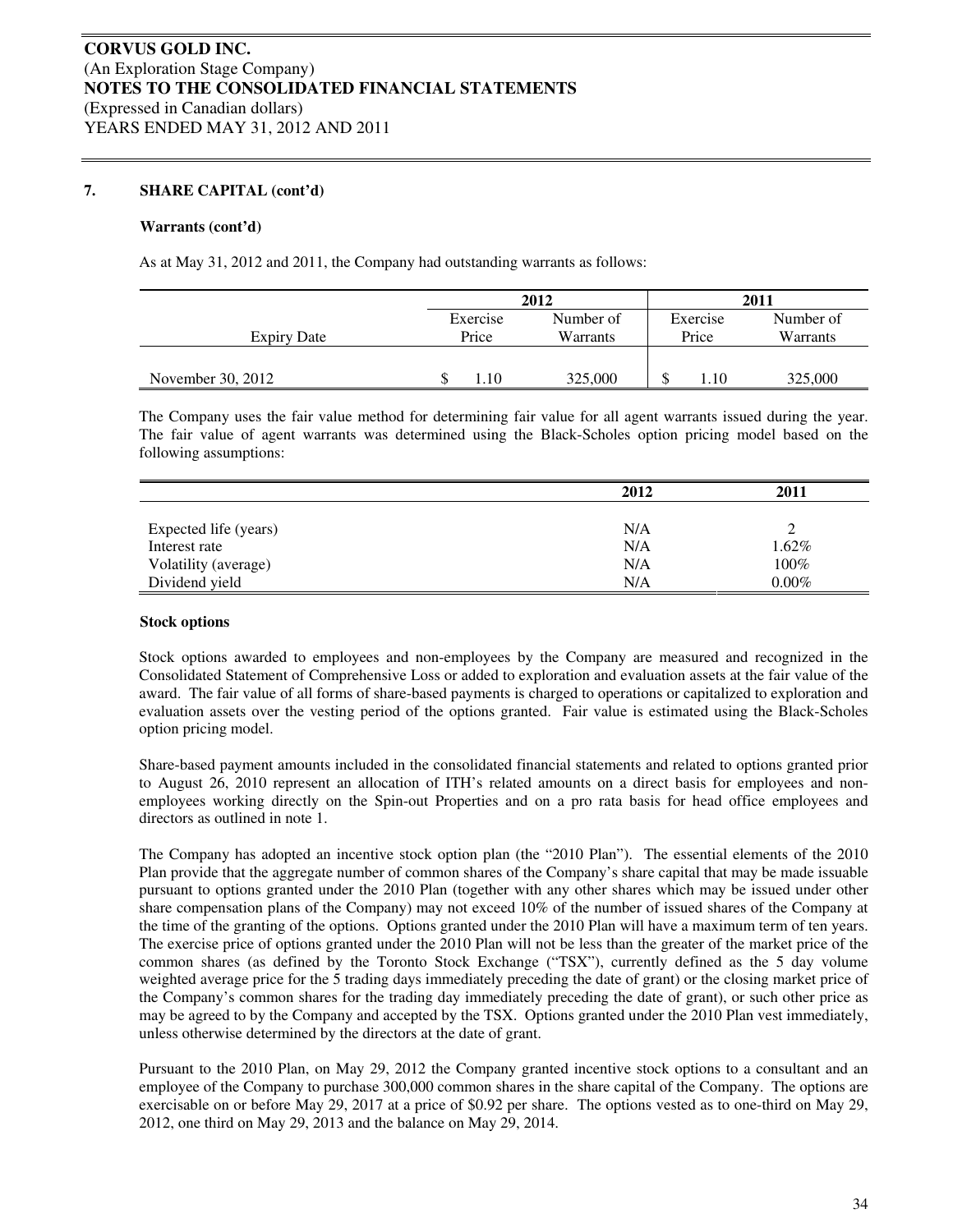#### **Stock options (cont'd)**

On November 17, 2011 the Company granted incentive stock options to consultants and an employee of the Company to purchase 210,000 common shares in the share capital of the Company. The options are exercisable on or before November 17, 2016 at a price of \$0.67 per share. The options will vest as to one-third on November 17, 2011, one third on November 17, 2012 and the balance on November 17, 2013.

On July 29, 2011, the Company granted incentive stock options to directors and an employee of the Company to purchase 650,000 common shares in the share capital of the Company. The options are exercisable on or before July 29, 2016 at a price of \$0.50 per share. The options will vest as to one-third on July 29, 2011, one third on July 29, 2012 and the balance on July 29, 2013.

On May 30, 2011 the Company granted incentive stock options to a consultant of the Company to purchase 100,000 common shares in the share capital of the Company. The options are exercisable on or before May 30, 2013 at a price of \$0.69 per share.

On January 21, 2011, the Company granted incentive stock options to directors, officer and consultants of the Company to purchase 390,000 common shares in the share capital of the Company. The options are exercisable on or before January 21, 2013 at a price of \$0.82 per share.

On September 8, 2010 the Company granted incentive stock options to directors, officers, employees and consultants of the Company to purchase 3,000,000 common shares in the share capital of the Company. The options are exercisable on or before September 8, 2012 at a price of \$0.75 per share.

A summary of the status of the stock option plan as of May 31, 2012 and 2011, and changes during the years are presented below:

|                                | 2012                        |                                                 | 2011                        |                                                 |
|--------------------------------|-----------------------------|-------------------------------------------------|-----------------------------|-------------------------------------------------|
|                                | Number of<br><b>Options</b> | Weighted<br>Average<br><b>Exercise</b><br>Price | Number of<br><b>Options</b> | Weighted<br>Average<br><b>Exercise</b><br>Price |
| Balance, beginning of the year | 3,490,000                   | 0.76<br>\$.                                     |                             | \$<br>-                                         |
| Granted<br>Cancelled           | 1,160,000<br>(350,000)      | 0.64<br>(0.76)                                  | 3,490,000                   | 0.76                                            |
| Balance, end of the year       | 4,300,000                   | 0.72<br>S                                       | 3,490,000                   | 0.76<br>\$                                      |

The weighted average remaining contractual life of options outstanding at May 31, 2012 was 1.44 years.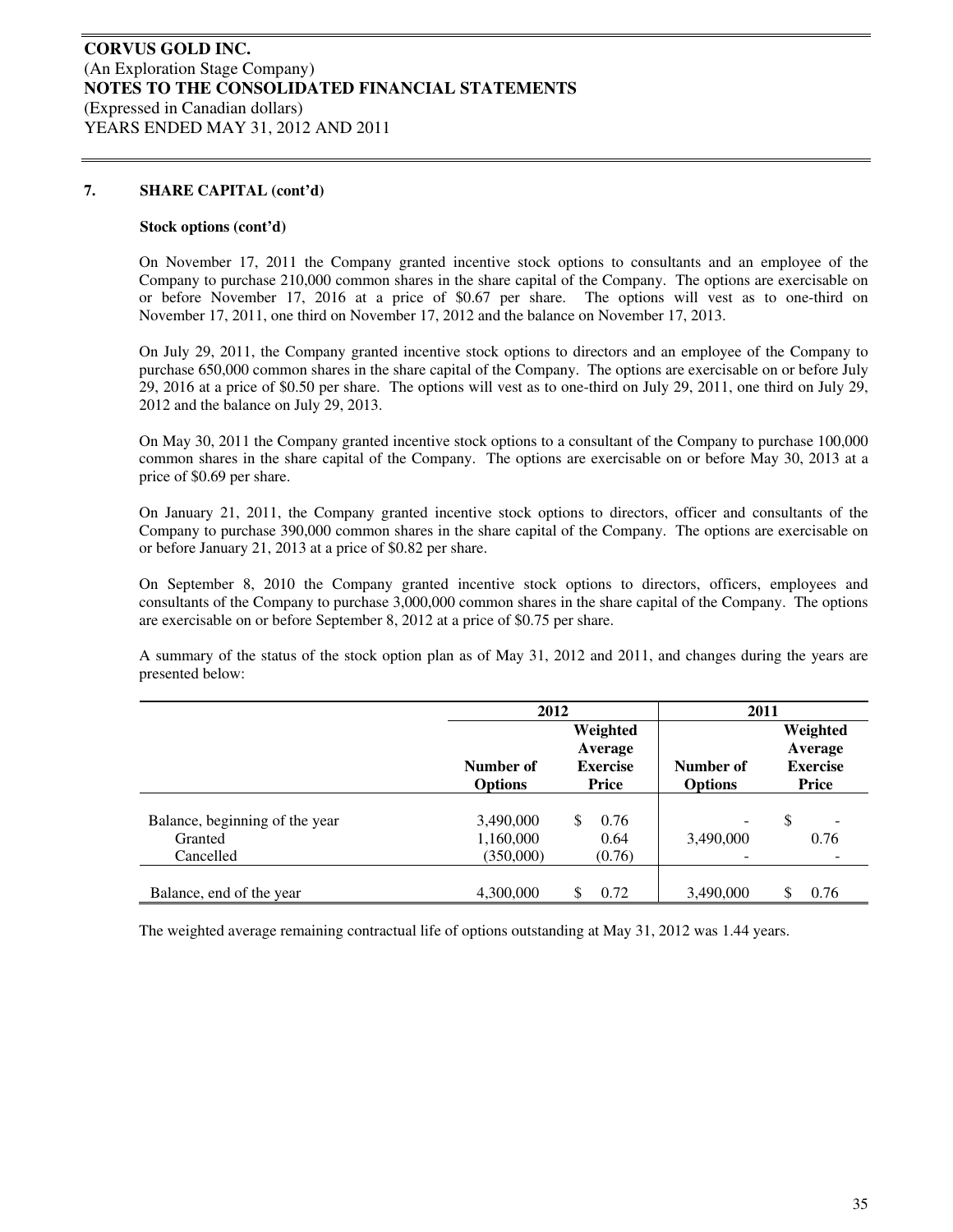#### **Stock options (cont'd)**

Stock options outstanding are as follows:

|                             |                 | 2012                |                                |                                           | 2011           |                                |
|-----------------------------|-----------------|---------------------|--------------------------------|-------------------------------------------|----------------|--------------------------------|
|                             | <b>Exercise</b> | <b>Number</b><br>of | <b>Exercisable</b><br>at Year- | <b>Exercise</b>                           | Number of      | <b>Exercisable</b><br>at Year- |
| <b>Expiry Date</b>          | Price           | <b>Options</b>      | End                            | <b>Price</b>                              | <b>Options</b> | End                            |
| September 8, 2012 (note 15) | 0.75<br>S.      | 2,680,000           | 2,680,000                      | \$<br>0.75                                | 3,000,000      | 3,000,000                      |
| January 21 2013 (note 15)   | \$.<br>0.82     | 360,000             | 360,000                        | 0.82<br>$\mathbb{S}$                      | 390,000        | 390,000                        |
| May 30, 2013                | S<br>0.69       | 100,000             | 100,000                        | $\mathbb{S}$<br>0.69                      | 100,000        | 100,000                        |
| July 29, 2016               | 0.50<br>S       | 650,000             | 214,500                        | \$                                        |                |                                |
| November 17, 2016           | \$<br>0.67      | 210,000             | 69,300                         | <sup>\$</sup><br>$\overline{\phantom{a}}$ |                |                                |
| May 29, 2017                | 0.92<br>\$.     | 300,000             | 99,000                         |                                           |                |                                |
|                             |                 |                     |                                |                                           |                |                                |
|                             |                 | 4,300,000           | 3,522,800                      |                                           | 3,490,000      | 3,490,000                      |

#### **Share-based payments**

Share-based payments amounts included in the consolidated financial statements and related to options granted prior to August 26, 2010 represent an allocation of ITH's related share-based payments amounts on a direct basis for employees and non-employees working directly on the Spin-out Properties and on a pro rata basis for head office employees and directors amounted to \$821,171.

The Company uses the fair value method for determining share-based payment charges for all options granted during the years. The fair value of options granted was \$586,042, determined using the Black-Scholes option pricing model based on the following weighted average assumptions:

| For the year ended May 31, | 2012    | 2011     |
|----------------------------|---------|----------|
|                            |         |          |
| Risk-free interest rate    | 1.36%   | $1.45\%$ |
| Expected life of options   | 5 years | 2 years  |
| Annualized volatility      | 100%    | $100\%$  |
| Dividend yield             | $0\%$   | $0\%$    |
| Exercise price             | \$0.64  | \$0.76   |
|                            |         |          |
| Fair value per share       | \$0.51  | \$0.42   |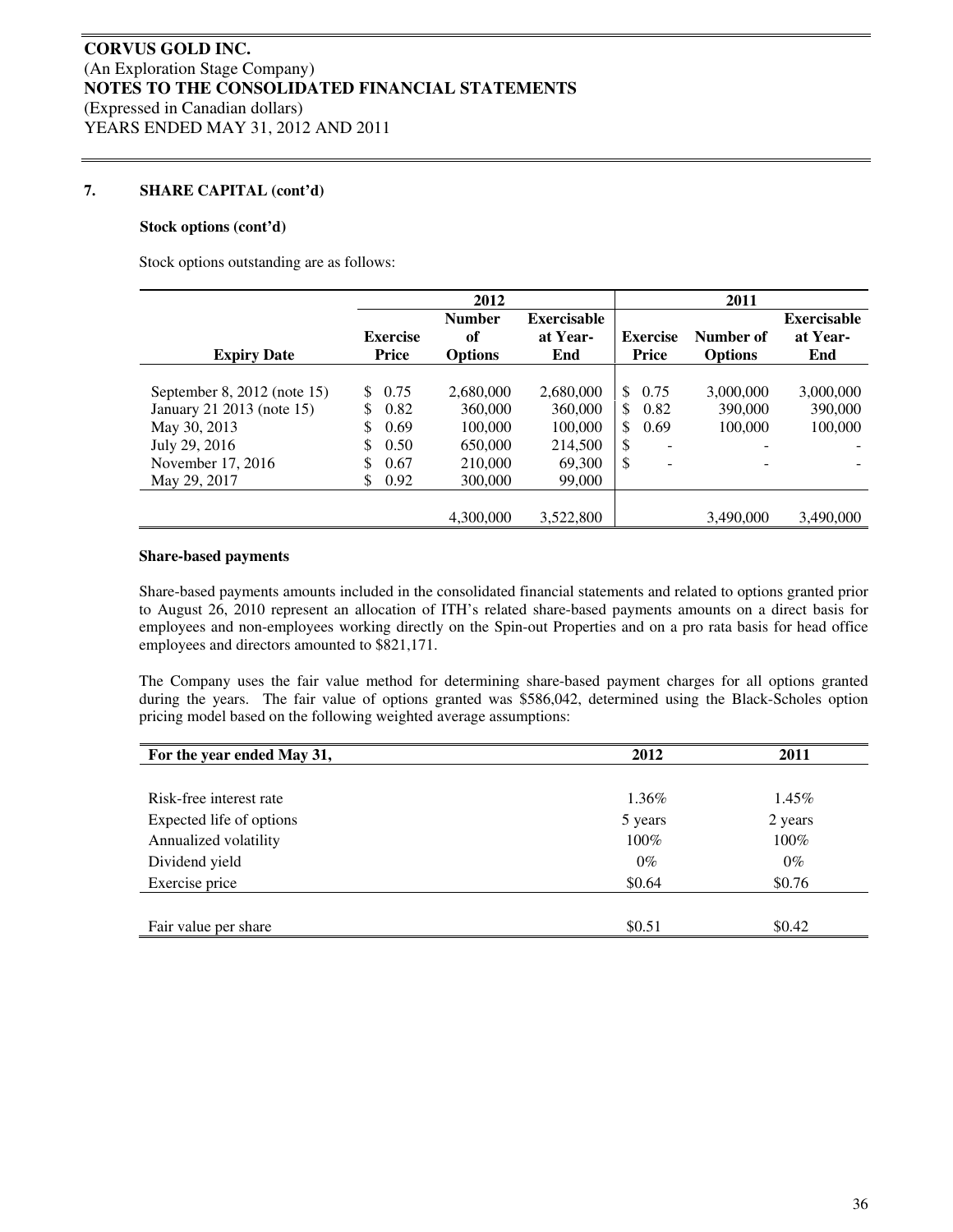#### **Share based payments (cont'd)**

Share-based payment charges have been allocated as follows:

| For the year ended May 31,                                 | 2012          |               | 2011      |  |  |
|------------------------------------------------------------|---------------|---------------|-----------|--|--|
|                                                            |               |               |           |  |  |
| Consulting                                                 | \$<br>175,525 | <sup>\$</sup> | 1,418,974 |  |  |
| Investor relations                                         | 65,621        |               | 274,388   |  |  |
| Professional fees                                          | 17,698        |               | 93,674    |  |  |
| Wages and benefits                                         | 54,933        |               | 415,723   |  |  |
|                                                            |               |               |           |  |  |
|                                                            | 313,777       |               | 2,202,759 |  |  |
| Exploration and evaluation assets – Geological/geophysical | 14,628        |               | 73,486    |  |  |
|                                                            |               |               |           |  |  |
|                                                            | \$<br>328,405 | \$            | 2,276,245 |  |  |

#### **8. RELATED PARTY TRANSACTIONS**

During the year ended May 31, 2012, the Company entered into the following transactions with related parties:

#### **Management compensation**

Key management personnel compensation comprised:

| For the year ended May 31,                          |   | 2012    | 2011    |  |  |
|-----------------------------------------------------|---|---------|---------|--|--|
| Consulting fees to CFO                              | S | 76,000  | 31,163  |  |  |
| Wages and benefits to CEO, President and COO        |   | 402,240 | 84,770  |  |  |
| Share-based payments to CEO, President, COO and CFO |   | 75,608  | 519,282 |  |  |
|                                                     |   |         |         |  |  |
|                                                     | S | 553.848 | 635.215 |  |  |

#### **Transactions with other related parties**

| For the year ended May 31,                                      | 2012 |         | 2011        |
|-----------------------------------------------------------------|------|---------|-------------|
|                                                                 |      |         |             |
| Consulting fees to Corporate Secretary                          | \$   | 22,000  | \$<br>9,000 |
| Directors fees (included in consulting fees)                    |      | 65,000  | 58,772      |
| Professional fees to Vice President                             |      | 89,500  | 39,367      |
| Rent expenses to Cardero Resource Corp. ("Cardero"), a          |      |         |             |
| company with officers in common                                 |      | 28,531  | 10,177      |
| Administration expenses to Cardero                              |      | 43,442  | 3,033       |
| Share-based payments to Vice President, Corporate Secretary and |      |         |             |
| Directors                                                       |      | 146,270 | 368,899     |
|                                                                 |      |         |             |
|                                                                 |      | 394.743 | 489,248     |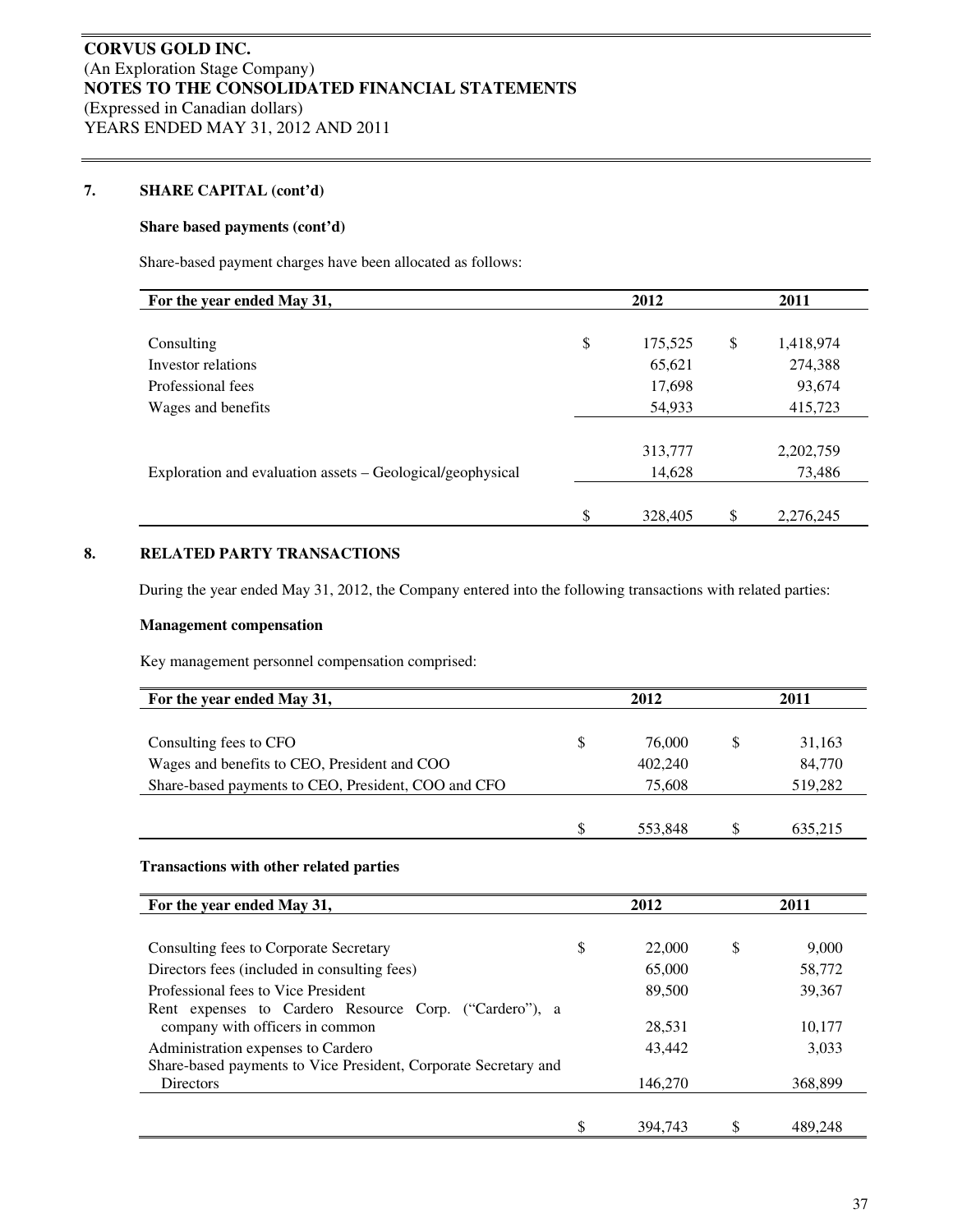#### **8 RELATED PARTY TRANSACTIONS (cont'd)**

#### **Transactions with other related parties (cont'd)**

As at May 31, 2012, included in accounts payable and accrued liabilities was \$28,374 (2011 – \$21,708) in expenses owing to companies related to officers and officers of the Company.

These amounts were unsecured, non-interest bearing and had no fixed terms or terms of repayment. Accordingly, fair value could not be readily determined.

The Company has entered into a retainer agreement dated June 1, 2011 with Lawrence W. Talbot Law Corporation ("LWTLC"), pursuant to which LWTLC agrees to provide legal services to the Company. Pursuant to the retainer agreement, the Company has agreed to pay LWTLC a minimum annual retainer of \$72,000 (plus applicable taxes and disbursements). The retainer agreement may be terminated by LWTLC on reasonable notice, and by the Company on one year's notice (or payment of one year's retainer in lieu of notice). An officer of the Company is a director and shareholder of LWTLC.

#### **9. GEOGRAPHIC SEGMENTED INFORMATION**

The Company operates in one industry segment, the mineral resources industry, and in two geographical segments, Canada and the United States. All current exploration activities are conducted in the United States and Canada. The significant asset categories identifiable with these geographical areas are as follows:

|                                       | Canada |        | <b>United States</b> | <b>Total</b>      |
|---------------------------------------|--------|--------|----------------------|-------------------|
|                                       |        |        |                      |                   |
| May 31, 2012                          |        |        |                      |                   |
| Exploration and evaluation assets     | \$     | 19,122 | \$<br>18,682,690     | \$<br>18,701,812  |
| Property and equipment                | \$     | 1,906  | \$<br>36,469         | \$<br>38,375      |
|                                       |        |        |                      |                   |
| May 31, 2011                          |        |        |                      |                   |
| Exploration and evaluation assets     | \$     |        | \$<br>13,553,597     | \$<br>13,553,597  |
| Property and equipment                | \$     |        | \$<br>44,302         | \$<br>44,302      |
|                                       |        |        |                      |                   |
| <b>June 1, 2010</b>                   |        |        |                      |                   |
| Exploration and evaluation assets     | \$     |        | \$<br>11,672,706     | \$<br>11,672,706  |
| Property and equipment                | \$     |        | \$                   | \$                |
|                                       |        |        |                      |                   |
| For the year ended May 31,            |        |        | 2012                 | 2011              |
|                                       |        |        |                      |                   |
| Net loss for the year – Canada        |        | \$     | (1,289,903)          | \$<br>(2,639,963) |
| Net loss for the year - United States |        |        | (1,241,484)          | (146, 660)        |
| Net loss for the year                 |        | \$     | (2,531,387)          | \$<br>(2,786,623) |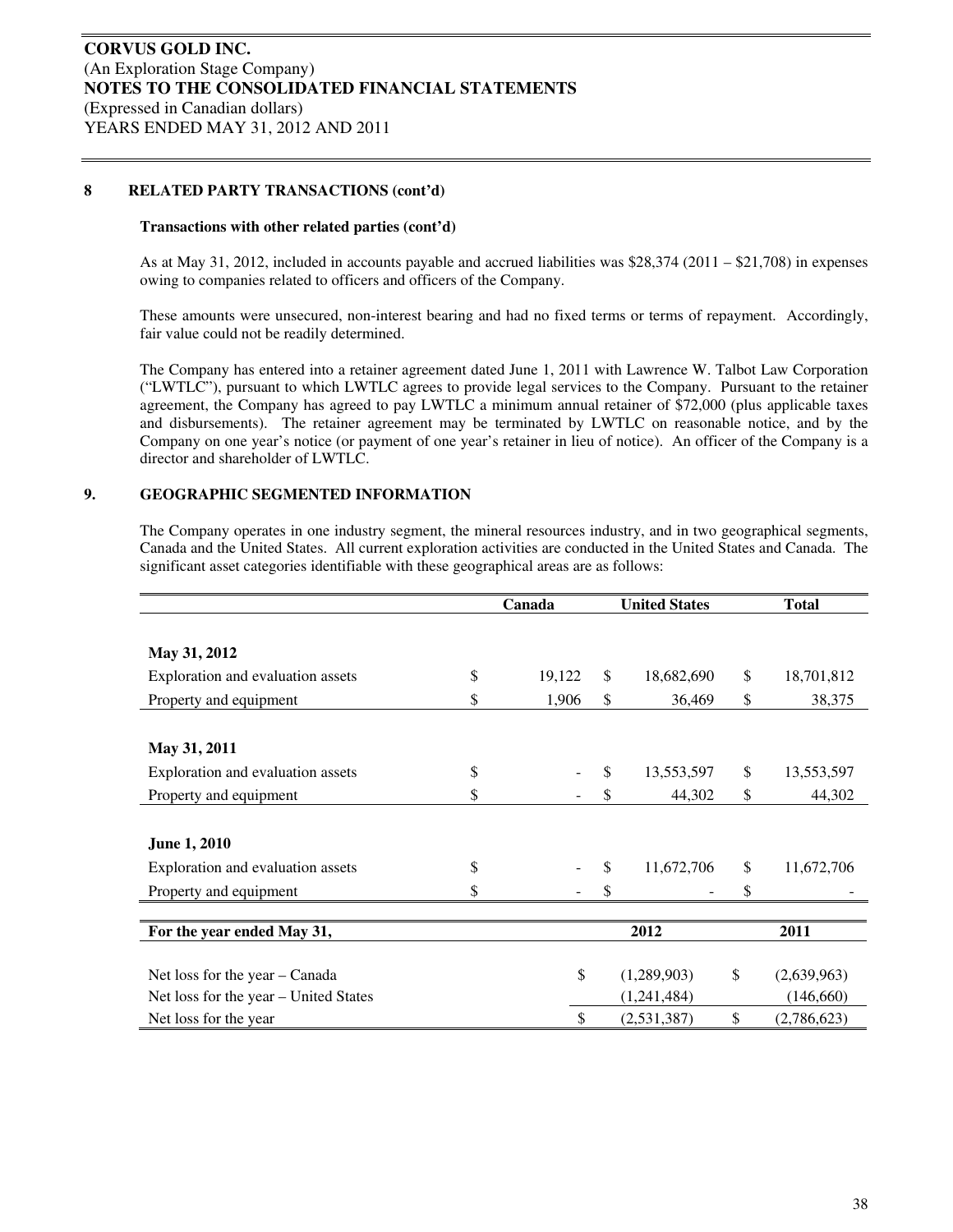#### **10. CAPITAL MANAGEMENT**

The Company manages its capital structure, being its share capital, and makes adjustments to it, based on the funds available to the Company, in order to support future business opportunities. The Board of Directors does not establish quantitative return on capital criteria for management, but rather relies on the expertise of the Company's management to sustain future development of the business.

The Company currently has no significant source of revenues. As such, the Company is dependent upon external financings to fund activities. In order to carry future projects and pay for administrative costs, the Company will spend its existing working capital and raise additional funds as needed. Management reviews its capital management approach on an ongoing basis and believes that this approach, given the relative size of the Company, is reasonable.

There were no changes in the Company's approach to capital management during the year ended May 31, 2012. The Company is not subject to externally imposed capital requirements.

#### **11. SUPPLEMENTAL CASH FLOW INFORMATION**

| For the year ended May 31,                                 | 2012             |   | 2011       |
|------------------------------------------------------------|------------------|---|------------|
|                                                            |                  |   |            |
| Supplemental cash flow information                         |                  |   |            |
| Interest paid                                              | \$               |   |            |
| Income taxes paid                                          | \$               |   |            |
| <b>Non-cash transactions</b>                               |                  |   |            |
| Shares issued to acquire exploration and evaluation assets | \$               | S | 12,435,883 |
| Change in accounts receivables included in exploration and |                  |   |            |
| evaluation assets                                          | \$<br>(165, 110) | S | 173,262    |
| Change in prepaid expenses included in exploration and     |                  |   |            |
| evaluation assets                                          | \$<br>(5,729)    | S | (7, 837)   |
| Change in accounts payable included in exploration and     |                  |   |            |
| evaluation assets                                          | 115,605          |   | 221,756    |

#### **12. SUBSIDIARIES**

#### **Significant subsidiaries are:**

|                         | Country of<br>Incorporation | Principal<br>Activity | The Company's<br>effective interest for<br>2012 and 2011 |
|-------------------------|-----------------------------|-----------------------|----------------------------------------------------------|
| Raven Gold Alaska Inc.  | USA                         | Exploration company   | $100\%$                                                  |
| Corvus Gold Nevada Inc. | USA                         | Exploration company   | 100%                                                     |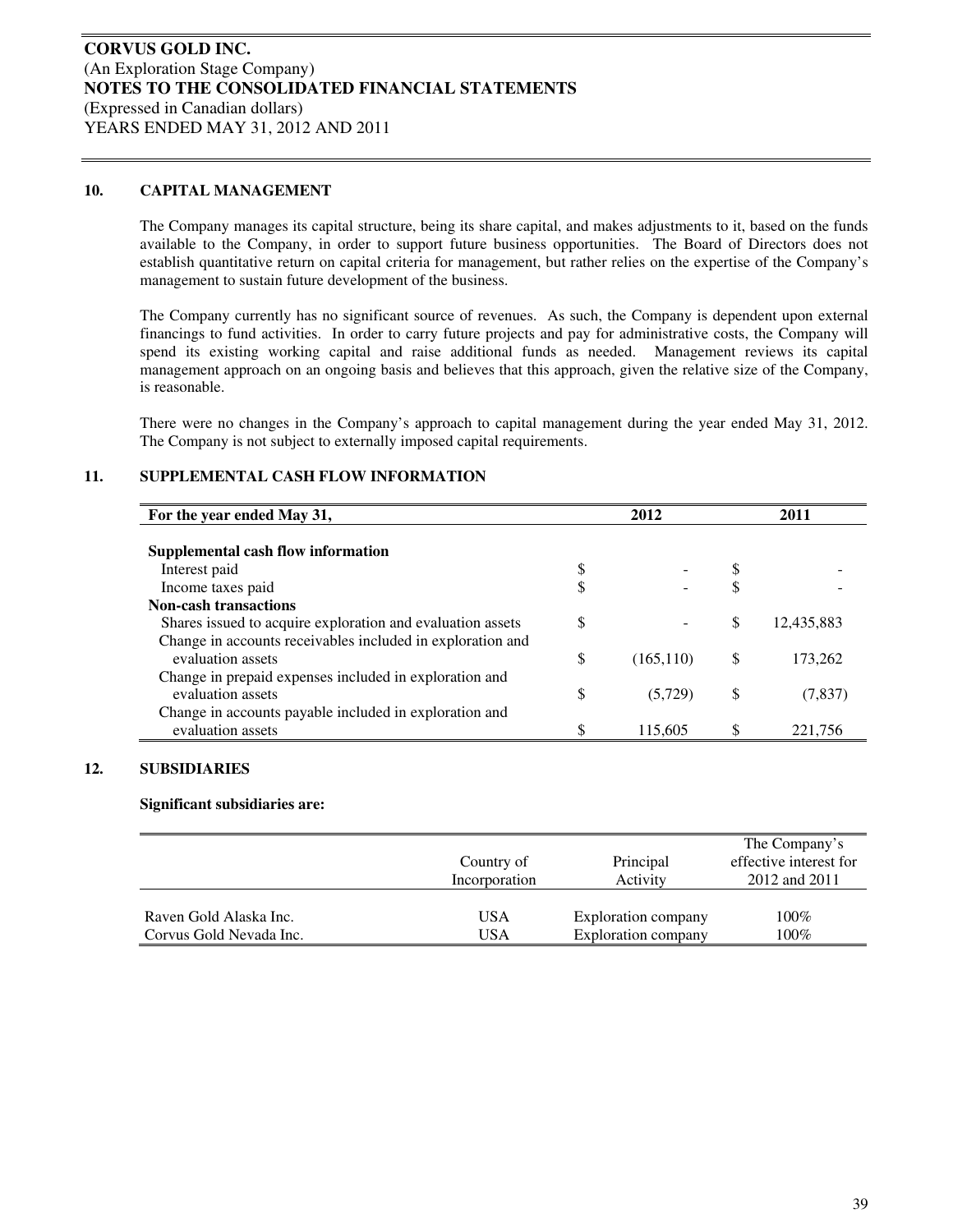#### **13. INCOME TAXES**

A reconciliation of income taxes at statutory rates with the reported taxes is as follows for the years ended May 31:

|                                                | 2012 |             |    | 2011        |
|------------------------------------------------|------|-------------|----|-------------|
|                                                |      |             |    |             |
| Loss before income taxes                       | \$   | (2,531,387) | \$ | (2,786,623) |
| Statutory Canadian corporate tax rate          |      | 25.88%      |    | 27.67%      |
|                                                |      |             |    |             |
| Income tax recovery at statutory rates         | \$   | (655, 123)  | S  | (771, 059)  |
| Share-based payments                           |      | 81,206      |    | 400,262     |
| Non-deductible items                           |      | 532         |    | 256,873     |
| Effect of tax rate change                      |      | 8,582       |    | 7,077       |
| Difference in tax rates in other jurisdictions |      | (103, 186)  |    | (9, 427)    |
| Tax benefits not realized                      |      | 667,989     |    | 116,274     |
|                                                |      |             |    |             |
| Deferred income tax recovery                   | \$   |             |    |             |

The significant components of the Company's deferred income tax assets are as follows:

|                                                 | 2012 |             | 2011      |
|-------------------------------------------------|------|-------------|-----------|
|                                                 |      |             |           |
| Deferred income tax assets (liabilities)        |      |             |           |
| Exploration and evaluation assets               | \$   | (3,657)     | \$        |
| Property and equipment                          |      | (932)       | 1,349     |
| Share issuance costs                            |      | 85,383      | 113,845   |
| Non-capital losses available for future periods |      | 1,177,212   | 478,481   |
| Cumulative eligible capital                     |      | 385         | 385       |
|                                                 |      | 1,258,391   | 594,060   |
| Unrecognized deferred tax assets                |      | (1,258,391) | (594,060) |
|                                                 |      |             |           |
| Net deferred tax assets                         | \$   |             | \$        |

At May 31, 2012, the Company has available non-capital tax losses for Canadian income tax purposes of approximately \$1,468,000 and net operating loss for US tax purposes of approximately \$2,348,000 available for carry-forward to reduce future years' taxable income, if not utilized, expiring as follows:

|      |     | Canada                   |    | <b>United States</b> |
|------|-----|--------------------------|----|----------------------|
| 2029 | \$  | $\overline{\phantom{0}}$ | \$ | 978,000              |
| 2030 |     | -                        |    | 7,000                |
| 2031 |     | 379,000                  |    | 141,000              |
| 2032 |     | 1,089,000                |    | 1,222,000            |
|      |     |                          |    |                      |
|      | \$. | 1,468,000                | ۰Π | 2,348,000            |

In addition, the Company has available mineral resource expenses that are related to the Company's exploration activities in the United States of approximately \$18,668,000, which may be deductible for US tax purposes. Future tax benefits, which may arise as a result of applying these deductions to taxable income, have not been recognized in these accounts due to the uncertainty of future taxable income.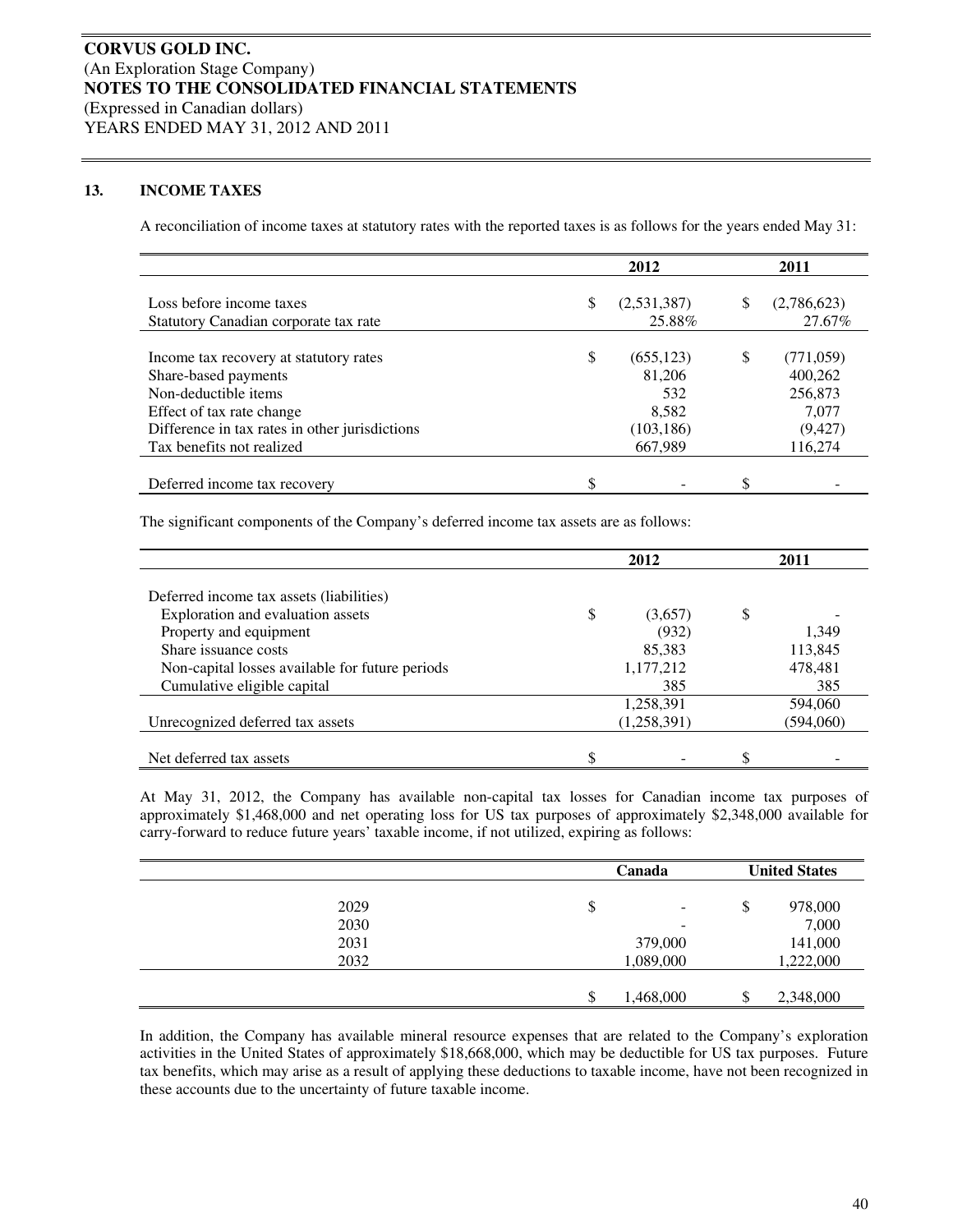As stated in note 3, these are the Company's first annual consolidated financial statements prepared in accordance with IFRS. An explanation of how the transition from previous Canadian GAAP to IFRS has affected the Company's financial position and comprehensive loss is set out in this note.

The accounting policies set out in note 3 have been applied in preparing the consolidated financial statements as at and for the year ended May 31, 2012, the comparative information presented in these financial statements as at and for the year ended May 31, 2011 and date of transition June 1, 2010.

The Company has adopted IFRS on June 1, 2011 with a transition date of June 1, 2010. Under IFRS 1*, "First time adoption of International Financial Reporting Standards"* ("IFRS 1"), the IFRS standards are applied retrospectively at the transition date with all adjustments to assets and liabilities as stated under Canadian GAAP taken to deficit, and IFRS 1 providing for certain optional and mandatory exemptions to this principle.

Below are the adjustments necessary for the IFRS transition, including exemptions taken at the transition date:

a) Share-based payment transactions

IFRS 1 allows that a first-time adopter can elect to not apply IFRS 2 to share-based payments granted after November 7, 2002 that vested before the later of (a) the date of transition to IFRS and (b) January 1, 2005. The Company has elected this exemption and will apply IFRS 2 to only unvested stock options as at June 1, 2010, being the transition date.

IFRS 2 and Canadian GAAP are largely converged, with the exception of two main differences affecting the Company's stock option grants. IFRS 2 does not allow straight-line amortization of share-based payments related to stock options granted with a graded vesting schedule. The attribution method is required which effectively splits the grant into separate units for valuation purposes based on the vesting schedule. Additionally, IFRS 2 requires the incorporation of an estimate of forfeiture rates. Under Canadian GAAP, the Company's policy was to account for forfeitures as they occurred.

b) Fair value as deemed cost

The Company may elect among two options when measuring the value of its assets under IFRS. It may elect, on an asset by asset basis, to use either historical cost as measured under retrospective application of IFRS or fair value of an asset at the opening balance sheet date. The Company has elected to use historical cost for its assets.

c) Consolidated and Separate Financial Statements

In accordance with IFRS 1, if a company elects to apply IFRS 3 *"Business Combinations"* retrospectively, IAS 27 *"Consolidated and Separate Financial Statements"* must also be applied retrospectively. As the Company elected to apply IFRS 3 prospectively, the Company has applied IAS 27 prospectively.

d) Estimates

The estimates previously made by the Company under pre-changeover Canadian GAAP were not revised for the application of IFRS except where necessary to reflect any difference in accounting policy or where there was objective evidence that those estimates were in error. As a result the Company has not used hindsight to revise estimates.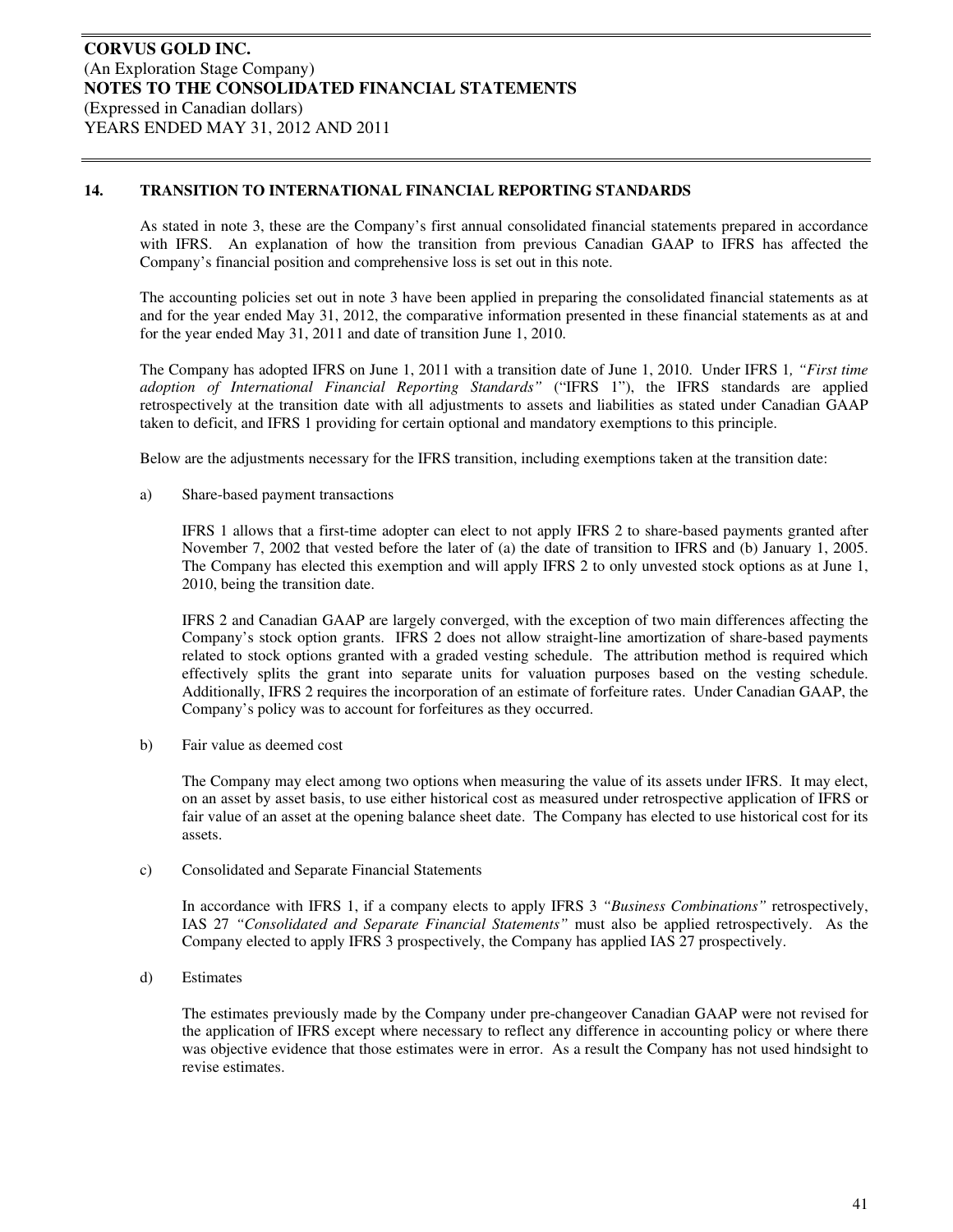#### e) Cumulative translation differences

IFRS 1 allows that a first-time adopter may elect to deem all cumulative translation differences to be zero at the date of transition. The Company has elected this exemption and as such all cumulative translations amounts to June 1, 2010 are included in deficit.

#### Functional and presentation currency

The functional currency of Corvus Nevada and Raven Gold is US dollars, and for all other entities within the Group, the functional currency is Canadian dollar, as at the transition date of June 1, 2010. The consolidated financial statements are presented in Canadian Dollar ("\$") which is the Group's presentation currency.

IAS 21 – *"The effects of Changes in Foreign Exchange Rates"* differs from the Canadian GAAP equivalent, applied by the Group until May 31, 2011. IAS 21 requires an entity to measure its assets, liabilities, revenue and expenses in its functional currency. It has been determined that as at the transition date of June 1, 2010, the functional currency of Corvus Nevada and Raven Gold is US dollars ("USD") and for all other entities within the Group, the functional currency is Canadian dollars. Prior to the adoption of IFRS, the functional currency of the Group was the Canadian Dollars ("\$").

Under IAS 21, the assets and liabilities of the Group are translated from Corvus Nevada and Raven Gold's functional currency USD, to the presentation currency at the reporting date. The income and expenses are translated to the Group's presentation currency, which is \$ at the dates of the transactions. Foreign currency differences are recognized directly in other comprehensive income within the foreign currency translation reserve.

Impact on Consolidated Financial Statements

|                                        | May 31, 2011 |             |  | <b>June 1, 2010</b> |
|----------------------------------------|--------------|-------------|--|---------------------|
|                                        |              |             |  |                     |
| Property and equipment                 |              | (570)       |  |                     |
| Exploration and evaluation assets      |              | (1,556,761) |  | (572, 984)          |
| Accumulated other comprehensive income |              | 1,001,823   |  |                     |
| Adjustment to deficit                  |              | 555,508     |  | 572.984             |

#### **Reconciliation to previously reported financial statements**

A reconciliation of the above noted changes is included in the following Consolidated Statements of Financial Position and Consolidated Statements of Comprehensive Loss for the dates and years noted below.

- Transitional Consolidated Statement of Financial Position Reconciliation June 1, 2010
- Consolidated Statement of Financial Position Reconciliation May 31, 2011
- Consolidated Statement of Comprehensive Loss Reconciliation May 31, 2011

Reconciliation of pre-changeover CGAAP Shareholders' Equity to IFRS is included in the Interim Consolidated Statement of Financial Position Reconciliation – May 31, 2011.

As there have been no adjustments to the net cash flows, no reconciliation of the Statement of Cash Flows has been prepared.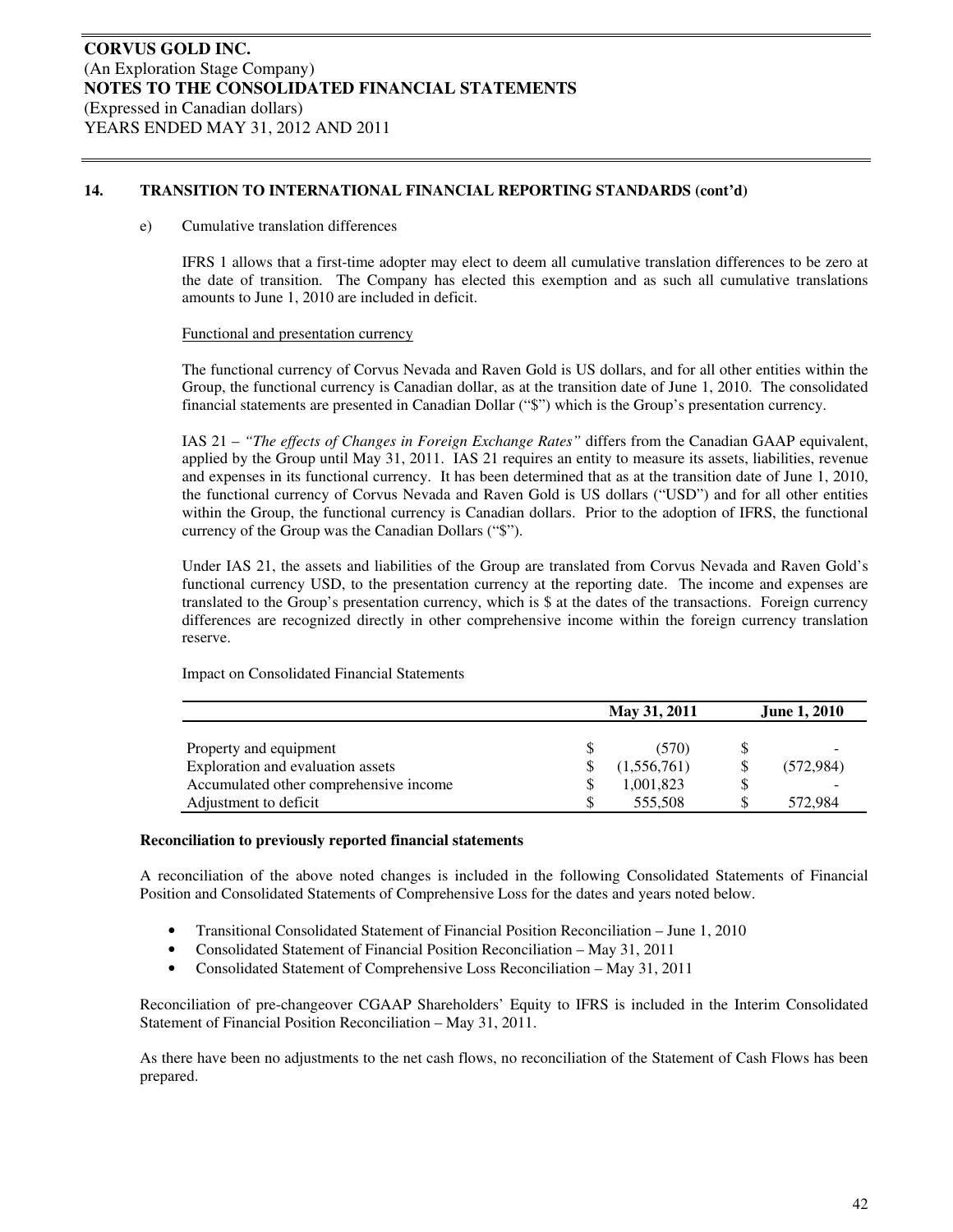#### **Reconciliation to previously reported financial statements (cont'd)**

**Transitional Consolidated Statement of Financial Position Reconciliation – June 1, 2010** 

|                                              |                  |               | <b>Effect of</b>     |          |                  |
|----------------------------------------------|------------------|---------------|----------------------|----------|------------------|
|                                              | Canadian         |               | <b>Transition to</b> |          |                  |
|                                              | <b>GAAP</b>      |               | <b>IFRS</b>          | Ref      | <b>IFRS</b>      |
| <b>ASSETS</b>                                |                  |               |                      |          |                  |
| <b>Current assets</b>                        |                  |               |                      |          |                  |
| Cash and cash equivalents                    | \$               | $\mathcal{S}$ |                      |          | \$               |
| Accounts receivable                          | 97               |               |                      |          | 97               |
| Prepaid expenses                             | 13,566           |               |                      |          | 13,566           |
|                                              | 13,663           |               |                      |          | 13,663           |
| Property and equipment                       |                  |               |                      |          |                  |
| <b>Exploration and evaluation assets</b>     | 12,245,690       |               | (572, 984)           | $\bf e)$ | 11,672,706       |
|                                              | \$<br>12,259,353 | \$            | (572, 984)           |          | \$<br>11,686,369 |
| <b>LIABILITIES AND SHAREHOLDERS' EQUITY</b>  |                  |               |                      |          |                  |
| <b>Current liabilities</b>                   |                  |               |                      |          |                  |
| Accounts payable and accrued liabilities     | \$<br>85,094     | \$            |                      |          | \$<br>85,094     |
|                                              |                  |               |                      |          |                  |
| <b>Shareholders' equity</b><br>Share capital | 1                |               |                      |          | 1                |
| Contributed surplus                          | 23,013,646       |               |                      |          | 23,013,646       |
| Deficit                                      | (10, 839, 388)   |               | $(572, 984)$ e)      |          | (11, 412, 372)   |
|                                              |                  |               |                      |          |                  |
|                                              | 12,174,259       |               | (572, 984)           |          | 11,601,275       |
|                                              | \$<br>12,259,353 | \$            | (572, 984)           |          | \$<br>11,686,369 |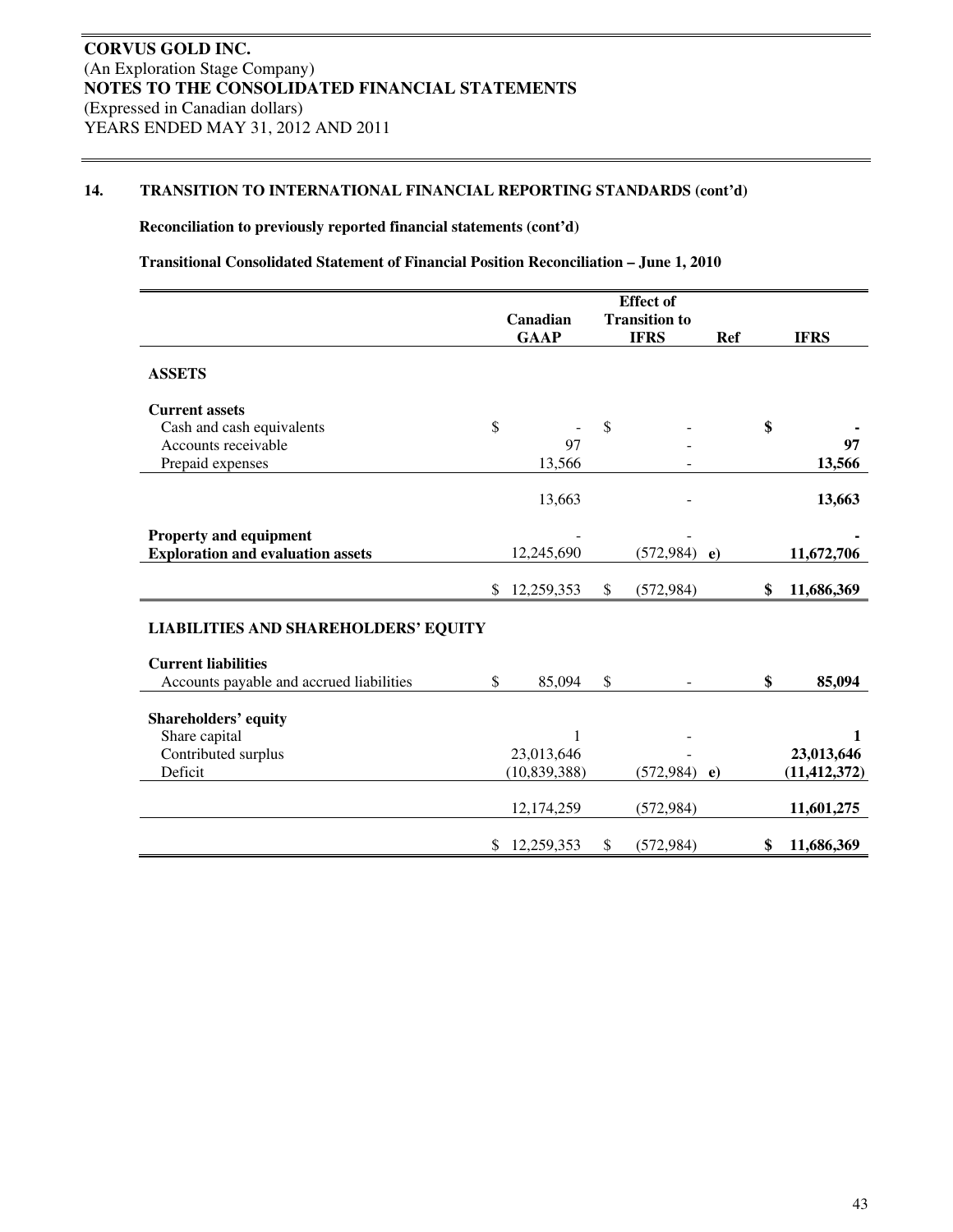#### **Reconciliation to previously reported financial statements (cont'd)**

#### **Consolidated Statement of Financial Position Reconciliation – May 31, 2011**

|                                             |                  |              | <b>Effect</b> of     |            |                  |
|---------------------------------------------|------------------|--------------|----------------------|------------|------------------|
|                                             | Canadian         |              | <b>Transition to</b> |            |                  |
|                                             | <b>GAAP</b>      |              | <b>IFRS</b>          | <b>Ref</b> | <b>IFRS</b>      |
| <b>ASSETS</b>                               |                  |              |                      |            |                  |
| <b>Current assets</b>                       |                  |              |                      |            |                  |
| Cash and cash equivalents                   | \$<br>7,355,406  | \$           |                      |            | \$<br>7,355,406  |
| Accounts receivable                         | 191,660          |              |                      |            | 191,660          |
| Prepaid expenses                            | 61,271           |              |                      |            | 61,271           |
|                                             | 7,608,337        |              |                      |            | 7,608,337        |
| <b>Property and equipment</b>               | 44,872           |              | (570)                | $\bf e)$   | 44,302           |
| <b>Exploration and evaluation assets</b>    | 15,110,358       |              | (1,556,761)          | $\bf e)$   | 13,553,597       |
|                                             | \$<br>22,763,567 | $\mathbb{S}$ | (1,557,331)          |            | \$<br>21,206,236 |
| <b>LIABILITIES AND SHAREHOLDERS' EQUITY</b> |                  |              |                      |            |                  |
| <b>Current liabilities</b>                  |                  |              |                      |            |                  |
| Accounts payable and accrued liabilities    | \$<br>393,315    | \$           |                      |            | \$<br>393,315    |
| <b>Shareholders' equity</b>                 |                  |              |                      |            |                  |
| Share capital                               | 27,751,004       |              |                      |            | 27,751,004       |
| Contributed surplus                         | 8,262,735        |              |                      |            | 8,262,735        |
| Accumulated other comprehensive income -    |                  |              |                      |            |                  |
| cumulative translation differences          |                  |              | (1,001,823)          | $\bf e)$   | (1,001,823)      |
| Deficit                                     | (13, 643, 487)   |              | (555,508)            | $\bf e)$   | (14, 198, 995)   |
|                                             | 22,370,252       |              | (1,557,331)          |            | 20,812,921       |
|                                             | \$22,763,567     |              | (1,557,331)          |            | \$<br>21,206,236 |